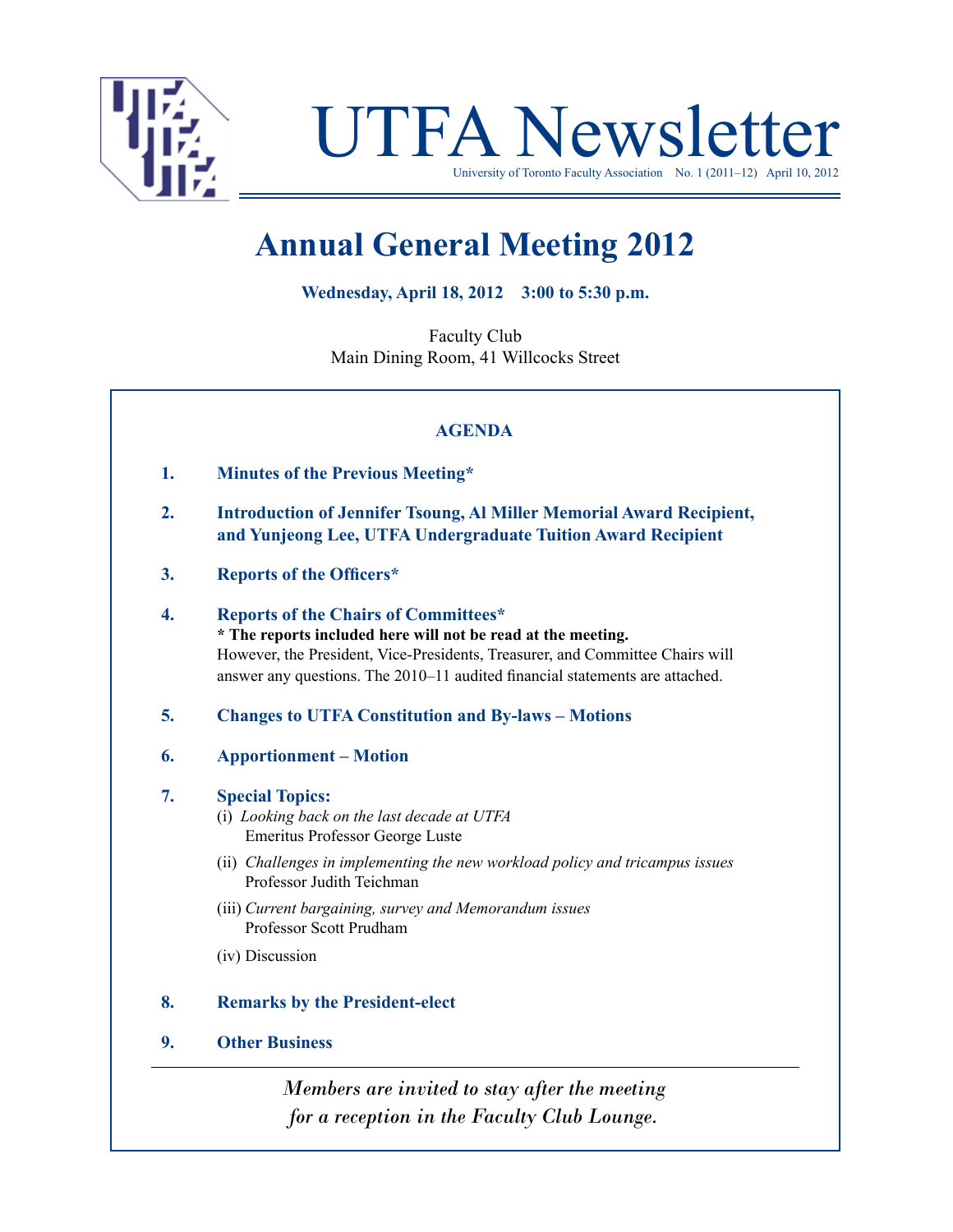| <b>Inside this issue</b>                                            |       |
|---------------------------------------------------------------------|-------|
| Minutes of the 2011 Annual General Meeting                          | p. 3  |
| Reports of the Officers and Chairs of Committees                    |       |
| President                                                           | p. 13 |
| Vice-President, Salary, Benefits and Pensions                       | p. 17 |
| Vice-President, Grievances                                          | p. 19 |
| Vice-President, University and External Affairs                     | p. 20 |
| Treasurer                                                           | p. 21 |
| Chair of the Appointments Committee and Workload Advisory Committee | p. 22 |
| Chair of the Equity Committee                                       | p. 23 |
| Chair of the Librarians Committee                                   | p. 24 |
| Chair of the Membership Committee                                   | p. 25 |
| Chair of the Teaching Stream Committee                              | p. 26 |
|                                                                     |       |
| <b>Audited Financial Statements</b>                                 | p. 29 |
|                                                                     |       |
| <b>Upcoming Events</b>                                              | p.40  |
|                                                                     |       |
|                                                                     |       |
|                                                                     |       |
|                                                                     |       |

*UTFA Newsletter* is published by: The University of Toronto Faculty Association 720 Spadina Avenue, Suite 419 Toronto ON M5S 2T9 Phone (416) 978-3351 Fax (416) 978-7061 [www.utfa.org](http://www.utfa.org)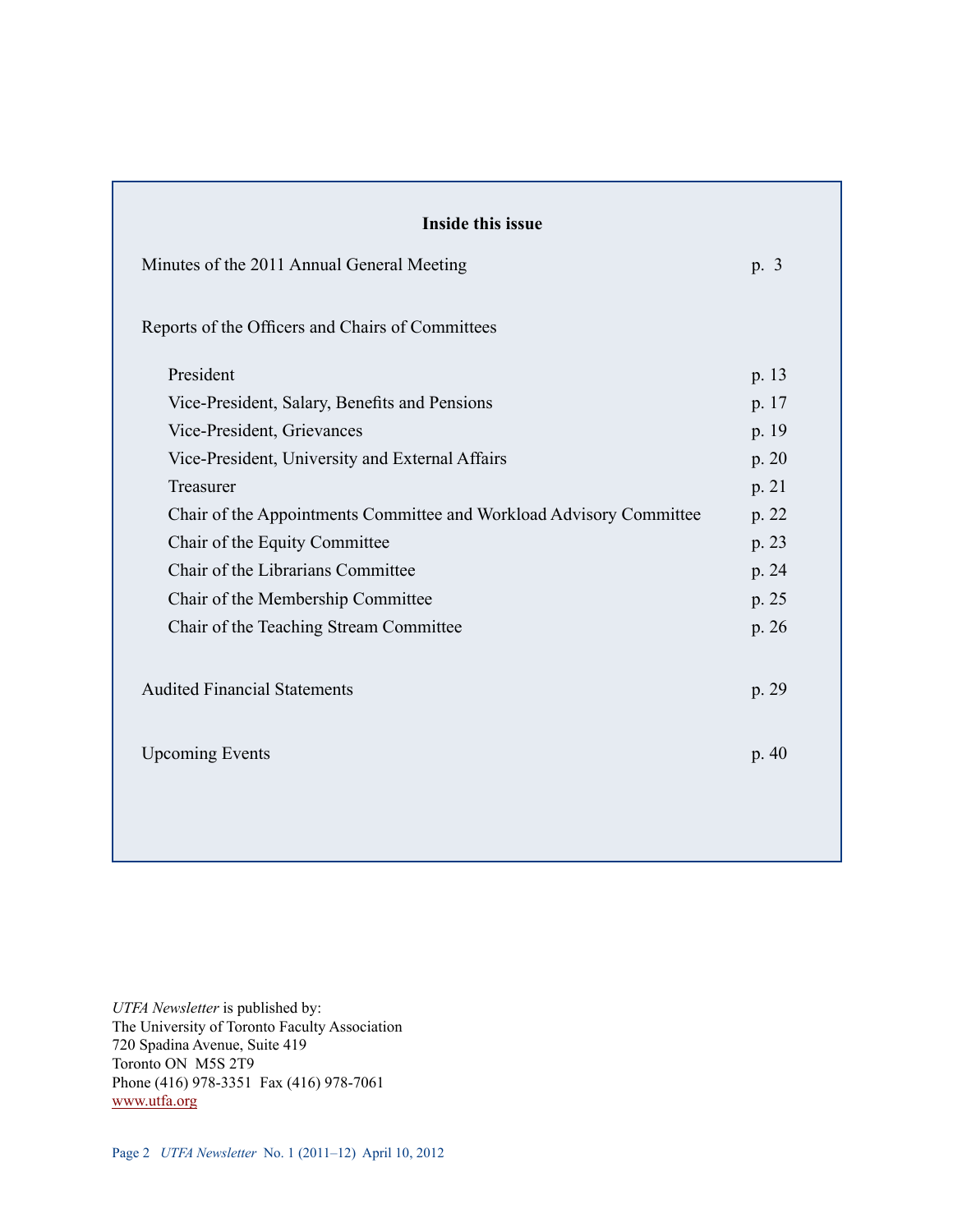## **UTFA Annual General Meeting 2011 – Minutes**

**Wednesday, April 20, 2011, 3:30 to 5:00 p.m.**

Faculty Club – Main Dining Room – 41 Willcocks Street

W. Nelson called the meeting to order at 3:40 p.m.

1. Minutes of the Previous Meeting

T. Alloway, seconded by H. Rosenthal, moved that:

the minutes of the April 20, 2010 AGM be approved as distributed.

## Carried.

2. Reports of the Officers

W. Nelson said that written reports were included in the *Newsletter* and asked the members if they had any questions of the Officers.

## Report of the President

There were no questions.

Report of the Vice-President, Salary, Benefits and Pensions (and Workload)

There were no questions.

## Report of the Vice-President, Grievances

J. Poë called the members' attention to the report of the Vice-President, Grievances, which states, "With all due respect to those who helped Tutors and Senior Tutors gain the continuing ranks of Lecturer and Senior Lecturer in 1999, that policy change, because it was ill-conceived in some respects, marginalized the teaching stream." J. Poë said there is no documentation of any facts that would support the claim that the teaching stream has been marginalized. The changes that took place in 1999 may not have accomplished everything that UTFA sought, but did accomplish a great deal for the teaching stream.

C. Messenger responded, stating that an association grievance had been fought for four years to win the right for teaching stream faculty to count

scholarship and research toward their PTR and promotion to Senior Lecturer. Because the word "research" was avoided when the policy for the teaching stream was crafted, because they were not sufficiently conceived of as a scholarly stream, and because of the idea that teaching and research could be separated, that stream was marginalized until resolution was found in that grievance. Furthermore, the policy says that if an area of teaching is discontinued, a Senior Lecturer's position may be terminated. Senior Lecturers do not enjoy anything like tenure. So far, Senior Lecturers have not lost their positions, and the current administration does not appear to have any designs on those jobs, but planning must account for future uncertainty, and consequently negotiations are under way to strengthen security considerably. Some units have wrongly attempted to specify a narrow teaching area in order to try to terminate Senior Lecturers. UTFA Teaching Stream Committees have been identifying policy problems for years. Like other policies in the frozen policy framework, the Teaching Stream Policy may have looked good at the time and been entered into with the best of intentions but because it is frozen it is extremely difficult to change.

## Report of the Vice-President, University and External Affairs

There were no questions.

Report of the Treasurer

There were no questions.

3. Reports of the Chairs of Committees

W. Nelson said that written reports were included in the *Newsletter* and would not be read at the meeting. He asked the members if they had any questions of the Chairs of Committees.

### Report of the Chair of the Appointments Committee

There were no questions.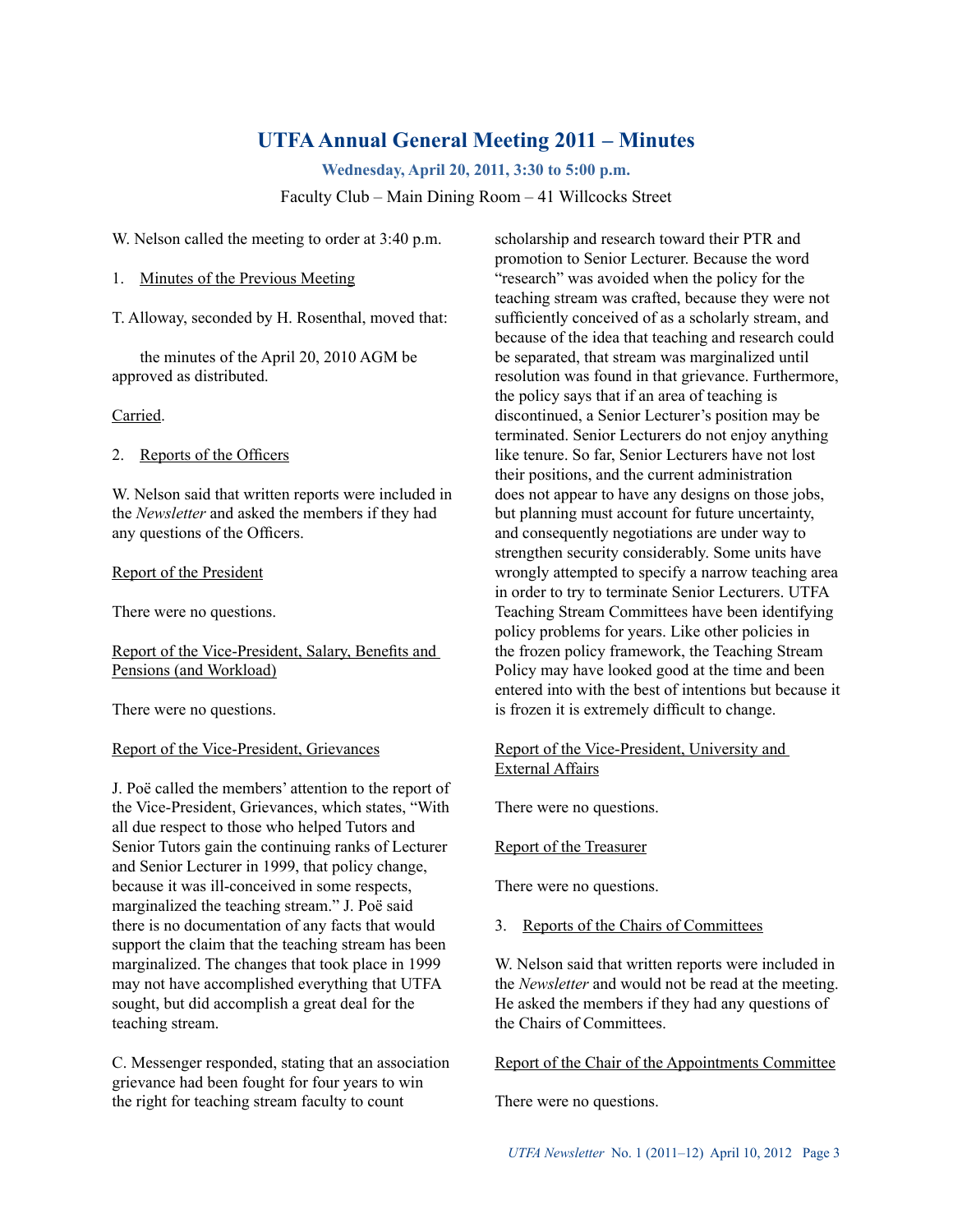### Report of the Chair of the Equity Committee

There were no questions.

## Report of the Chair of the Librarians Committee

There were no questions.

### Report of the Chair of the Membership Committee

K. MacDonald saluted the hard work that went into mediation and into the membership survey this year. The report indicates it is becoming increasingly difficult for faculty at U of T to negotiate and hold their ground in terms of their contribution to the governance of the university. He wondered how the role of faculty in university governance has diminished over the years and asked what faculty could do. U of T has not had a faculty senate in decades. He believes that the only way out of this dilemma is to join the over 70% of faculty across Canada who have already certified.

K. Kawashima introduced himself as an associate professor in the department of East Asian Studies, one of several departments slated for disestablishment by the Faculty of Arts and Science Academic Plan 2010. His department fought to save itself as did other departments. He believes that faculty needs to certify as a union to prevent further marginalization. Faculty are being disempowered by an Executive Committee takeover of the university governing structure. While fighting the 2010 academic plan, people did not realize that in October the Governing Council passed a resolution to arrogate executive power to the Executive Committee, which would act "on behalf of Governing Council" and would be given "final approval authority for the establishment and termination of academic units according to the University's 'strategic goals'." Faculty in the arts and sciences are being used for tuition money to fund the professional schools, based on a fundamentally flawed budget model that has the University Fund at its financial core. In a situation where the Executive Committee has the authority to suspend university law and

faculty are not organized as a union they will be pushed aside. UTFA needs to attain legal status as a union to ensure faculty are not pushed around by administrators who are putting profit ahead of the fine teaching and research that faculty have all been employed to carry out.

The members applauded.

W. Nelson said that there would be ample opportunity in the future to discuss the question of certification but it was not part of the agenda.

4. Introduction of Rawle Gavin Agard – Al Miller Graduate Award Recipient – and Alexandra Peng – Undergraduate Tuition Award Recipient

K. Weaver said that UTFA had never invited recipients of the Al Miller Graduate Award and the UTFA Undergraduate Award to the AGM before. However, he believes that these two awards are important, as this is UTFA members' money at work, and thought it would be appropriate to invite the recipients to the AGM.

K. Weaver said that only one other faculty association offered similar awards: the University of Prince Edward Island Faculty Association. UTFA's work is therefore almost unique.

K. Weaver said that Rawle Gavin Agard, the recipient of the Al Miller Graduate Award, was not able to attend the meeting. K. Weaver read a few passages from a statement he provided.

*Dear Members of the University and External Affairs Committee of the University of Toronto Faculty Association.*

*I cannot begin to express my gratitude and humble appreciation for the care and consideration that the Faculty Association has shown in selecting me as the 2010–2011 Al Miller Memorial Award recipient. From my understanding, the University and External Affairs Committee had the challenging task of choosing one recipient from a file of over five hundred applicants this year ….*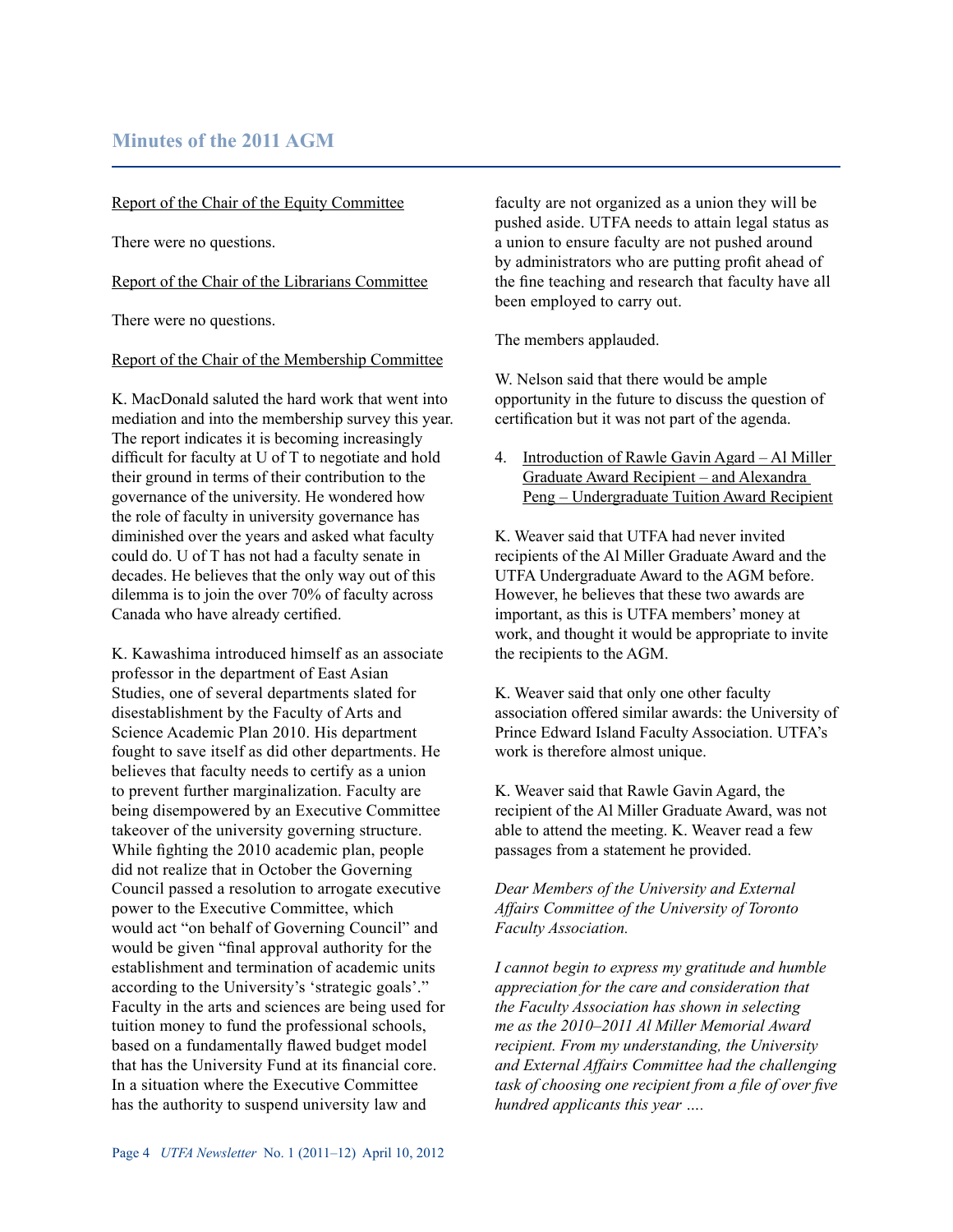*With the generous support from the Al Miller Graduate Tuition Award, I plan on finishing my doctoral thesis and graduating this year. I can only imagine how difficult achieving this goal would have been without your kind support.*

*I thank you, again, for providing me with the financial assistance to sustain my research and complete my Doctoral Studies.*

*Rawle G. Agard PhD Candidate Department of Sociology in Education, OISE*

K. Weaver then introduced Alexandra Peng, the Undergraduate Tuition Award recipient.

Ms. Peng thanked the members for awarding her the UTFA Undergraduate Tuition Award. A third-year student at Woodsworth College, she studied in her first year in the Ethics stream of the Trinity One program and in her second year in the St. Michael'ssponsored Intercordia program, for part of which she volunteered in Ecuador for the Ministry of Education. She thanked the members for all their efforts and for making her experience at U of T a wonderful one.

The members applauded.

5. Changes to UTFA Constitution and By-laws – Motion

W. Nelson introduced J. Nogami, Chair of the Constitutional Review Committee.

J. Nogami drew attention to two documents: the UTFA *Newsletter* and a summary from the Constitutional Review Committee (CRC). The CRC's report reviews the changes being proposed.

J. Nogami said that the CRC was formed in November 2010 and began soliciting input from UTFA Council on what constitutional changes were desirable. The CRC also had recommendations coming from the 2010 Nominating Committee, outlined on the first page of the document as follows:

- 1. the issue of possible term limits for both the Executive Committee and the President
- 2. the possibility of the extension of terms for Executive members from one to two years, and the plans for succession for any member of the Executive, or for the Presidency
- 3. the manner in which the members of the Nominating Committee are selected, and the guidelines that they are given to follow
- 4. (a) the issue of the role of retired members on the Executive Committee, and (b) whether, in the spirit of encouraging new people to serve on the Executive Committee, it would be possible, under certain conditions, to include one person who is not a member of Council on the Executive Committee as a member-at- large
- 5. the role of the Office Committee
- 6. the rotation of the Chair for Executive Committee meetings

In December the CRC informed Council that it would be bringing forward proposed changes. In February the CRC came to UTFA Council with two motions, both very simple.

- One extended the terms of service of members of the Executive from one to two years. Currently only the president serves for two years. It was proposed that the term of service for members of the Executive be extended to two years, should the nominee choose to serve for two years: there is the option for the person to serve only one year. That was passed at the February Council meeting.
- The second motion established term limits for both the President and the members of the Executive, and it too was passed. There was also a poll asking what the duration of those term limits might be, and the most popular choice was six years with no possibility of extension.

With this input from Council the CRC revised the motions. They were discussed at length and approved at the March Council meeting. Some minor changes were made and the final language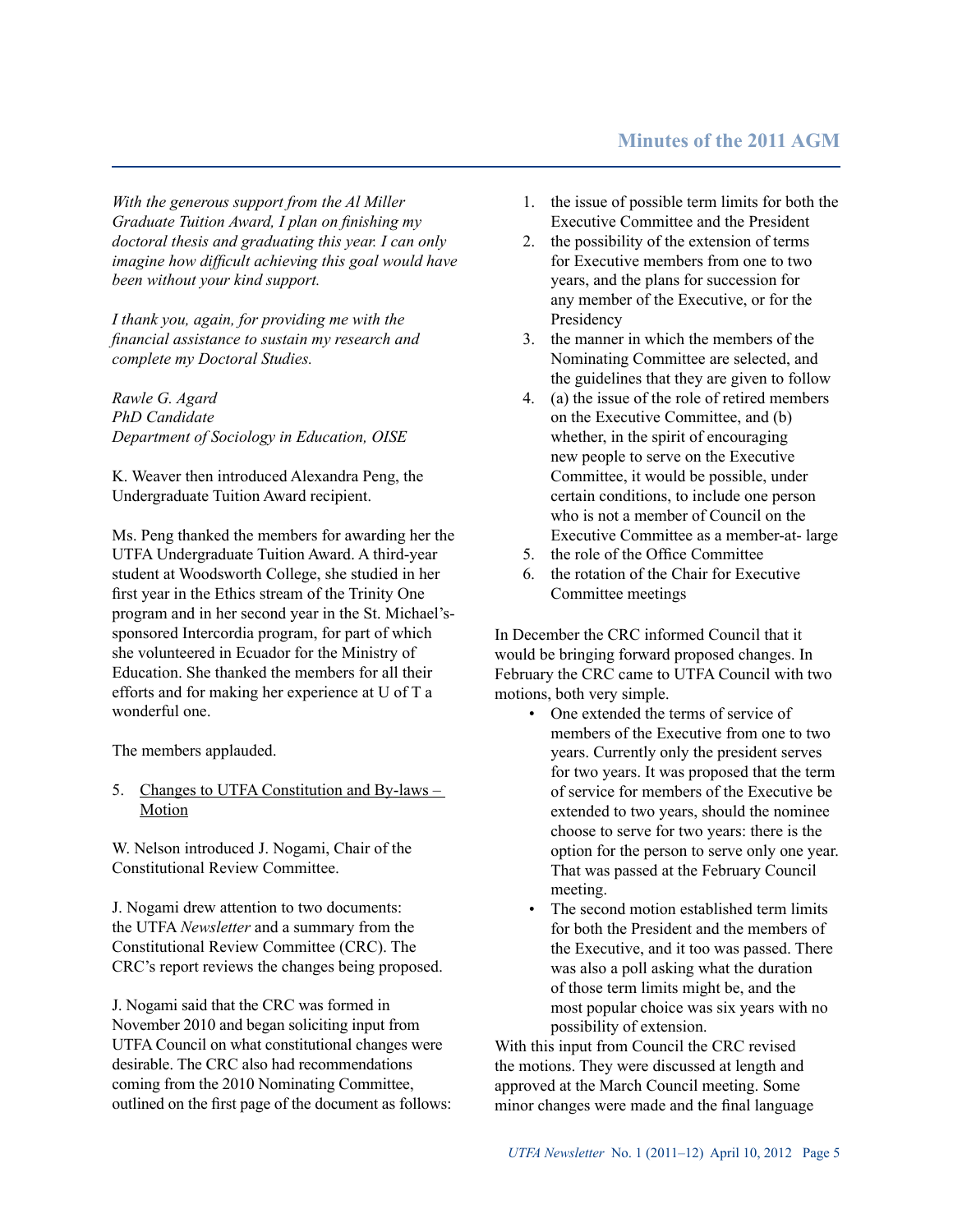was distributed and put up on the UTFA website. J. Nogami said the CRC split the approval of the items into five separate motions so that it would be clear what is being voted on in each case. He proposed to bring each of the motions up for discussion and then potential approval one at a time.

### *A) Term limits*

*The Constitutional Review Committee, seconded by B. Horne, moved that term limits be established for the President and members of the UTFA Executive Committee, as follows: A President may serve for more than one two-year term but not more than six consecutive years. No member of the Executive Committee may serve in any one position on the Executive for more than six consecutive years. In both cases, the term limit includes consecutive time served prior to July 1, 2011. These term limits will take effect July 1, 2011, but will initially apply to affect members of the Executive to be elected in 2012.*

### Discussion

G. Luste raised several concerns regarding release time, the term limit issue, and also the issue of the office committee. He argued the changes would not achieve much.

He understands that this is a mechanism for renewal of UTFA to encourage new people to come in, with new energy. But he believes that renewal will ripple up from the base, by getting Council members more engaged, and getting full representation from all constituencies, providing a source of new leadership for the Executive and Presidency. UTFA instituted the Membership Committee as the first step in the renewal process; it has been effective and it is gaining considerable momentum.

He said that continuity and experience are extremely valuable when dealing with Simcoe Hall. As Vice-President, Salary, Benefits and Pensions, and later President, he faced a steep learning curve. A transition from one Administration or president to another requires continuity and institutional memory. He is puzzled that there are no term limits for members of Council. He also thinks the senior officers should be staggered and there should be an overlap of officers for backup in case a person cannot perform their duties.

After briefly discussing the issue of term limits for senior administrators, he commented that other faculty associations had some very effective longserving officers, such as Doug Lorimer at Wilfrid Laurier.

G. Luste also said he would speak to the issue of release time. The proposed changes state:

## *Article 11: Release times and stipends for the President and members of the Executive*

*11.1 So that potential candidates for positions on the Executive Committee will know the release times associated with those positions, the Executive Committee will establish the allocation of release time associated with each position on the Executive Committee including the President. This allocation will be subject to approval, with or without alteration, by Council. Every effort will be made to finalize the allocation applicable for the upcoming year no later than the February Council meeting. It is the expectation that the approved allocation will apply for the next academic year (i.e. commencing July 1), unless there are exceptional circumstances leading the Executive Committee to recommend, and Council to approve, the alteration of the previously approved in-year allocation of release time. Release time for any Executive Committee position will not normally exceed 0.8, except in exceptional circumstances and upon Council approval.* 

*11.2 Stipends will continue in effect for individual Executive Committee positions, but are subject to adjustment by Council. Any such adjustment will normally not take effect until the next academic year (i.e. commencing July 1).*

Various members expressed a desire to speak.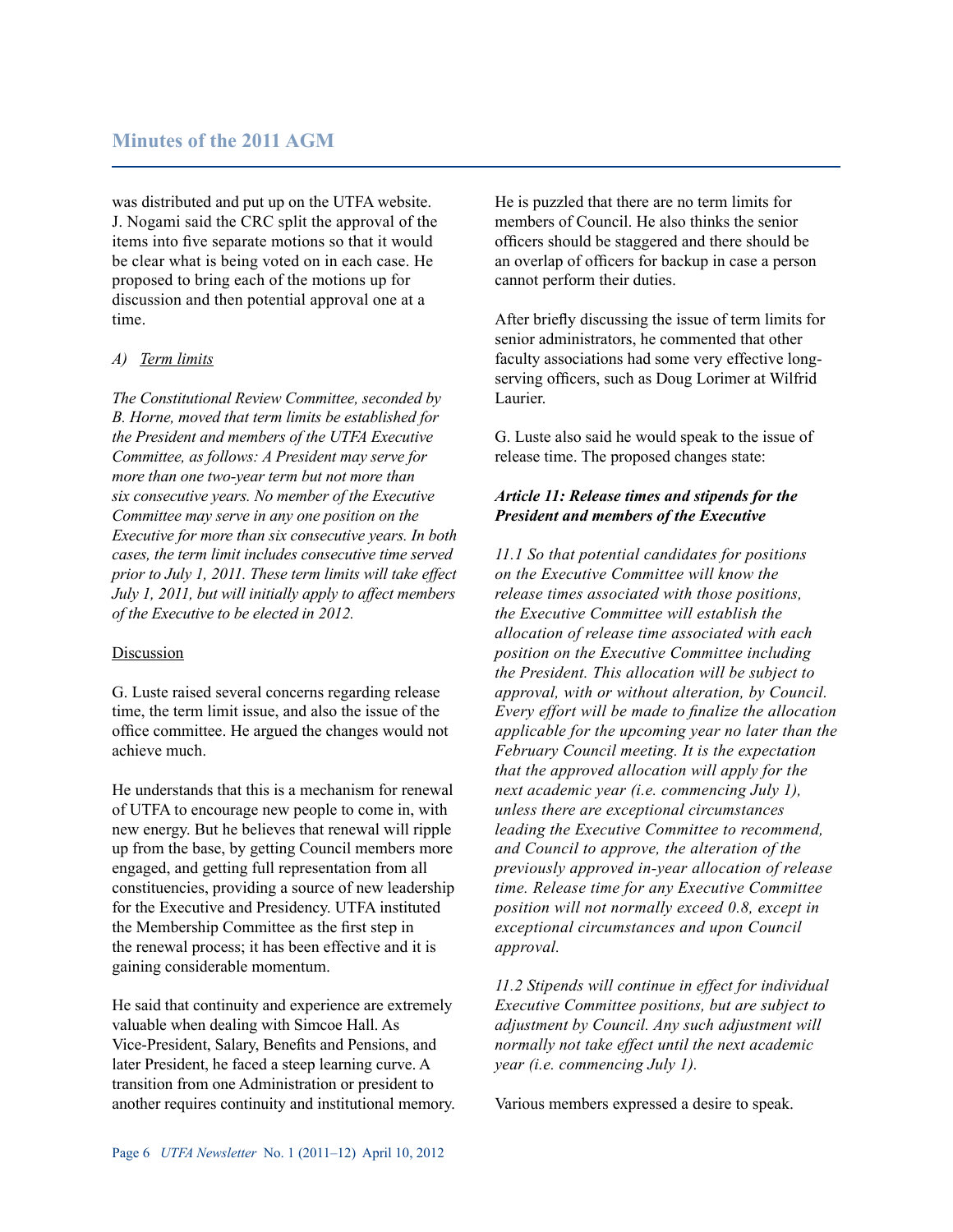W. Nelson said that, as Chair, he would allow G. Luste to continue to speak on release time, and then allow other members of the committee and membership to speak.

B. Horne challenged the decision of the Chair to allow G. Luste to speak on release time.

W. Nelson took a straw vote on the challenge to the Chair. The Chair's ruling was upheld.

G. Luste said elections were the way to replace an ineffective officer. There are already procedures in place for electing a President and the members of the Executive. He said that release time connects to the issue of service and provided some background information.

Release time refers to the allocation of funds from Simcoe Hall to one's home unit (or units if one is cross-appointed) which compensate the unit for the time the UTFA officer spends on UTFA matters instead of doing teaching or research or service in that unit. When George was elected Vice-President, Salary, Benefits and Pensions, in 2001–2002, the total allocation to UTFA was 2 full time equivalents (FTEs), each one frozen at \$60,000. The following year, it was negotiated up by 25% to 2.5 FTEs: he felt that in order to be effective he needed 100% release time, and if he took one full unit it would not leave much for the rest of the officers. Since that time the dollar value per FTE has gone up to \$164,000. For the past nine years his department was fully compensated for 100% of his time and he had spent 100% of his time at UTFA. The allocation of release time is presented in the audited financial statements. The other senior Executive members receive release time up to 0.5 FTE and, as there has been a surplus over the past few years, Committee Chairs receive release time of 0.1 FTE or \$16,000, which is about one course stipend for a full year. In the current round of negotiations UTFA is asking for an increase to 3 or 3.5 FTE.

The proposed motion would have the Executive, rather than the President, establish the allocation of release time, then require Council's approval and

cap any one allocation at 0.8 FTE. George said this could diminish a new President's effectiveness. If the new President is willing to do the job 100% of the time, why exclude this possibility? He said he was going to propose that the proposal be referred back to Council.

A member asked that the Chair of the CRC speak to the reasons for the proposed change.

J. Nogami said that the release time paragraph would be a new article in the Bylaws to be voted on separately. He emphasized that the CRC was only putting forward things in response to input and broad support from UTFA Council. The first new article was on term limits. G. Luste's objections about release time concern the final paragraph in the updated Bylaws.

J. Nogami asked B. Horne to speak to this.

B. Horne regretted that the President of UTFA was at odds with UTFA Council on these matters. The arguments that he makes are, in her view, not compelling. Participation in the affairs of the Association is not limited to people's term appointments. Typically the President has served in other Executive positions, and though he or she may not be able to continue as President, they can be involved on committees and return to the Presidency at a later point. B. Horne expressed concern that G. Luste was attempting a filibuster as there was an order of the day at 4:30 p.m. and the time was now 4:20 p.m. She stressed that the majority of the people on the Executive and not just the CRC had voted to have this brought forward. These kinds of changes can only take place at the AGM and require a 2/3 majority to pass. She encouraged the members to accept that the CRC did its job thoroughly and in good faith, and that the members of Council, representing everyone, looked at this matter thoroughly and supported it in good faith, and asked the members to do the same.

W. Nelson reproached B. Horne for suggesting that G. Luste was attempting a filibuster, saying he had a right to speak to such matters.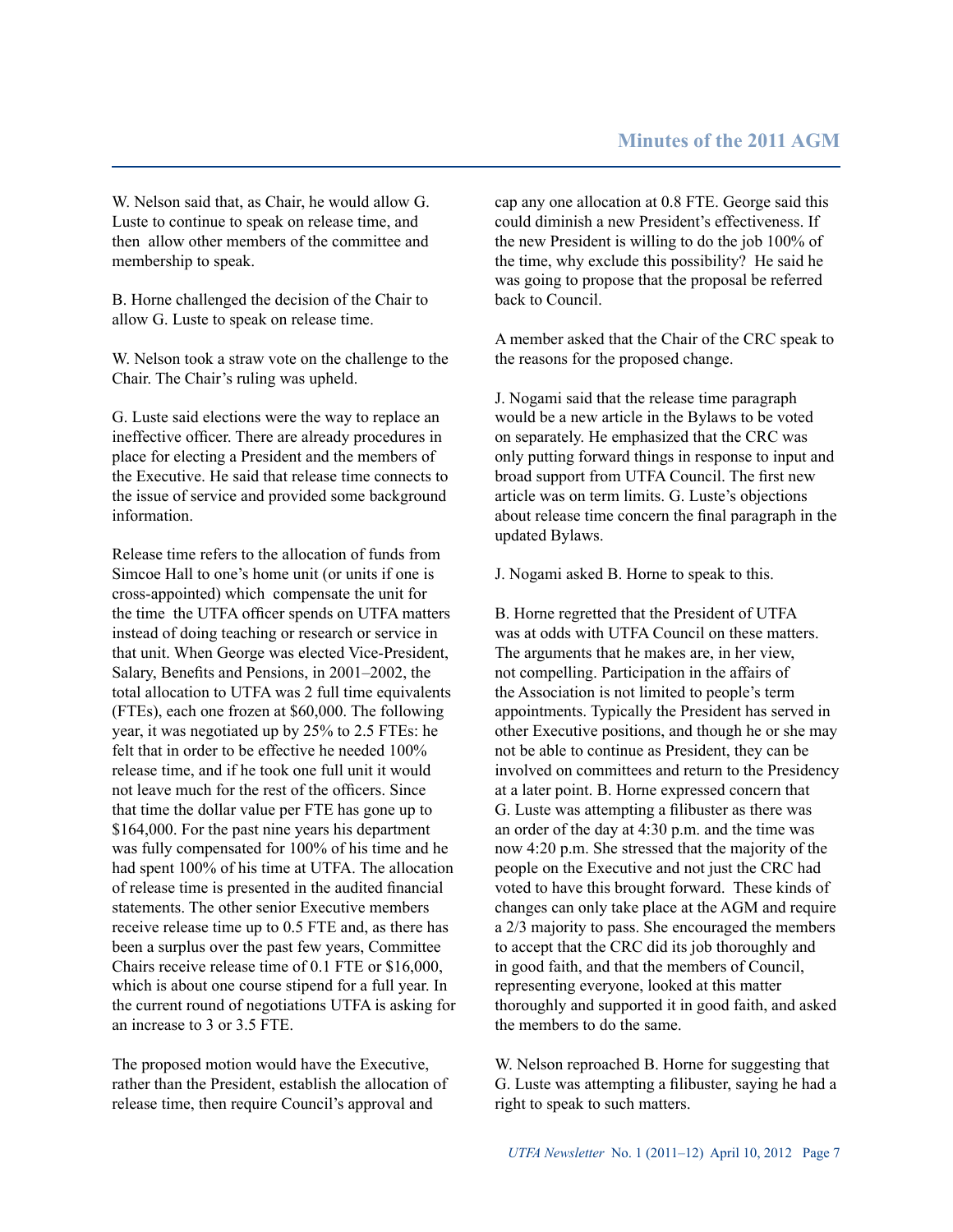W. Nelson asked G. Luste to reply to the points B. Horne made.

The members objected to this taking place.

S. Kant reminded the Chair that only the first motion was on the table.

B. Horne called the question.

W. Nelson said that the question had been called and asked for a vote on putting the question. It required a 2/3 vote.

### Carried.

W. Nelson put the question for first motion (Item A – Term Limits).

### Carried.

J. Nogami proposed that motions B, C and D be bundled together as one motion.

*The Constitutional Review Committee, seconded by J. Newman, moved:*

### *B) One- or two-year terms on the Executive Committee*

*that the terms of service of the members of the Executive Committee be extended from one year to two years, as per the relevant language in Articles VI and VII of the revised UTFA Constitution dated April 12, 2011. Any member of the Executive can choose to serve for a one year term rather than a two-year term. This change will take effect July 1, 2011 and will affect members of the Executive to be elected in 2012.*

### *C) Other changes to the Executive Committee*

*that the rules governing the composition of the Executive Committee be changed as per the language in Article VII of the revised UTFA Constitution dated April 12, 2011. This change will*  *take effect July 1, 2011 and will affect members of the Executive Committee to be elected in 2012.*

*D) Nominating Committee*

*that the article governing the Nominating Committee read as follows:*

*9.2 There shall be a Nominating Committee consisting of five members including either a member of the current Executive Committee or, failing that, a Past-President of the Association. Council must approve the Nominating Committee. The Nominating Committee shall compile a slate of nominees for the following positions where there is an upcoming vacancy, including those resulting from the expiration of a term of office: non-Presidential members of the Executive Committee (the three Vice-Presidents, the Treasurer, the Chairs of the Standing Committees, and the members-at-large).*

W. Nelson put the question for motions B, C and D.

Carried.

## *E) By-law changes*

*The Constitutional Review Committee, seconded by J. Newman, moved that the UTFA By-laws be changed in accordance with the revised language dated April 12, 2011. These changes will take effect July 1, 2011 and will affect the operation of the Nominating Committee and the members of the Executive Committee to be elected in 2012.*

J. Nogami said that the final motion was being voted on separately because it dealt with Bylaw changes, largely providing detail about some procedural or implementation aspects of what had already been approved. The one exception was the new article specifying the 0.8 limit for release time for the President or any member of the Executive. His understanding was that it was customary for UTFA Presidents in the past not to be full time and the UTFA Presidency was never intended as a lifetime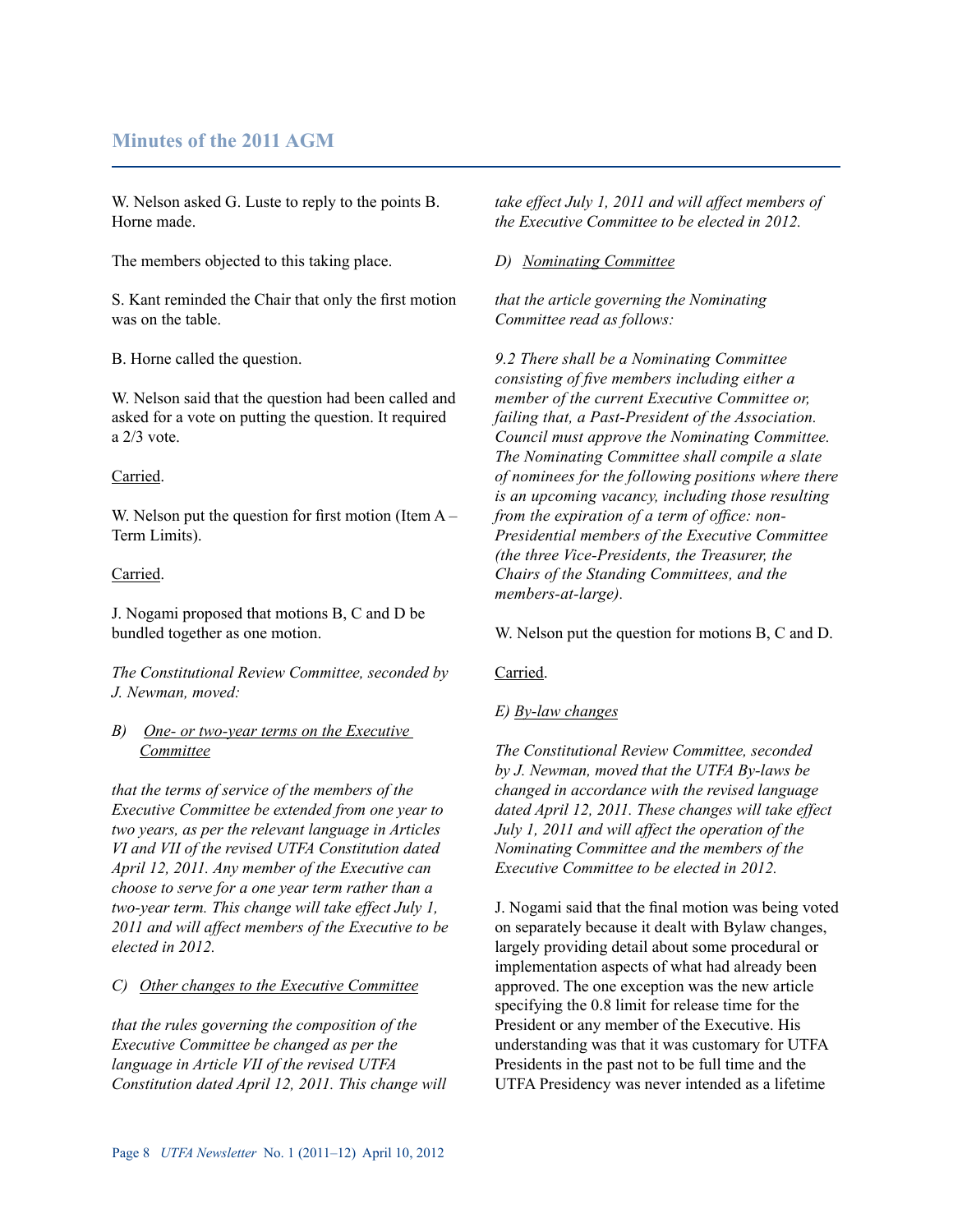appointment. The language G. Luste referred to had been specifically modified to allow an exception making it possible for the UTFA president to become 100% with the approval of Council. Certainly the current President, who has one year left to serve, would not be expected to go back to his department to ask for that 20% back.

J. Nogami called the question on the changes to the Bylaws.

W. Nelson put the question.

## Carried.

The members showed their appreciation of the work of the Constitutional Review Committee through applause.

## 6. **ORDER OF THE DAY – 4:30 p.m.** Guest Speaker – Mr. Martin Teplitsky

Topic: The future of public sector collective bargaining in Ontario: the role of the academy

G. Luste introduced Martin Teplitsky.

Mr. Teplitsky is renowned for his approaches to community justice and for his negotiating skills. G. Luste said that he had been a participant in some six different settlements that Mr. Teplitsky has mediated or arbitrated at UofT, from the 1987 settlement where G. Luste was a junior observer, to the Nancy Olivieri case, to our new pension governance, to the most recent compensation award. He can be blunt but he gets results, and that is what counts.

Martin Teplitsky received his LL.B. from the University of Toronto in 1964 and was called to the Bar in 1966. From 1975 to 1980 he was a law professor at Osgoode Hall, and in 1980 was named Queen's Counsel. He has a full-time practice including civil and criminal litigation, arbitration, mediation and fact-finding. Mr. Teplitsky has acted as an arbitrator in numerous disputes in both the

private and the public sectors. He has delivered numerous papers and has written a book, *Making a Deal: The Art of Negotiating*.

Mr. Teplitsky is also an innovative supporter of community justice and numerous charitable causes. He founded the Lawyers Feed the Hungry Program, providing meals to Toronto's homeless, and helped launch Law in Action Within Schools (LAWS) at the Faculty of Law.

In 2006, the Law Foundation of Ontario honoured Mr. Teplitsky with the Guthrie Award for his commitments to social justice causes and legal education, and in January 2011, at a ceremony at Queen's Park, Martin Teplitsky was named to the Order of Ontario.

\*\*\*

Martin Teplitsky said that he likes coming back to U of T, of which he is proud, and thinks that what makes it such a great centre of learning are the faculty.

In Mr. Teplitsky's view, the future of public sector collective bargaining is very grim in Ontario and Canada. The evidence that suggests this conclusion includes the following facts:

The vitriol about public sector employees and their compensation, on both sides of the border, is at the highest level since he began as a labour arbitrator. There are increasing numbers of newspaper articles and editorials attacking public sector employees, labour arbitrators, and the labour arbitration process.

Without any real basis, there are claims that public sector employment is more remunerative than private sector and that public sector wage increases are higher than the private sector's. Some of this stems from the structure of bargaining – that is, local bargaining versus province wide bargaining. And the mythology ignores the significant differences within the public sector of compensation levels between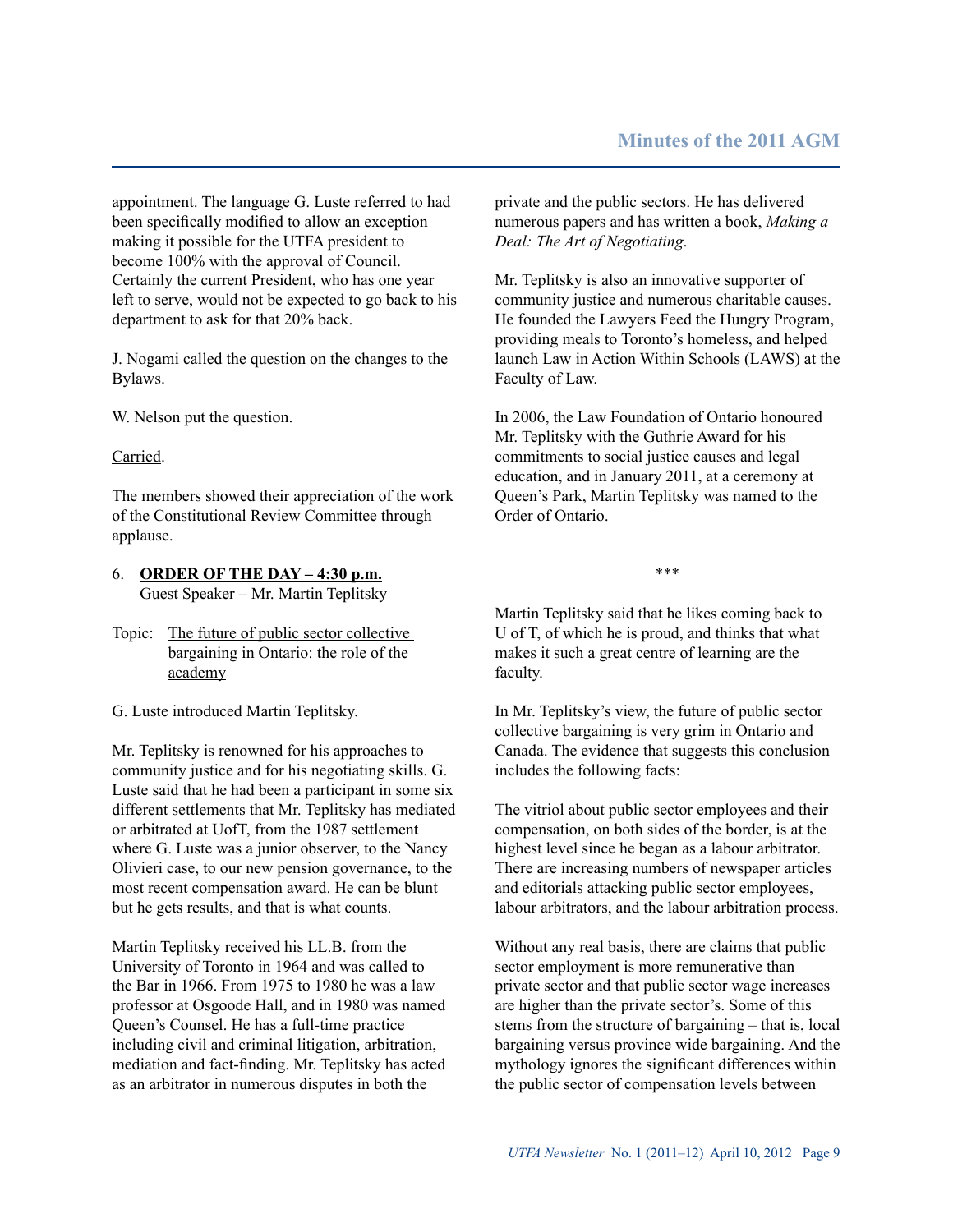workers in large urban centres and those from smaller centres and rural areas.

The particular attacks on labour arbitrators, and interest arbitrators in particular (the scheme under which UTFA bargains), are more aggressive than historically. Mr. Teplitsky is concerned about the frequent attacks on arbitrators, not because the sensibilities of arbitrators might be offended, but because these attacks harm the process in several ways.

First, the general shortage of interest arbitrators is caused in part by the fact that some arbitrators are unwilling to suffer the abuse and refuse these assignments.

Second, these attacks undermine the integrity of the process and the acceptability of awards in the eyes of both the public and the affected employees.

Third, these attacks divert us, as a society, from finding appropriate solutions for our economic problems. Interest arbitrators are good scapegoats: they generally lack any effective means of reply.

Mr. Teplitsky noted that the attack against arbitrators had intensified since the restraint legislation of the previous year because no arbitrator in Ontario paid any attention to it.

Conservative leader Tim Hudak issued a policy statement about interest arbitration in which he concluded that the system was broken and he was going to fix it. He said that arbitrators thumb their noses at governments, likely referring to Mr. Teplitsky's probably ill-chosen expression that he was not "a minion of government." Mr Teplitsky does not regret anything he wrote in his recent award but does regret using an expression that diverts attention from more important matters.

A troubling recent development in the world of public sector collective bargaining was a paper written by Don Munroe and delivered to the Canadian Bar Association on November 26, 2010. Don Munroe has over 40 years' experience. But

what he wrote in his paper, titled "Government Intervention in Collective Bargaining Disputes – The Changing Landscape," is troubling. Since he was speaking as a neutral some of what he had to say was scary.

His basic thesis is that governments, at least in B.C., no longer trust arbitrators because arbitrators ignore ability to pay. Speaking about Mr. Teplitsky's award in the matter with U of T, Don Munroe said, "all of what Mr. Teplitsky said may be correct or at least defensible in legal theory. But I doubt that it will do much to restore or to shore up government confidence in unconstrained interest arbitration as traditionally practiced by labour relations professionals."

Mr. Teplitsky is concerned that a respected neutral now says that arbitrators are supposed to worry about whether the government likes them or not. Obviously governments have been trying to get arbitration to work for them. Governments do not like the unpredictability of the results from arbitrators. Putting ability to pay in legislative schemes is an obvious attempt to influence outcomes. And the restraint legislation and policies of the previous year were an effort to influence arbitrators to give zero increases – on the theory, if anybody would believe it, that the government would not give any funding to U of T if it negotiated any increases in excess of zero. Mr. Teplitsky's award marked the first time in the 25 years or so that he had been mediating/arbitrating at U of T that he had had to issue an award. If the restraint legislation had not been there, a deal between the parties would have been struck. The fact is that free collective bargaining includes the right to negotiate in good faith – that is, both parties have to be negotiating in good faith, which includes the government – and a duty of consultation.

Mr. Teplitsky also thinks that the future of public sector bargaining is not bright because of the general economic situation of government, which drives wrongheaded initiatives (like trying to fix interest arbitration). Health care costs continue to rise. Older people account for 70% of health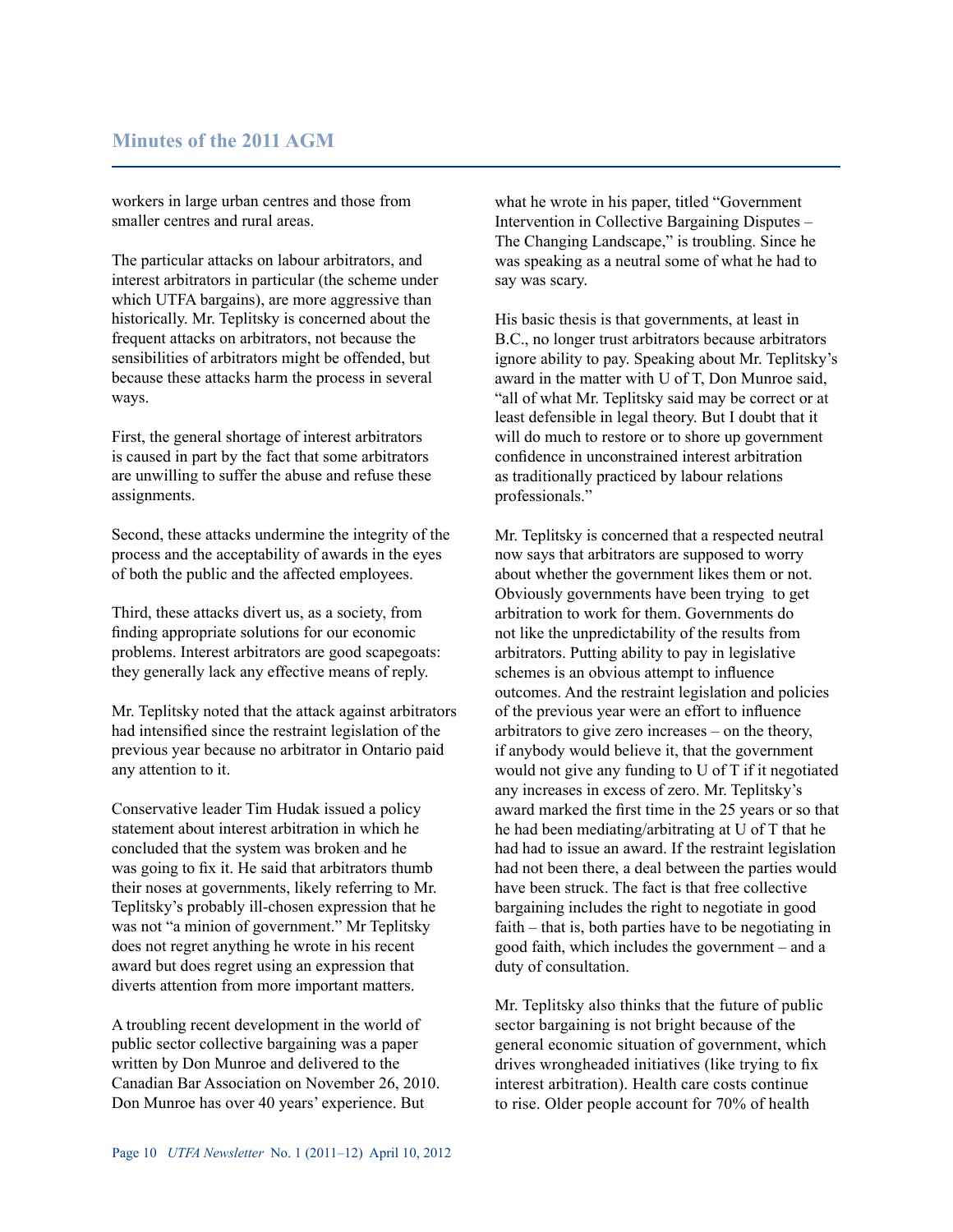care spending. There will be more of them. All governments talk about maintaining universal health care, but nobody is specific about how this is going to be funded going forward. User fees, interestingly enough, seem to be accepted without much complaint by the public in university life, as the government gives the universities the right to raise tuition fees on a regular basis in lieu of funding them more generously.

However, no government wants to introduce user fees for health services and no one wants to reduce service for the same reason – it's politically almost impossible. So people (and governments) prefer to blame public sector employees and labour arbitrators. It is scapegoating masquerading as policy, but if we don't push back and if we don't get a government that is going to come to grips with our health care needs and their funding, public sector employment will always be under severe attack in this province. Part of the tragedy of all of this is that very few people understand how much we rely on public sector employees, with whom we interface every day in many aspects of our life.

What can we do about all of these things? What is the role of the academy?

First, there need to be independent studies to determine whether or not public sector employees are doing better than private sector employees. Where there are not direct comparables between the public and the private sector some sort of job evaluation evidence needs to be gathered. There is no reason why the public sector should be paid more than the private sector and there is no reason why it should be paid less. If some public sector employees are better compensated than private sector comparables, we need to know why: is it the fault of the employers or the arbitrators?

In fact, it is often the fault of public employers, especially in sectors of uniformed services – like police officers and firefighters. The City of Toronto has driven firefighter compensation throughout the province – largest fire department, biggest city, and it therefore drives the other settlements. It had nothing to do with the arbitrators. They just follow but they are the ones who get blamed.

The problem is a lack of any real comprehensive data for whether, in fact, public sector employees generally are better paid or not, or whether their benefits or pensions are better. The government has not collected sufficient data on total compensation – that is, not just salaries but benefits and pension – which in turn puts pressure on arbitrators. Interestingly enough, we do have the software and the capability in Ontario to do this.

Mr. Teplitsky said it was a disgrace that the government hadn't done anything about collecting this data and requiring that it be submitted so that interest arbitrators could know what they were talking about in applying the principle of total compensation. The government could also mandate that all contracts start and end at the same time. In the post-secondary education and health care sectors start dates and end dates are all over the place, so when you are trying to compare one group to another it is very awkward. It would be a simple thing to say, start all your bargaining on the same day, and end it on the same day.

Mr. Teplitsky concluded with remarks on the need for pension reform in the public sector, particularly for legislation on unfunded liabilities. If we are going to continue with defined benefit plans in the long term, we need joint management of those plans, as is the case with OMERS and plans like it. It is not satisfactory to have employers in charge of these huge funds worth more than their enterprise and probably unable, when push comes to shove, to pay off the deficit.

Mr. Teplitsky said we need to take some initiative toward studying problems in an objective way instead of relying on all the rhetoric that currently afflicts the subject of public sector bargaining.

He thanked the members for their attention.

\*\*\*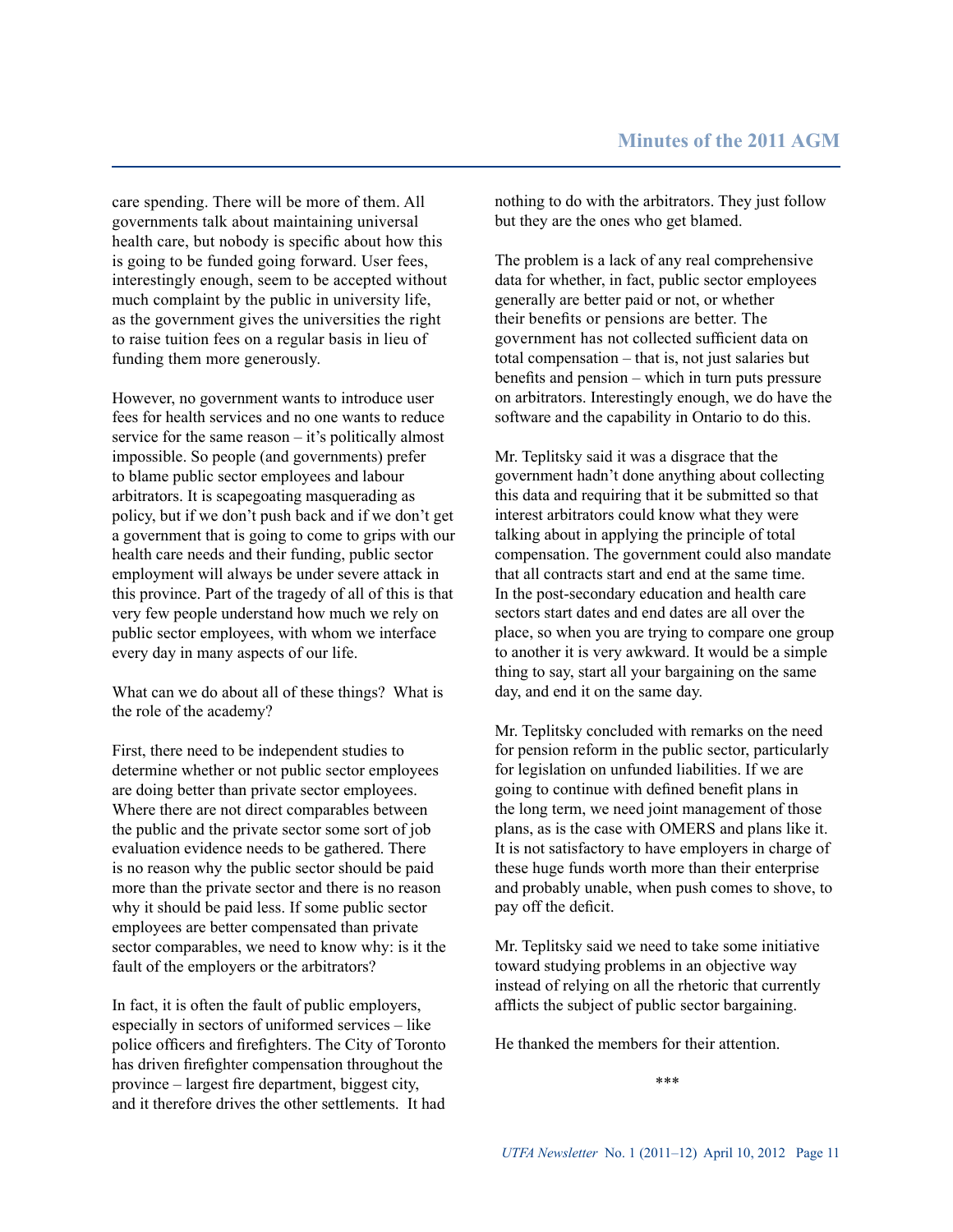The members thanked Mr. Teplitsky for his talk through applause.

- 7. Special Topics:
	- a. Workload Implementation
	- b. Pension Plan Update
	- c. Other Matters

Due to time constraints these issues were not discussed.

8. Other Business

There was no other business.

J. Rosenthal, seconded by E. Sousa, moved that:

the meeting adjourn.

Carried.

The meeting adjourned at 5:15 p.m.

Chris Penn Administrative Assistant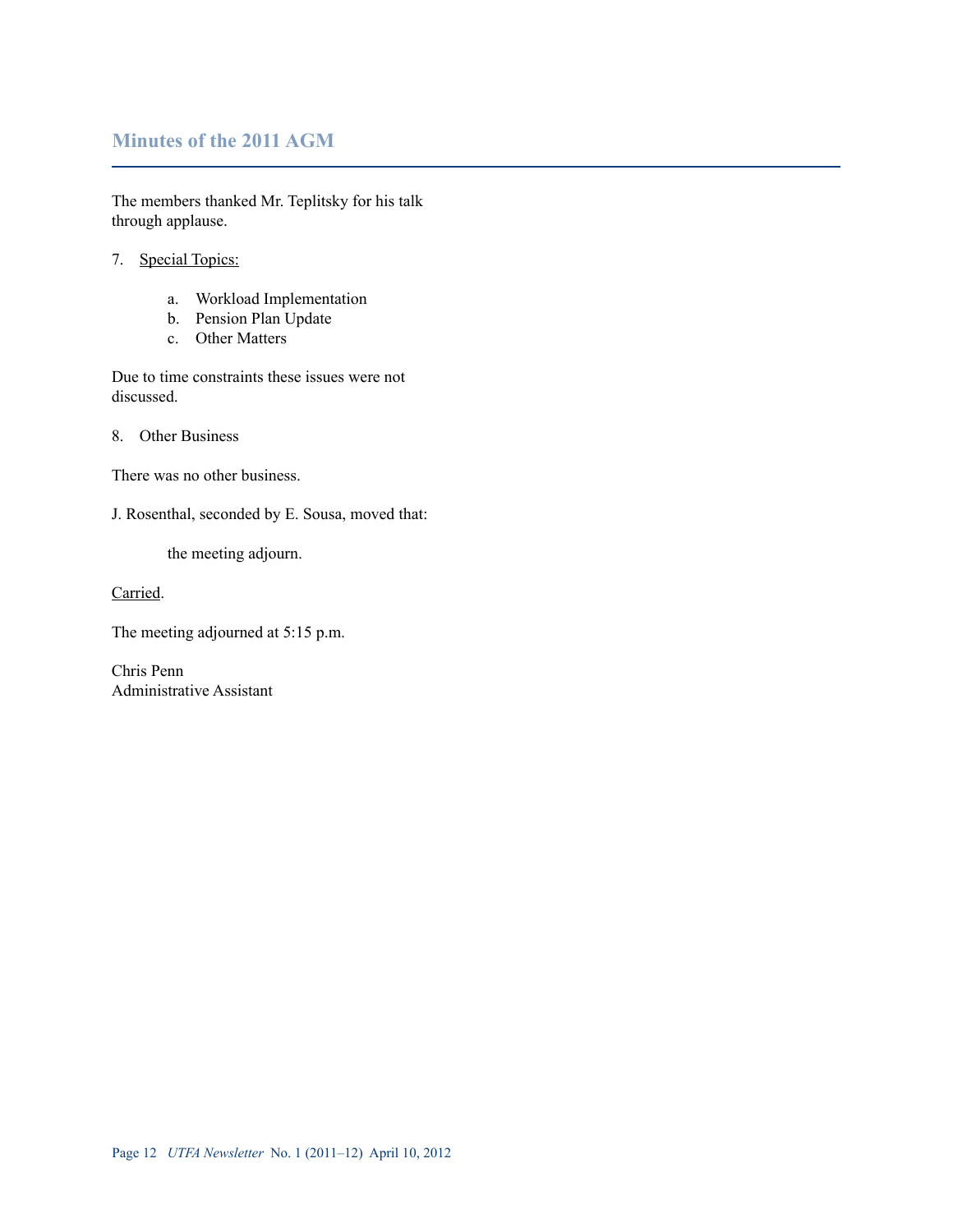## **Reports of Officers and Chairs of Committees**

## **Report of the President**

#### **UTFA finances: An update from the last AGM**

As of June 30, 2011, the University of Toronto Faculty Association had a continuing healthy *positive* net worth of almost \$2,500,000. As reported in a prior special newsletter, our investment losses as a result of the 2008–09 market downturn were minimal and have been fully recovered. While

the surplus is welcome and important, a large reserve is *not* the purpose of the Association. It does, however, provide UTFA the means by which it can serve its members more effectively. The reserve gives us the ability to handle emergencies and unanticipated expenses and allows UTFA to initiate projects that had not been budgeted at the start of the year.



As the second chart indicates, our total expenses, in relation to total income, from year to year, are not always smooth. During the 2010–11 year we had not yet accrued all the extra legal and actuarial costs incurred for our ongoing negotiations regarding salaries, benefits and pensions. The Association must never allow the lack of adequate financial reserves to compromise its ability to represent, and negotiate for, its membership. This includes not only salary and benefit negotiations, but also Association and individual grievances with the Administration on behalf of our members as well as consequences of policy changes.

The somewhat bumpy nature of our past incomeexpenditure profile has been discussed thoroughly in previous AGM reports. The increased income for 2008–09 reflects the absence of a dues holiday in 2008–09, in contrast to the previous two years. And the income to UTFA can come in lumps when new negotiated salary settlements are retroactive. Members should also keep in mind that about \$700,000 of your annual dues is passed on to CAUT and OCUFA, our national and provincial associations, to cover their operating costs, which include services to member associations.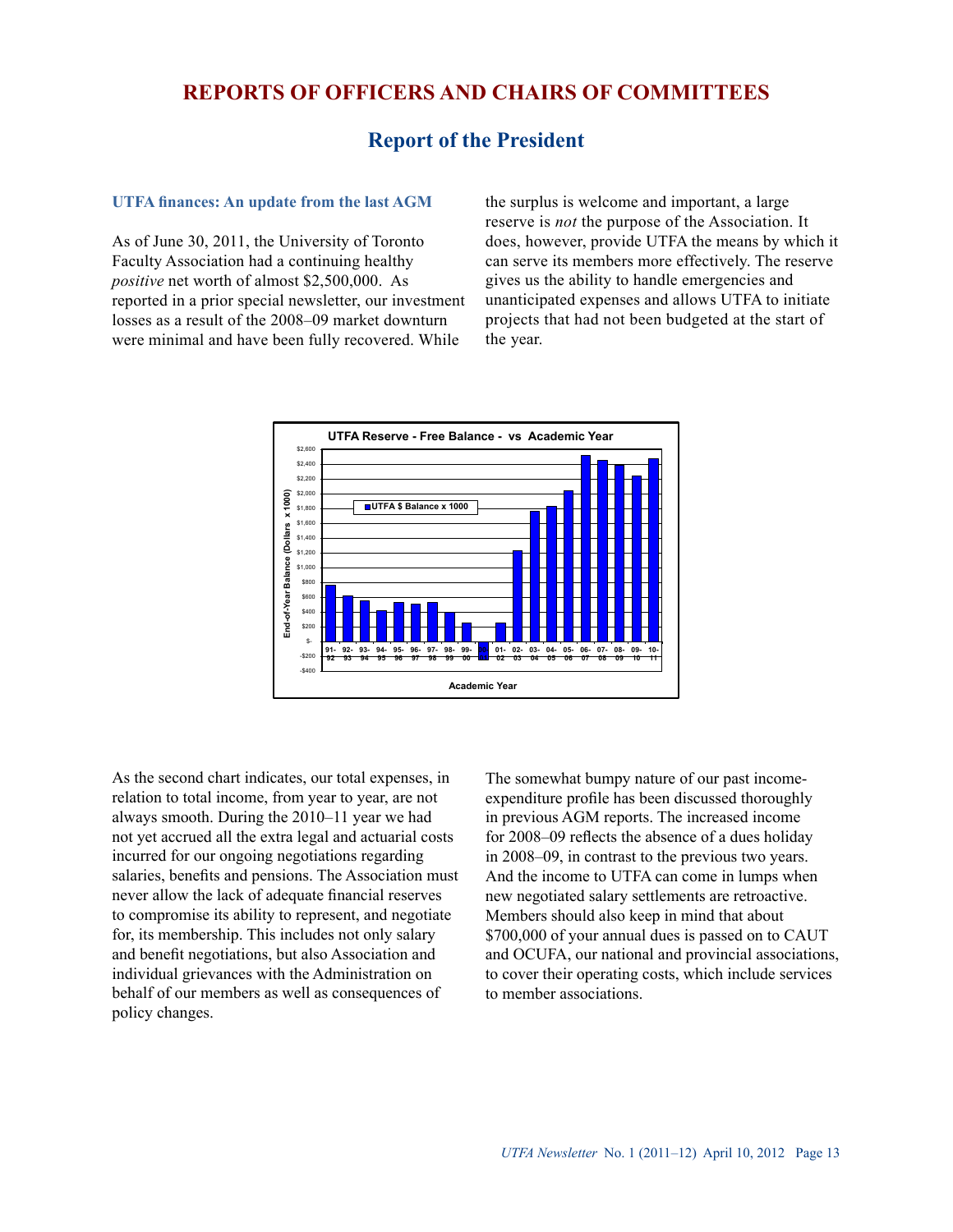## **Report of the President**



The dues mil rate remains at 7.5 (0.75% of salary). The chart below shows our dues profile since 1991– 92. If our reserves should increase by any significant amount in the future, UTFA Council will again be asked to consider further dues holidays – in lieu of decreasing and then again increasing our mil rate.



### **Personal Reflection on UTFA Finances**

In my own personal life and in my years of stewardship of UTFA's finances I have always tried to keep in mind the following guidelines:

First, live and spend below your income, that is, frugality is the best practice. The aim is to avoid eventual financial shortfalls and the ensuing corrections that could be destructive. From 1999 to 2002 that scenario was the reality for UTFA.

At one point the external auditor, reflecting on our poor financial status and trend, did not want to verify that UTFA was a viable going concern.

- Second, not only spend UTFA money as if it were your own but better still, be aware that the money comes from our members. We have a fiduciary responsibility to all of them to spend it wisely and frugally.
- And finally, when dealing with new costs, always distinguish between a one-time-only new cost and a structural ongoing new cost. It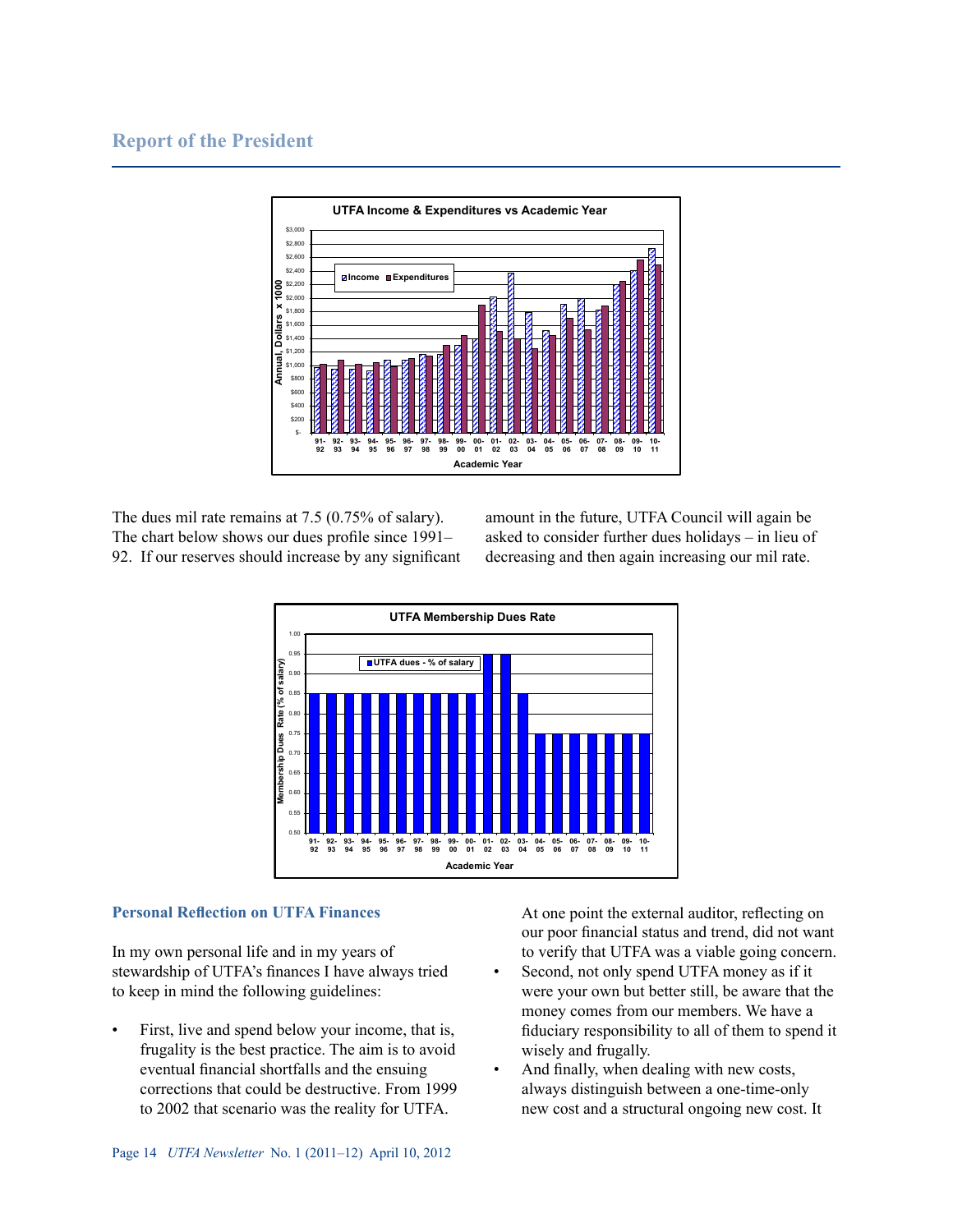is the ongoing costs that are cumulative and can add up much more than may seem to be the case at first.

## **UTFA Membership**

As of early 2012, there are about 2,948 faculty and librarians employed at the University of Toronto who could be dues-paying members of UTFA. Approximately 2,617, or 89%, are actually paying dues. Another 331 are not and of these only 12 are redirecting their dues to a charity. The other 319 are voluntary non-members who pay no dues to anyone because they were grandfathered when the dues were made compulsory in the 1998 settlement. The number of grandfathered non-dues paying faculty is slowly decreasing each year as retirees are replaced by new hires who must contribute to an ongoing cost that benefits everyone. UTFA also has about 47 dues paying members from the Federated Colleges. About 465 retired faculty, librarian, and surviving spouse members pay an annual membership fee of \$50. Our retired colleagues have four of the 60 constituency seats on UTFA Council.

## **Personal Reflection on UTFA Membership**

UTFA has a very diverse and complex membership. One challenging distinction is the one between many senior tenured faculty, who have security and on average are the highest paid faculty, and the untenured, lecturers, contract, and part-time faculty who have a much lower average salary, yet feel they are working just as hard and contributing just as much to the mission of the University as the more affluent. Understandably the have-not or have-less group is more supportive of change in the status quo (and relatively more supportive of certification) than the senior tenured faculty. This bifurcation or two-tier reality is not static. Budgetary constraints are forcing more hires in the lower salary range and in the non-tenure stream than at the tenured end, which means that in time the have-nots will become the more dominant voice at the university. About five years ago I initiated the effort to form a Membership Committee as an ad hoc committee of UTFA, because it was clear that we needed to

better inform and engage our members in issues that are important to them and to this university. A few years later the Membership Committee was made a standing committee of Council and the Chair of this committee was thus made a permanent member of UTFA Executive. I believe this important initiative has served UTFA well and will continue to do so in the future.

## **Pension Plan and Governance**

After many years of effort by UTFA to improve governance of our pension plan, there is now a Pension Committee (PC) of Governing Council, with a total of 20 voting members. It has four business meetings during the academic year. While UTFA appoints 5 of the 20 members of PC, UTFA members represent about two-thirds of all pension liabilities. In addition there is the President's Investment Advisory Committee (IAC), and the UTAM Board, which oversees the management of UTAM but has no stated role in UTAM's investment issues. At minimum this is a most unusual pension oversight structure. I will be chairing the PC for the next two years and am hopeful that we can do some good work. The following PC issues concern me:

- (i) Transparency of investments and assets. Do we know where pension funds are invested?
- (ii) Complexity of investments. Do we really understand how assets are invested?
- (iii) Valuations. What is the validity of UTAM's valuations of illiquid (non public market) assets?
- (iv) Cost issues. Why are UTAM unit costs so high? Costs raise the bar on required returns.
- (v) People. Investment management people are key to any success.

### **The Continuing Pension Plan Deficit**

Our pension plan has been underfunded for some time due to too many years of missing pension contributions to the plan (euphemistically referred to as "contribution holidays"). The contribution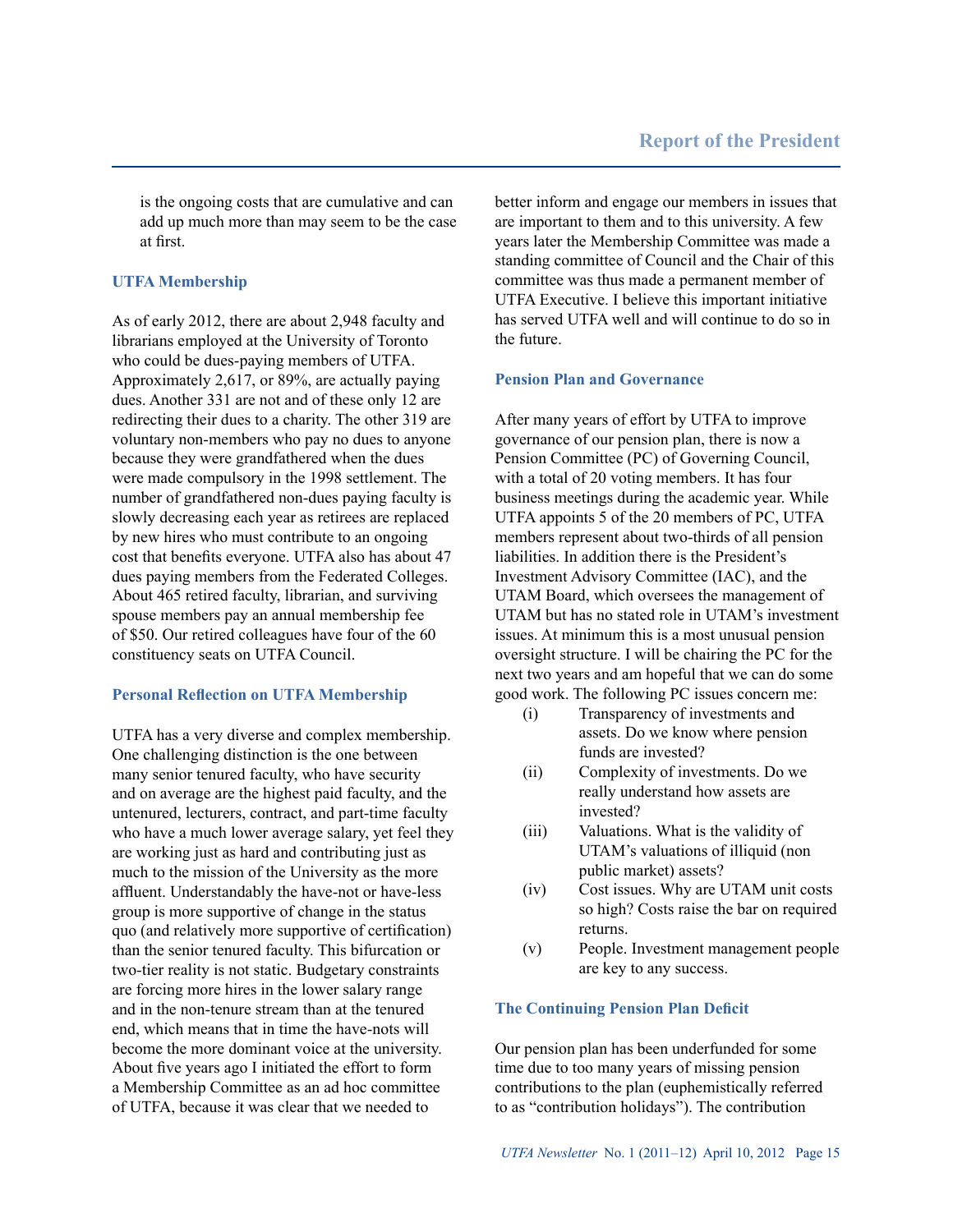## **Report of the President**

holidays started in 1987 and were allowed because of favourable market returns and unfortunate changes in actuarial assumptions. In 2008–09 market conditions cratered. The pensions asset base shrank by almost 30% – from \$3 billion to \$2 billion – and never came back, like other pension plans did. In comparison to 43 other university pension plans across Canada, U of T is dead last in investment performance from 2001 to 2010. The details of how UTAM lost its pension way can be found on the UTFA website at: [http://www.utfa.org/content/](http://www.utfa.org/content/pension-issues) [pension-issues](http://www.utfa.org/content/pension-issues) . Simcoe Hall now acknowledges that there may be a one billion dollar shortfall to the pension plan. My analysis suggests the real shortfall is more likely to be closer to \$2 billion. And unfortunately this deficit could easily increase in the decade ahead – as the world's economy struggles to deliver in a delevering world. Eric Sprott writes that "public sector pension shortfalls … are outright frightening."

## **Personal Reflections on U of T's Future**

Perhaps I can describe myself as a "despairing optimist." Why? U of T's mission statement is very worthy. Our mission calls on us "*to be an internationally competitive public teaching and research university.*" And we have achieved and deserve our international standing. But I do not believe we are given the resources to maintain it. Why? Here are some reasons:

- (i) The income from very large and ever growing undergraduate student numbers helps support our professional faculties and our research programs. This is not sustainable and is reported further at [http://utfa.org/sites/default/files/webfiles/](http://utfa.org/sites/default/files/webfiles/pdf_files/Inf%20Rep-11-final.pdf) [pdf\\_files/Inf%20Rep-11-final.pdf](http://utfa.org/sites/default/files/webfiles/pdf_files/Inf%20Rep-11-final.pdf) In the fourteen years from 1997 to 2010 the FTE student number increased by 58% but the full time faculty count decreased by 26 over the same time period.
- (ii) Faculty salaries once averaged 36% of the operating budget. Today they account for 23% – a one-third reduction. This is not sustainable and is reported in more detail

at [http://www.utfa.org/sites/default/files/](http://www.utfa.org/sites/default/files/webfiles/pdf_files/2012-Jan-09%20%20Inf%20Rep-20%20%20final.pdf) [webfiles/pdf\\_files/2012-Jan-09%20%20](http://www.utfa.org/sites/default/files/webfiles/pdf_files/2012-Jan-09%20%20Inf%20Rep-20%20%20final.pdf) [Inf%20Rep-20%20%20final.pdf](http://www.utfa.org/sites/default/files/webfiles/pdf_files/2012-Jan-09%20%20Inf%20Rep-20%20%20final.pdf)

- (iii) Living in the GTA is expensive. Housing cost increases near the St. George campus have outpaced salary increases for new faculty. Commuting long distances from lower cost housing does not increase research productivity.
- (iv) Pension deficits will probably continue to increase, adding continuing pressure on the operating budget even if faculty should increase their pension contribution rates in the near future.
- (v) In my view there needs to be some form of official differentiation between the basic purposes of the various universities in Ontario and a corresponding and appropriate funding differentiation. But the political winds are not blowing in that direction.
- (vi) If the two-tier faculty distinction grows it could result in unproductive polarization and tension.

Enough. I have only touched lightly on a few of the many issues I could discuss.

I thank and acknowledge the support of my many colleagues on Executive, on Council, and at RALUT. I am also grateful to the UTFA office staff for their hard work. Thank you to all for contributing to our success this past year and the years before.

Finally, I appeal to newer and younger members of UTFA to make sure they get involved. Your teaching and scholarship can be all-consuming. But at the same time, joining with fellow faculty members to make the University of Toronto an even finer institution will be time well spent, and hopefully of immense importance for future generations.

George Luste President [luste@utfa.org](mailto:luste@utfa.org)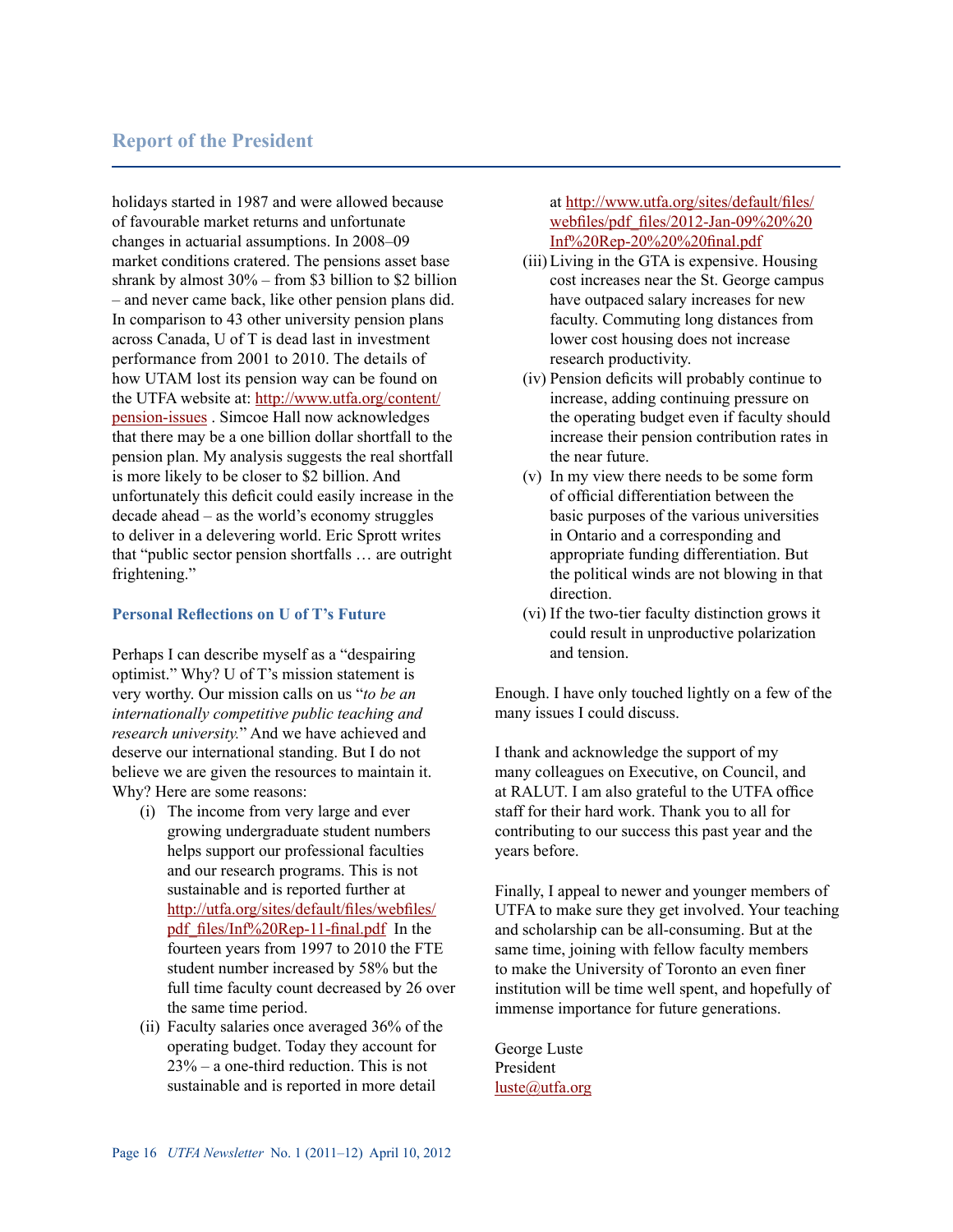## **Report of the Vice-President, Salary, Benefits and Pensions**

A new agreement for July 1, 2011, to June 30, 2012, remains a work in progress. Negotiations between UTFA and the Administration began in May of 2011. We entered bargaining with a determination to try to make the process work, and certainly without rushing off to arbitration. By the end of December, however, it was clear we would require third party assistance. So we moved to the mediation phase of negotiations with the assistance of Kevin Burkett in the third weekend in January, and completed our most recent day of mediation on March 31.

While mediation continues, and while we remain committed to attempting to reach a negotiated agreement, we have also scheduled arbitration dates with William Kaplan on June 2 and 3, 2012, in case we need them.

The Administration remains intent on securing pension contribution increases from us. While we recognize the plan's difficulties, we have been equally intent on resisting efforts to make our members pay for the disastrous investment decisions over the years that have put this plan into such debt. We are also determined to secure salary increases reflecting those already negotiated by other faculty associations and unions in the university sector. While we recognize that the overall economic climate is challenging, the pre-eminence and special mission of the University of Toronto rely fundamentally on the work you do; in turn, your compensation must continue to reflect as much.

This round of negotiations has also been animated by an ongoing deliberation, at times quite public, over the adequacy of our Memorandum of Agreement (MoA). The Administration has insisted on the status quo. In contrast, we have been looking for ways to enhance the voices of faculty and librarians in the determination of important, non-monetary conditions affecting our work, including in areas such as appointments policies, academic freedom, and governance in academic planning. In this round of negotiations, UTFA has tabled substantive, constructive proposals to amend currently frozen tenure policies, proposals for a new professional stream, and a new policy focusing on

improving the participatory and procedural aspects of academic planning as they involve faculty and librarians.

Our proposal on the procedural aspects of academic planning arose directly out of concerns widely held among our membership that academic freedom and academic excellence have come under threat due to inadequate provision for shared and collegial governance in proposed program openings or closures, amalgamations, relocations, etc. Too often we have seen participatory and open deliberations and consultations sacrificed in the name of fiscal or administrative expediency. Maintaining this university's deserved reputation for excellence depends on faculty and librarians being directly and meaningfully involved in shaping the configuration of academic programs and units. To date, we have not been able to engage with the Administration in any real or productive bargaining over the procedural aspects of academic planning, despite our having tabled a proposal in June of 2011.<sup>1</sup> This has been a disappointment, to say the least.

More generally, it is vital to underscore that our differences with the Administration on the nonmonetary issues in question extend beyond the specifics to fundamental change in the way we approach these issues. Guided by input from members over the course of the last two years, we proposed structural change to the MoA to broaden the scope of its bargaining article. The bargaining article of the MoA is the only mechanism we have that provides for mature, rigorous and accountable negotiations. But its scope is limited. We continue to seek a way forward in negotiations to deal with reform of the MoA in order to make UTFA more effective and to enhance good governance at the University of Toronto more generally.

Our discussions with the Administration continue to be collegial, and we remain hopeful that agreement can be reached. As you will appreciate, due to the fact that we remain in mediation, it is difficult to report anything more specific. However, if we are

<sup>1</sup> Please see our proposal on academic planning on the UTFA website [here.](http://www.utfa.org/sites/default/files/webfiles/pdf_files/2011-June-22%20SB&P%20UTFA%20Proposal%20on%20Governance%20in%20Academic%20Planning.pdf)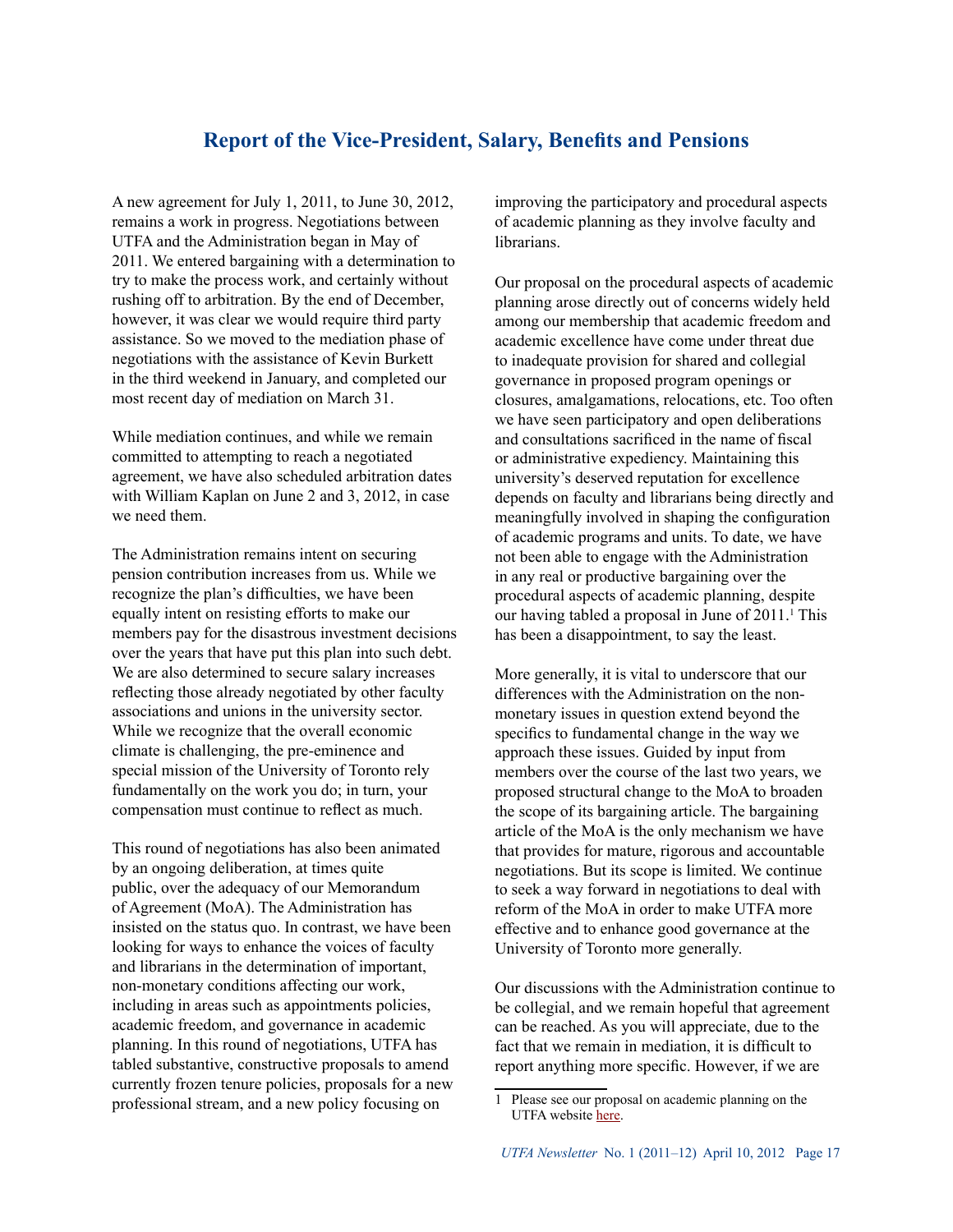not able to reach agreement in mediation, we will be proceeding to arbitration for a settlement covering the period expiring June 30, 2012, as required by the terms of Article 6 of the MoA.

Since we are already nine months past the end of our last settlement, a one year arbitrated deal would have us back in bargaining right away! However, if we cannot reach a negotiated deal on fair and reasonable terms, we will have no alternative. Certainly, in our view, an arbitrator will be more reasonable across the range of unresolved monetary issues (keeping in mind that only the monetary issues can be arbitrated) than any proposals we have yet received from the Administration. Stay tuned.

Meanwhile, let me take this opportunity to thank you, our members, for your patience and support. You can always submit feedback and suggestions to [bargaining@utfa.org](mailto:bargaining@utfa.org). We love to hear from you. I also want to thank the remarkable men and women who make up the UTFA bargaining team. In the current round, they are:

George Luste, UTFA President, Professor Emeritus, Department of Physics

Luc Tremblay, UTFA Vice-President, University and External Affairs, Associate Professor, Faculty of Physical Education and Health

Judith Teichman, UTFA Appointments Chair, Professor, UTSC Social Science (Political Science)

Sherri Helwig, Program Supervisor, Arts Management Specialist and Humanities Coop Programs, Senior Lecturer, Department of Humanities (Visual and Performing Arts and Humanities)

Helen Rodd, Professor, Department of Ecology and Evolutionary Biology

Helen Rosenthal, Senior Lecturer Mathematics (retired)

Victoria Skelton, Librarian, Industrial Relations and Human Resources Library (Newman)

All best for the remainder of the academic term and for a productive, safe, and enjoyable summer.

Scott Prudham

UTFA Vice-President, Salary, Benefits and Pensions and Chief Negotiator, Professor, Department of Geography and Program in Planning crossappointed to the Centre for Environment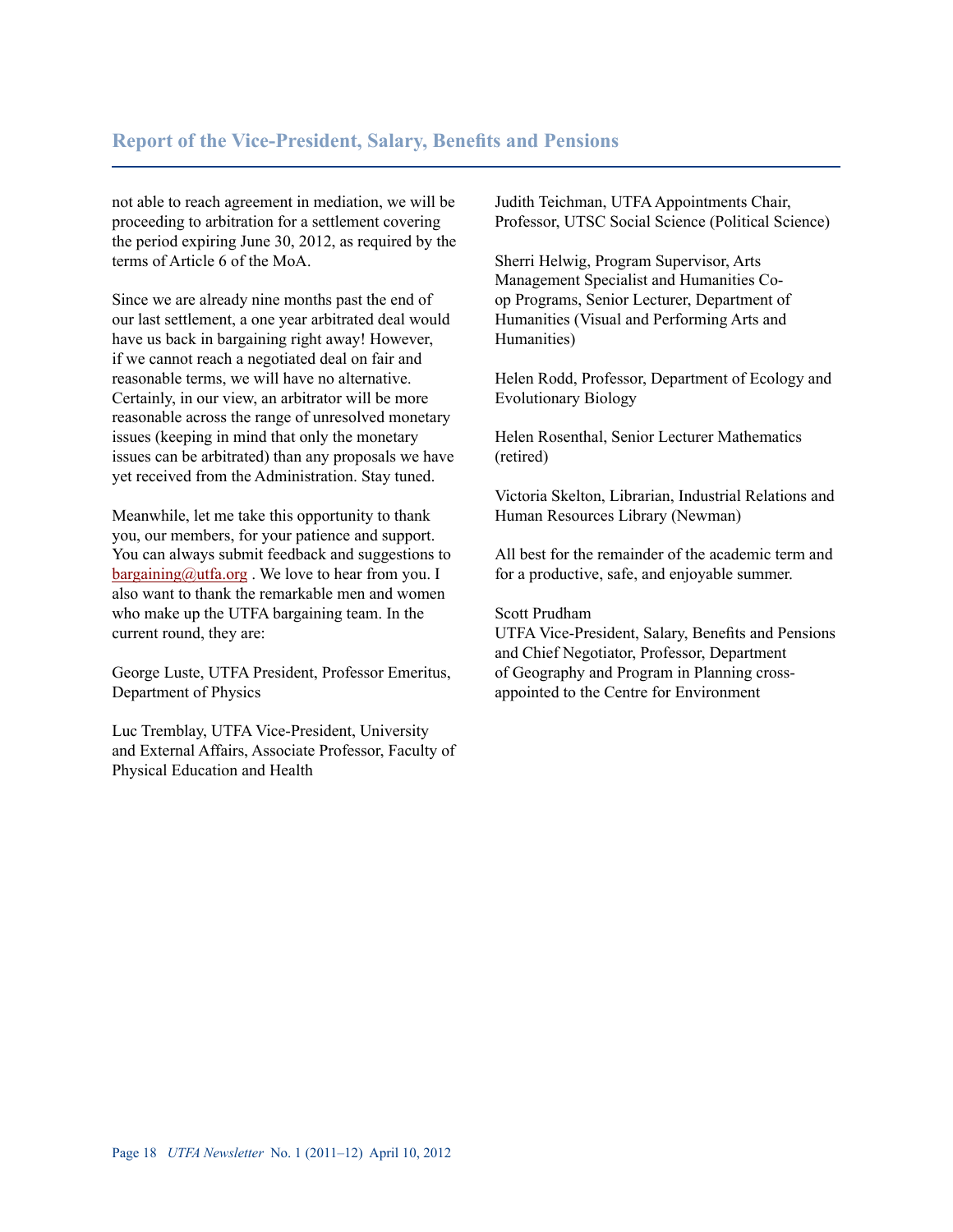## **Report of the Vice-President, Grievances**

### **Tenure Issues and Timeliness**

This last year saw unconscionable delays in tenure decisions. In some cases, in response to inquiries from UTFA, the Provost's office indicated that some units submitted tenure files extremely late. In these cases, faculty did not receive tenure decisions from President Naylor until well into the fall. But it is also true that candidates did not receive timely tenure letters from the President even when their dossiers were submitted on time.

The President sometimes asks for more external letters and/or more information after receiving and reviewing tenure files. In a few of these cases, faculty who submitted their dossiers well over a year ago – and then were asked to offer more evidence – still do not have a response from the President. In tenure statistics UTFA has very recently received from the Administration, these files are labeled "pending."

UTFA has repeatedly and vigorously complained to the Administration about needless delays. The Administration has assured UTFA that it will make every effort to provide responses to tenure recommendations in a more timely manner in future. Needless to say, the extreme delays cause the tenure candidates involved to suffer considerable stress.

UTFA is currently dealing with a small number of tenure files in which the tenure candidate has received a tentative negative decision from the tenure committee. One of the reasons provided is that the candidate failed to demonstrate competence in teaching. In recent years, I have seen tenure committees rely on slim evidence to make this claim, typically a few graduate student letters. Most tenure files include relatively few student letters, whether graduate or undergraduate, and yet some tenure committees draw negative conclusions from them.

On the other hand, tenure committees seldom believe that they have enough evidence to conclude excellence in teaching. As a result, the superb teaching in our tenure stream has not been adequately recognized. The failure to assess and

record excellent teaching may have an undermining effect on the reputation of the University and on the academic and professional profiles of our faculty. The variation among divisional guidelines on assessing effectiveness in teaching only complicates this issue and underlines the need to re-visit the assessment of teaching at U of T.

## **Teaching and Professional Stream**

I am grateful to the Grievance portfolio legal staff, the Teaching Stream Committee, the Appointments Committee, the UTFA Executive, the Salary, Benefits and Pensions Bargaining Team, and parttime colleagues in some of U of T's professional faculties, all of whom have contributed to the process of developing policy for a new stream, formerly referred to as Professor of Practice. Over the past several years, UTFA, especially through the strong advocacy of the Teaching Stream Committee, has repeatedly articulated the broad goals of a new policy. To name only a few of these goals: improved security of the academic appointment; an improved review process; three levels of appointment analogous to those in the tenure stream; and improved rank titles. I must thank Brock MacDonald, chair of the Teaching Stream Committee, who attended meetings with me and Edith Hillan over a number of months in 2011 in our attempts to advance discussions of the new policy. These policy negotiations are now in mediation at the SBP table, for which Scott Prudham is the chief negotiator. I continue to be hopeful that we will see a new policy emerge, although a timeline cannot be safely predicted.

### **Grievance Committee**

This year the UTFA Grievance Committee (whose members represent all three streams) discussed a variety of issues, including appointments policy, the tenure appeals process, the Policy on Appointment of Academic Administrators, and the workload grievances process. A workload adjudicator has yet to be appointed. Later this spring, the Committee will discuss possible revisions of UTFA's Policy on the Provision of Advice and Representation.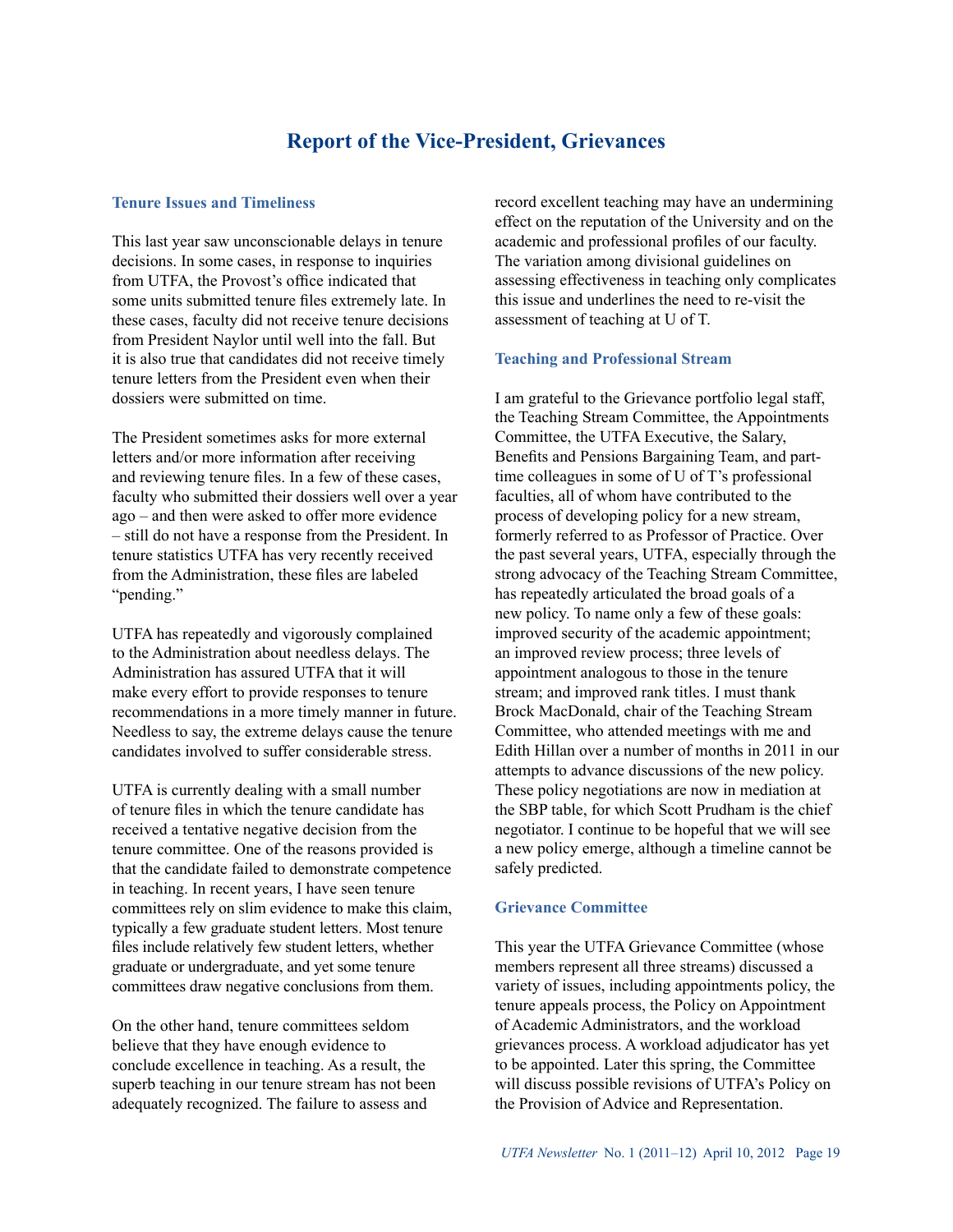### **Grievance Portfolio Statistics**

UTFA is handling approximately 90 open files. In 2010–11, 85 candidates were reviewed for tenure, of whom 81 were granted tenure. Tenure committees made negative recommendations in three cases, and President Naylor accepted those recommendations. In four tenure files, the President asked for more information. He granted tenure in three of those files, and one is pending. Tenure was granted based on excellence in research in 70 files and on excellence in both teaching and research in 2 files. The University made appointments at the rank of professor in 9 cases. Last year 11 librarians were reviewed for promotion to permanent status and 18 teaching stream faculty for promotion to senior lecturer. All were successful.

## **Tenure Workshop**

Once again this year the Grievance portfolio will sponsor a tenure workshop: May 4, 2:00 to 3:30 p.m., at the Health Sciences Building, 155 College Street, Room HS106. This workshop will also cover the three-year review. All are welcome.

#### **Thanks**

In closing, I would like to say how much I appreciated both UTFA's General Counsel, Heather Diggle, and Counsels Alison Warrian and Reni Chang for their extremely hard work this year. I would like to thank, too, the lawyers of Sack Goldblatt Mitchell. A heartfelt thanks to Marta Horban and Chris Penn for providing support to the portfolio in recent months. Finally I would like to thank the UTFA Grievance Committee: Mounir AbouHaidar, Claude Evans, Roy Gillis, Helen Grad, Shashi Kant, Linda Kohn, George Luste, Brock MacDonald, Jun Nogami, Dennis Patrick, Henri-Paul Sicsic, and Judith Teichman.

Cynthia Messenger Vice-President, Grievances

## **Report of the Vice-President, University and External Affairs**

"Il nous faut peu de mots pour exprimer l'essentiel. Il nous faut tous les mots pour le rendre réel.

- Antoine de Saint-Exupéry

Relying on Saint-Exupéry's wisdom, a few words will suffice here but a lot more will be needed to implement the few plans we've set for ourselves.

### **Engaging with Students**

One of my first endeavours was to engage more with student leaders. We invited them to a committee meeting primarily devoted to academic governance and I've worked closely with them. For instance, in the context of the highly debated Access Copyright agreement, two students and I made three speeches at Governing Council.

#### **C. B. Macpherson Memorial Lecture**

While we are waiting for a current invitee to respond, I encourage all UTFA members to think creatively about potential lecturers for the future, and send your recommendations to me directly at tremblay@utfa.org.

### **CAUT and OCUFA**

I attended my first CAUT Council meeting and two OCUFA Board of Directors meetings. The most important part of the CAUT Council was the discussion on how easily academic freedom can be restricted, and therefore how critical it is that we strive to protect it. On OCUFA's side, Ontario's new Minister of Training, Colleges and Universities addressed our Board of Directors about challenges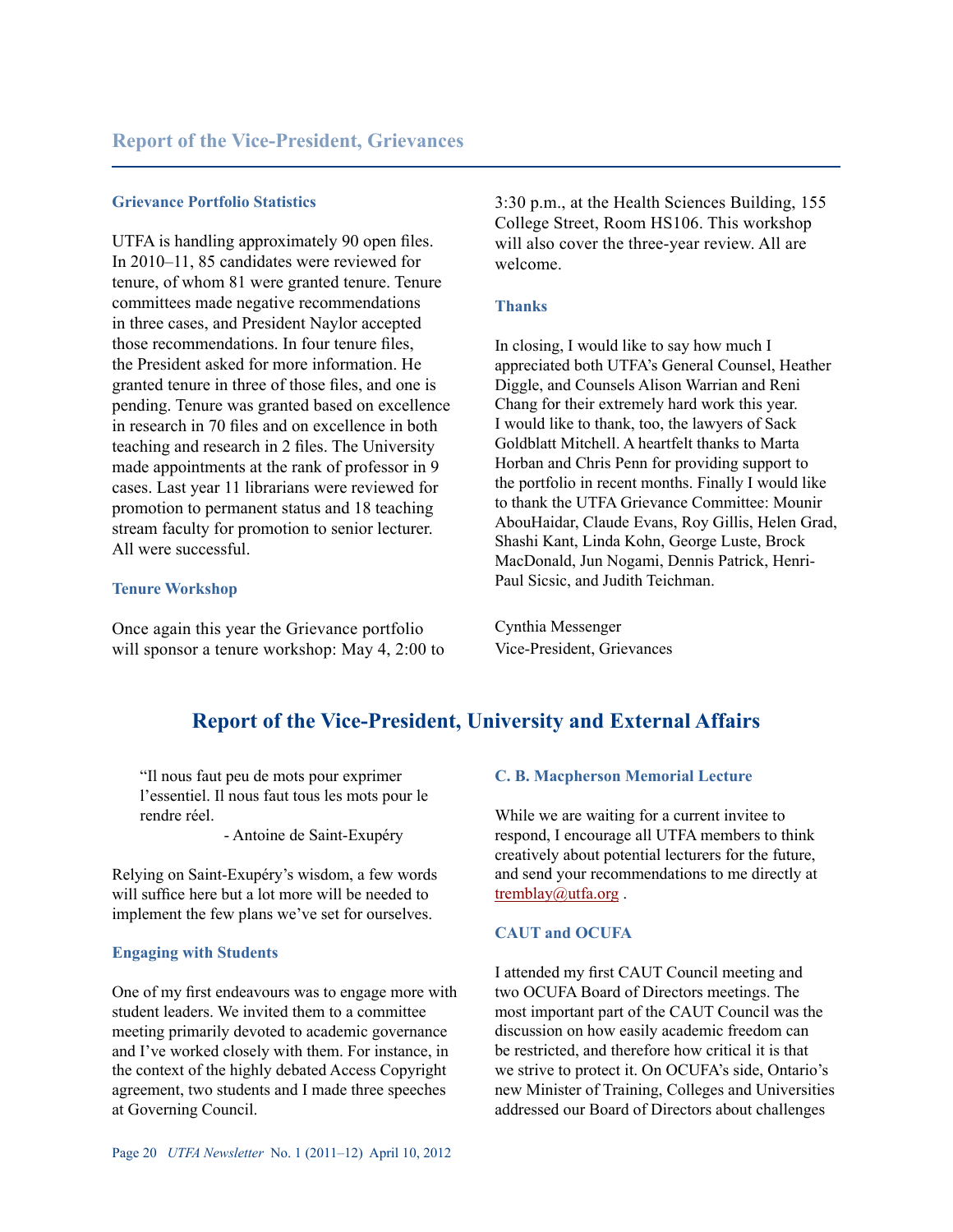ahead. I also encourage all of our members to learn about and consider engaging in OCUFA's Advocacy Campaign.

## **Awards**

The UTFA Undergraduate Tuition Award recipient is Yunjeong Lee and the Al Miller Memorial Award recipient is Jennifer Tsoung. I am truly delighted to be introducing these outstanding students at this AGM. I hope that UTFA will further build its student support in the coming years.

It is also important to recognize our own outstanding colleagues. Please consult the CAUT ([http://www.](http://www.caut.ca/pages.asp?page=322) [caut.ca/pages.asp?page=322](http://www.caut.ca/pages.asp?page=322)) and OCUFA [\(http://](http://ocufa.on.ca/ocufa-awards/) [ocufa.on.ca/ocufa-awards/\)](http://ocufa.on.ca/ocufa-awards/) awards pages and consider nominating one of your peers.

## **The U&EA Committee**

Many thanks to Lino Grima, Helen Grad, Mary Alice Guttman, Linda Kohn, Reid Locklin, Jody Macdonald, Victor Ostapchuk, and Kent Weaver for their invaluable support and contributions. The committee made decisions on the student awards, streamlined the application process for the student awards, engaged in university governance processes and generated countless suggestions for potential C. B. Macpherson lecturers. As chair, I deeply appreciate their participation and assistance.

## **The UTFA Office Staff**

Chris, Marta and Marie have been instrumental in helping me fulfill my duties and I am extremely thankful that they did so with smiles and kindness. As for Heather and Alison, their support is simply outstanding as they provided me with prompt and efficient assistance while I tried to navigate through soporific documents that are crucial to our academic lives.

Luc Tremblay Vice-President, University and External Affairs

## **Report of the Treasurer**

This is my last report as treasurer. For the past 7 years it's been, for the most part, a rewarding experience to serve UTFA in this capacity. There were many challenges but I do hope that some of my efforts have brought about improvements in the transparency and stability of the financial reporting and accounting procedures.

The Association remains in good financial health. We have an accumulated reserve fund of approximately \$2,400,000 which represents about one year of dues. The UTFA investment policy prescribes that the fund is divided into thirds: cash, liquid bonds, and liquid equities. This diversification of the funds has minimized the effects of market fluctuations.

The Financial Advisory Committee meets in October and April to review the investments in the Association's reserve fund. This year the members of the committee were George Luste, Michael Meth, Louis Florence, and Laurence Booth. I thank them for taking the time to meet and for the engaging discussions.

The treasurer relies on the UTFA bookkeeper and business officer to provide information and to look after the day-to-day financial operations of the Association. I wish thank Lyze Dowden and Marta Horban for their support.

Attached to this newsletter are the Association's Audited Financial Statements for the fiscal year ending June 30, 2011. I wish to thank Donna Mehta of Cowperthwaite Mehta for her advice and for the timely completion of this year's audit.

Dennis Patrick Treasurer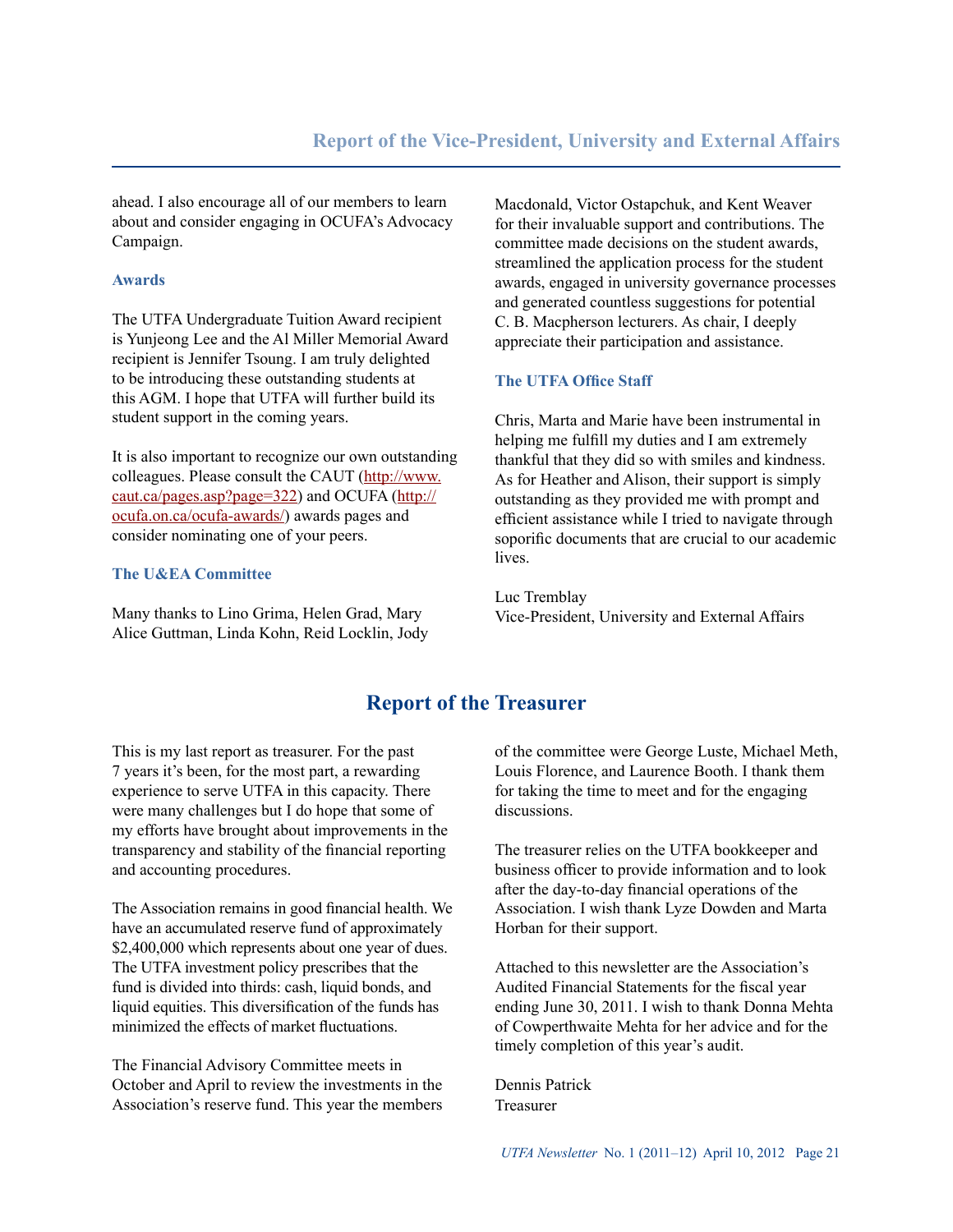## **Report of the Chair of the Appointments Committee and Workload Advisory Committee**

As chair of the Appointments Committee, I have been involved in ongoing consultations on our proposed changes to tenure policy. The Committee has provided important input on the proposed changes, considered further revisions to our proposal in response to members' comments, and offered advice on communication with members on the ongoing discussions. As on other issues, there have been differences of opinion among faculty on various aspects of our proposal. As chair of the Appointments Committee, my principal responsibilities are listening to the views of members and building consensus.

Other issues that have come before the Appointments Committee include proposals for the new teaching and professional stream and for reform of the Librarians' appointments policy. In a meeting held in December, the Committee gave unanimous support for the reform of the appointments policy for Librarians and for the integration of Librarians' appointments policy into the Policy and Procedures for Academic Appointments (PPAA). The Appointments Committee also considered reports on the development of the New Stream and held a joint meeting in February with the Teaching Stream Committee during which members heard a report on the development of the Stream and provided feedback. The Appointments Committee will be considering administrative appointments policy, an issue raised by a number of our members, in the near future.

The Workload Advisory Committee has met twice since the summer of 2011, and has required a high degree of commitment from committee members. We have been actively involved in addressing concerns raised by members and in seeking ways to ensure that local workload committees engage in discussions that fully address issues of equity in the protection of time for scholarship. We are pleased that workload currently occupies a noticeable place on the UTFA website (the right-hand side of the home page). Here we have provided access to the most important workload documents along with important updates on workload issues. This new arrangement has been effective in encouraging

members to raise workload concerns. I have personally met with various members uneasy with workload implementation in their units, and I have responded to many emails on workload issues. I and other members of the Workload Advisory Committee have also met with deans in order to broaden our perspective on the challenges of implementing this new policy. In response to the difficulties some units have had in arriving at a consensus for their workload documents, we sought and obtained an extension for the submission of unit workload documents. Once UTFA has received all of the workload policy documents, the Workload Advisory Committee will begin to examine these documents with the objective of producing a document on best practices. Our goal is to contribute to this university's reputation for excellence by protecting time for scholarship for all faculty and librarians.

The Workload Advisory Committee will be providing representatives to the Tri-campus Workload Committee, a committee established by our new Workload Policy. The Tri-campus Committee, charged with examining differences in workload for the same discipline among the three campuses, will begin its work in the next month. This committee's work will be important in ensuring the protection of research time for our colleagues on the east/west campuses who have been, and will likely continue to be, faced with increasing enrolments.

I have also continued work on the tri-campus salary issue, a matter stemming from my report as Equity Chair. I am a member of a joint Administration/UTFA working group that is attempting to understand how these salary discrepancies came about.

As chair, I would like to thank the members of the Appointments and Workload Advisory committees for their support and hard work during the past academic year.

Judith Teichman Chair, Appointments Committee and Workload Advisory Committee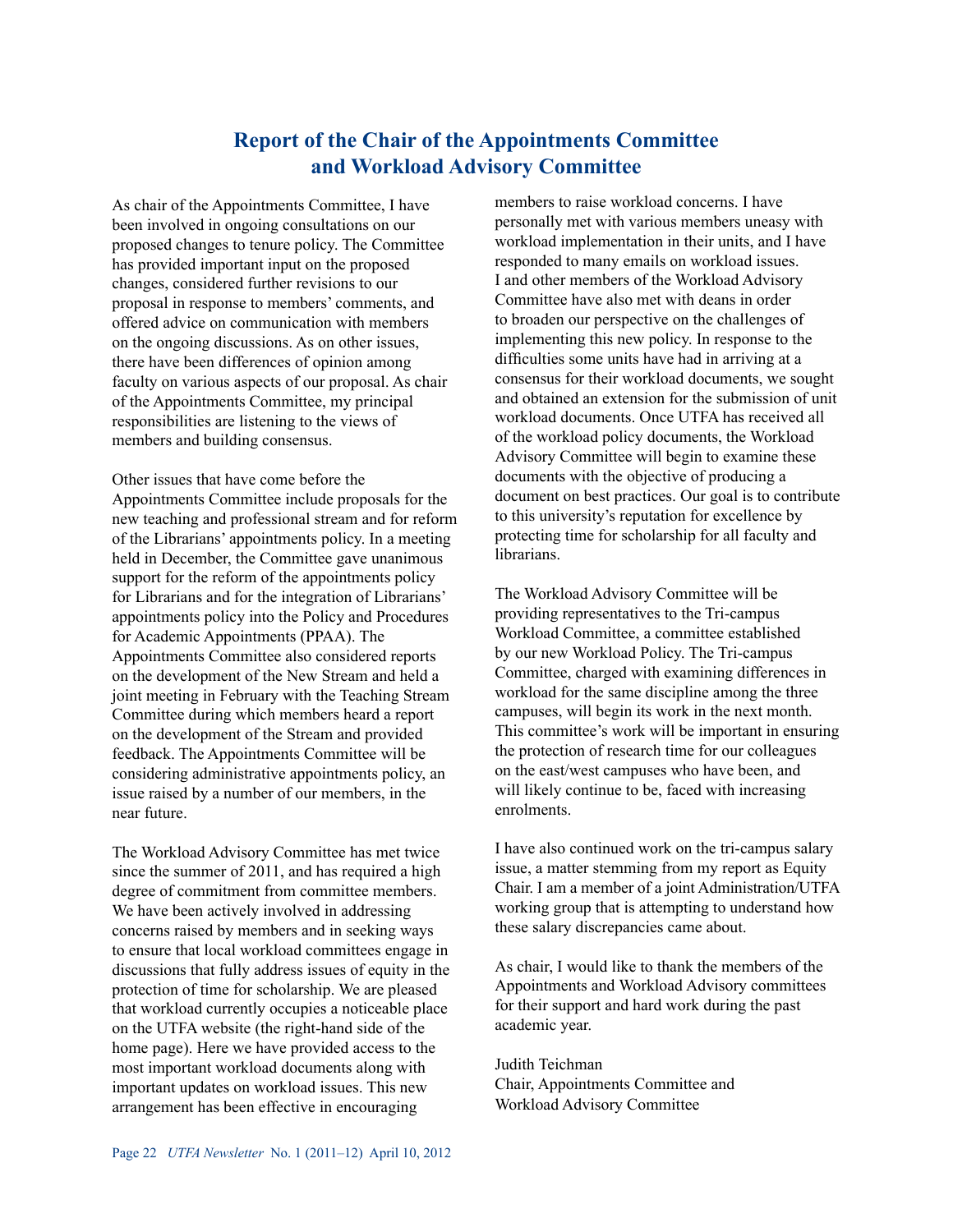## **Report of the Chair of the Equity Committee**

In 2007, UTFA's longstanding Status of Women Committee changed its name and mandate to the Equity Committee to reflect the breadth and intersection of issues related to equity, diversity and inclusion affecting our membership, and to situate these concerns within the larger context of social justice. The issues reflect those named in the Ontario Human Rights Code and the Employment Equity Act, and include concerns related to disability and accessibility, race, culture, ethnicity, Aboriginal status, sexual and gender orientation, age, and family status, as well as gender.

From 2009 to 2011 the Committee, chaired by Judith Teichman, conducted and released a major Equity Report examining faculty and librarian salaries. It identified gender to be a continuing salient differentiator across the University, and pointed out that there are significantly lower faculty salaries at UTSC and UTM than on the St. George campus. Collecting data on salary as it relates to race and ethnicity was suggested as a future direction. The issues of tri-campus salary inequality are currently being discussed by a joint Administration/UTFA working group that will attempt to understand how the discrepancies came about.

The focus of the Equity Committee of 2011–2012 has been to understand the scope and breadth of how multi-faceted and intersecting inequities impact our diverse members. We are in the early stages of this process and began by speaking with individual members, reviewing the Report of the Speaking Up Survey 2010, the University's Employment Equity Survey 2010, and the Faculty of Arts & Science Report of the Working Group on Differences in Male and Female Faculty Responses to the Speaking Up Survey (2008), as well as reports from other **institutions** 

We have also been in discussion with CAUT and OCUFA and member organizations to understand the scope of their policies and initiatives in addressing the equity needs of their members and how they have incorporated related issues into bargaining. These have included clauses related to accommodation of academic staff with disabilities, non-discrimination, positive action to improve the status of women (with a focus on appointments), and violence in the workplace.

Among the broad issues identified from this preliminary research are: the misconception that equity and diversity imply the dilution of excellence; barriers that inhibit the open discussion of issues related to race, ethnicity and culture; ineffective mentoring that affects faculty wellbeing and retention; differences in negotiating skills that result in unfair disparities in salaries, the lack of transparency in PTR decisions; inconsistent awareness and practices related to diversity in recruitment and hiring; the increase in stress and stress-related illness; workload; and respect.

For the coming year the Committee plans to continue to dialogue with members through multiple formats in order to identify priorities, key initiatives and actions. Improving communications about UTFA's commitment to equity, diversity and inclusion has been and will continue to be a priority. We are in the process of developing more informative and comprehensive material for the equity section of the website as well as collaborating with the Membership Committee to become more broadly accessible.

I'd like to express my appreciation to the many UTFA members who have shared their thoughts about issues of equity and diversity at the University – we will be incorporating many of their ideas in plans for moving forward. I would like to thank Claude Evans, Noel McFerran, Chi-Guhn Lee, Kevin Komisaruk, Judith Teichman, Scott Prudham, Cynthia Messenger, and Judith Taylor for their participation on the Equity Committee.

If you have a concern related to equity or diversity, or would like to participate in a conversation about related issues, please contact me at  $g_{\text{suberman}}(\hat{a})$ utfa.org. Please consider joining our Committee.

Connie Guberman Chair, Equity Committee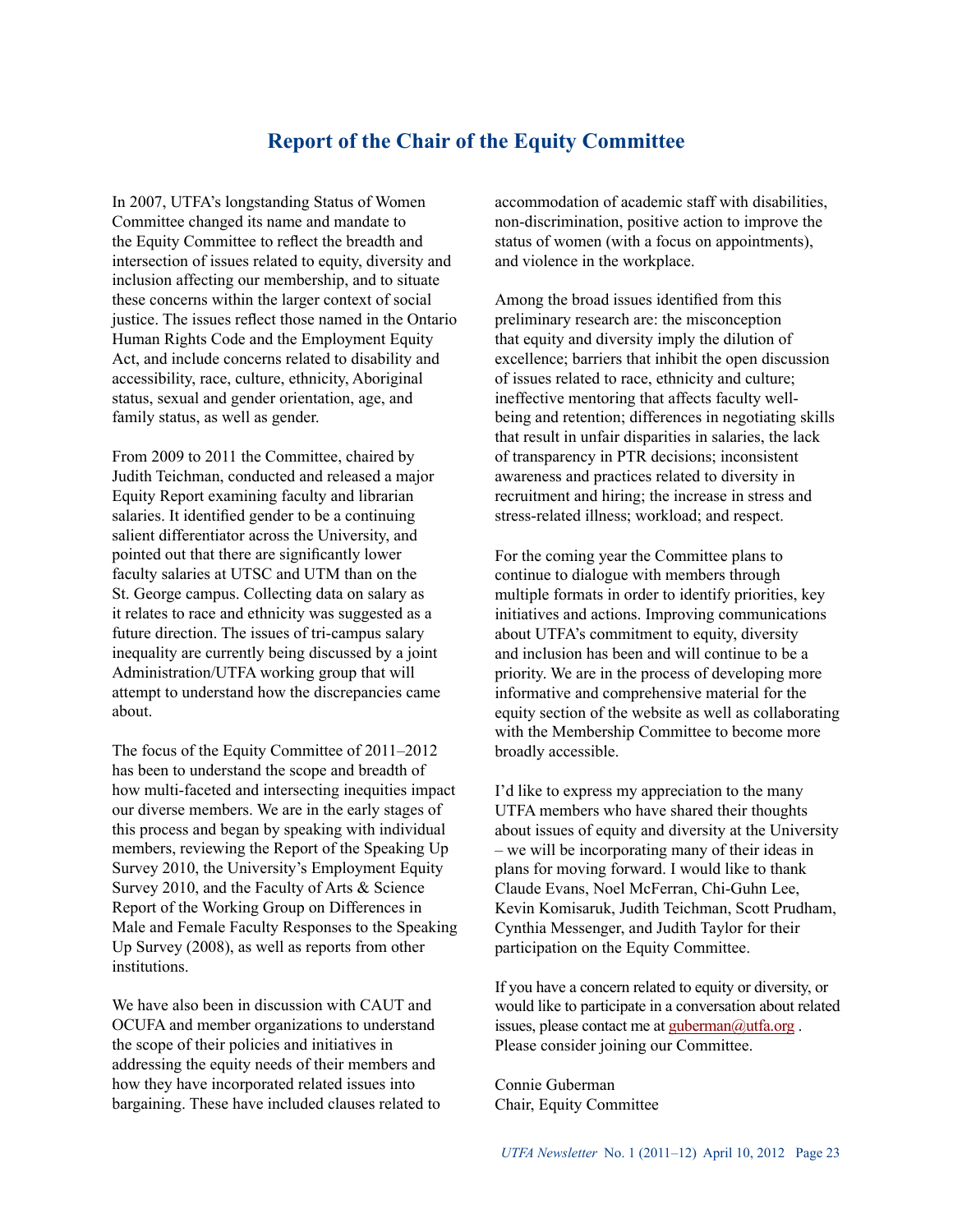## **Report of the Chair of the Librarians Committee**

Academic Librarians ARE the future 图

On August 1, 2011, Larry Alford was named Chief Librarian for the University of Toronto Library System (44 libraries). Larry Alford's interest in working with both the community and UTFA on matters of

concern and importance to the membership has been welcomed by all. The UTFA Librarians Committee has met with him as a group and individually in the past year as issues arose.

In June 2011 the UTFA Council passed a motion that reaffirmed "…academic librarians be recognized as full partners in the research and teaching goals at this institution and that meaningful decision-making roles for academic librarians be embedded into the structure of the institution and the libraries to ensure collegial participation and shared governance...." In October the Appointments Committee approved a motion to address the appointment policies for the academic librarians at U of T. This initiated a series of presentations to UTFA Council, the Executive, and the Appointments Committee about the 40-yearold Policy for Librarians.

A letter is being sent to the Provost by George Luste, President of UTFA, requesting a meeting to discuss these matters. As the first step, the Librarians Committee is seeking higher minimum qualifications for the hiring of academic librarians, national advertising for posted positions, longer application timelines, postings that include equity statements concerning the hiring of minorities, and peer reviews.

Members of the Librarians Committee organized town halls in September, for the librarians to discuss the new workload policy, attended monthly meetings, wrote letters of support for our colleagues at McMaster University (May 2011) and for colleagues in Japan after the tsunami (March 2011), welcomed new librarians to the community, and met with colleagues seeking guidance or advice through the year.

Committee members have been active beyond the mandate of the committee: Vicki Skelton is

a member of the UTFA bargaining committee; Sheril Hook represented librarians on the Provostial Advisory Group on Academic Planning; Jeff Newman and Suzanne Meyers Sawa were members of the Joint UTFA Librarians & Administration Committee; and Marcel Fortin and Shelley Hawrychuk participated on the Library Council. Kent Weaver was on the 2011 UTFA Nominating Committee and was asked to assume the responsibilities of Chief Returning Officer in the 2012 election for a new President of UTFA. Our four representatives on UTFA Council were Jeff Newman, Shelley Hawrychuk (UTM), Vicki Skelton, and Sarah Fedko (UTSC).

With the support of UTFA Executive, members of the Librarians Committee and the faculty associations at Ryerson, York and McMaster universities, a national symposium was organized at the University of Toronto, entitled "Academic Librarianship: A Crisis or Opportunity?" on November 18, 2011.

The UTLibrarians blog, [http://utlibrarians.](http://utlibrarians.wordpress.com/) [wordpress.com/,](http://utlibrarians.wordpress.com/) maintained by the Librarians Committee, is an active website, keeping the community informed about local and national developments. In the past year 349 posts were written and more than 19,000 viewers visited the website. And lastly, the activities of the Chair have included attending the CAUT Librarians Conference in Ottawa on October 26–27, 2011, entitled "The Aggrieved Librarian" and sitting on sub-groups formed by UTFA executive to address the Access Copyright contract and the new policy on grading, in particular, the part dealing with disruptions, and on the UTFA Apportionment Committee.

In the coming year, we will further our efforts to secure an updated librarians policy and to define the role of academic librarianship in response to the changing work environment.

Members of the 2011–2012 UTFA Librarians Committee are Sarah Fedko, Marcel Fortin, Shelley Hawrychuk, Sheril Hook, Noel McFerran, Suzanne Meyers Sawa, Jeff Newman, Fabiano Rocha, Lisa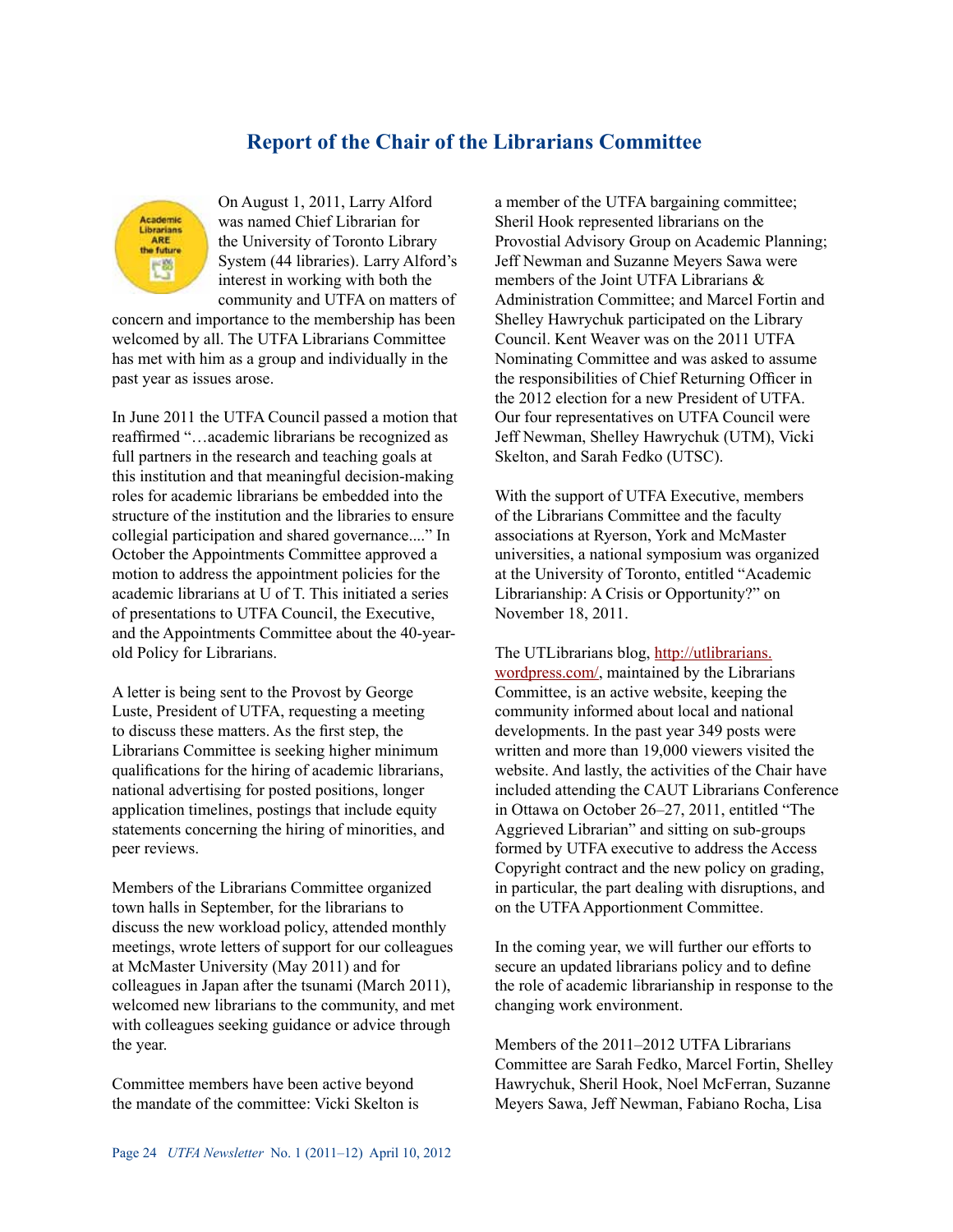Sherlock, Andrea Shier, Victoria Skelton, Michelle Spence, Christina Tooulias-Santolin, and Kent Weaver.

Harriet Sonne de Torrens Chair, Librarians Committee

## **Report of the Chair of the Membership Committee**

Member outreach and communication has assumed a central position in the mandate and everyday functioning of our faculty association. The last academic year concluded with a formal report on the Outreach and Communications Project, initiated in 2008 to "increase the effectiveness of UTFA in representing its members and their interests by more effectively engaging, communicating, and informing the membership*.*" The June 2011 report reviewed findings of a year of events engaging members in dialogue about UTFA's role in representing faculty interests, and about the provisions governing its relationship with the university Administration*.*  Dialogue took the form of 28 focus groups across disciplines on three campuses; a forum on Governance in Academic Planning; a post-AGM forum; and a major bargaining survey, as well as several more informal platforms. The top concern to emerge was a perceived threat to basic principles that members consider core to their profession – professional autonomy, academic freedom, collegiality, and shared governance. The threat is understood to derive from a variety of sources, including corporate philanthropy and the centralization of governance decisions at U of T. No clear consensus emerged on how to best secure a strong voice on these issues. The proposals submitted for the current and ongoing round of negotiations reflect a middle-of-the-road position that seeks to reform our existing MoA by expanding the scope of its bargaining article.

This academic year the committee's emphasis has shifted from broad diagnostics to collaborating with Council members to achieve more regular communication with constituencies – whether through reporting on UTFA matters at unit-level meetings, soliciting participation in UTFA surveys and elections, or hosting focus groups. In September we organized three public fora on Fair Bargaining

aimed at clarifying our bargaining proposals and soliciting feedback. Attendance was animated by a series of letters from the Provost's office directly challenging UTFA's initiative to institutionalize collegiality and shared governance. In a series of 17 focus groups over the fall we heard both consenting and dissenting views about our bargaining platform. These resulted in some modifications to specific proposals, and also in a reaffirmation that our middle-of-the-road approach to reform of the MoA is the surest means to reflect majority member desire for a stronger faculty voice in university governance, while preserving our existing framework for engagement with the Administration. This position was confirmed in two Council votes and by the January questionnaire organized by the Bargaining Team.

The collaboration with Council members has established an expectation that UTFA will continue to be a genuinely "interactive" organization in the months and years to come – proactively drawing out members' views, testing the ideas of the leadership with its members, and developing strategies from their interaction. The connection of our outreach to bargaining has generated interest and a desire to communicate with UTFA among skeptics and supporters alike, and our ability to act reflexively on behalf of the membership depends on continuing to engage a full range of views.

The work of renewing the association continues. Today there are fewer Council vacancies than in years past, and record rates of attendance and participation in Council meetings. An ever wider circle of Councillors has been enlisted to serve as panelists in public fora and become actively involved in other committees. Renewal brings fresh ideas. The "It's Time" pamphlet conveying the rationale for our bargaining proposals resulted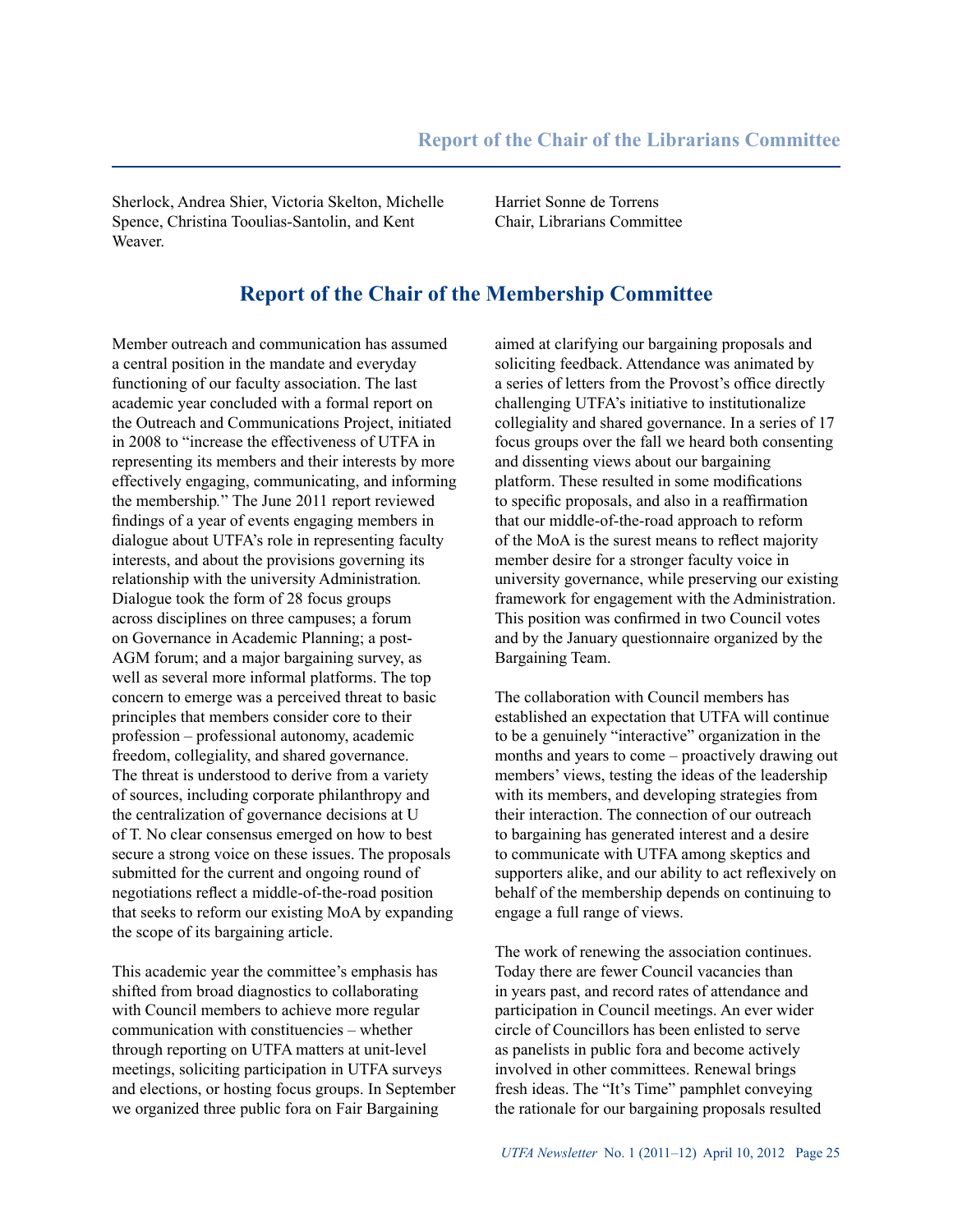## **Report of the Chair of the Membership Committee**

directly from Councillors' enhanced role in member engagement. The "I am UTFA" video, featuring a broad cross-section of faculty and librarians at U of T and produced by Paul Hamel and Judith Taylor for release prior to the 2012 AGM, resulted from discussions within an expanded and dynamic Membership Committee about how to diversify our mode of outreach.

My thanks go to Committee members for their service and initiative this year, and my appreciation to Council for the responsiveness to our outreach efforts. Let me add a special thanks to the UTFA office staff, especially Chris Penn and Marta Horban, for their terrific assistance on all of the Committee's undertakings.

Katharine Rankin Chair, Membership Committee

## **Report of the Chair of the Teaching Stream Committee**

Three major issues have been the focus of the Teaching Stream Committee's attention during the 2011–2012 academic year: implementation of the new Workload Policy, negotiations for the creation of a new stream, and the new online teaching evaluations.

### **Workload**

Preparation of unit workload policies under the Workload Policy and Procedures for Faculty and Librarians (WLPP) has involved problems for many teaching stream faculty. In some cases, process was the problem: despite WLPP requirements, in some units teaching stream faculty were not included on Workload Policy Committees and had little or no opportunity to contribute to workload policy development. In other cases, problems reflected long-standing workload practices that treated teaching stream faculty inequitably; implementing the WLPP brought such practices to light in several units and has given teaching stream faculty the leverage to press for positive changes (sometimes against considerable resistance from the Administration). Finally, some problems were not peculiar to the teaching stream but were issues for all faculty, e.g., some administrators' efforts to avoid addressing such important aspects of workload as availability of TA support.

Throughout the year, I've worked with Judith Teichman and UTFA's Workload Advisory

Committee to support teaching stream faculty in this process, via meetings and consultations with concerned faculty and with deans and other administrators on all three campuses. This work is ongoing. Once the approved workload policies for all units are available, we'll need to review them and monitor their implementation next year to ensure that all units adhere fully to WLPP requirements.

### **New Stream Negotiations**

Negotiations between UTFA and the Administration have been under way for some time concerning the creation of a new stream, to incorporate the present teaching stream and faculty holding various non-tenured positions in professional faculties. A working group co-chaired by Cynthia Messenger for UTFA and Vice-Provost Edith Hillan for the Administration has been meeting since 2009, and this year I joined these discussions. Although there is substantial verbal agreement on many aspects of the new stream, the administration has yet to define its position on others, notably the FTE percentage that would be the threshold for part-time appointments to have continuing status.

This year UTFA prepared a draft policy proposal to govern the new stream. It is largely the work of Cynthia Messenger, with some input from me and substantial input from UTFA legal counsel Heather Diggle and Alison Warrian; many of its details also reflect years of work in past Teaching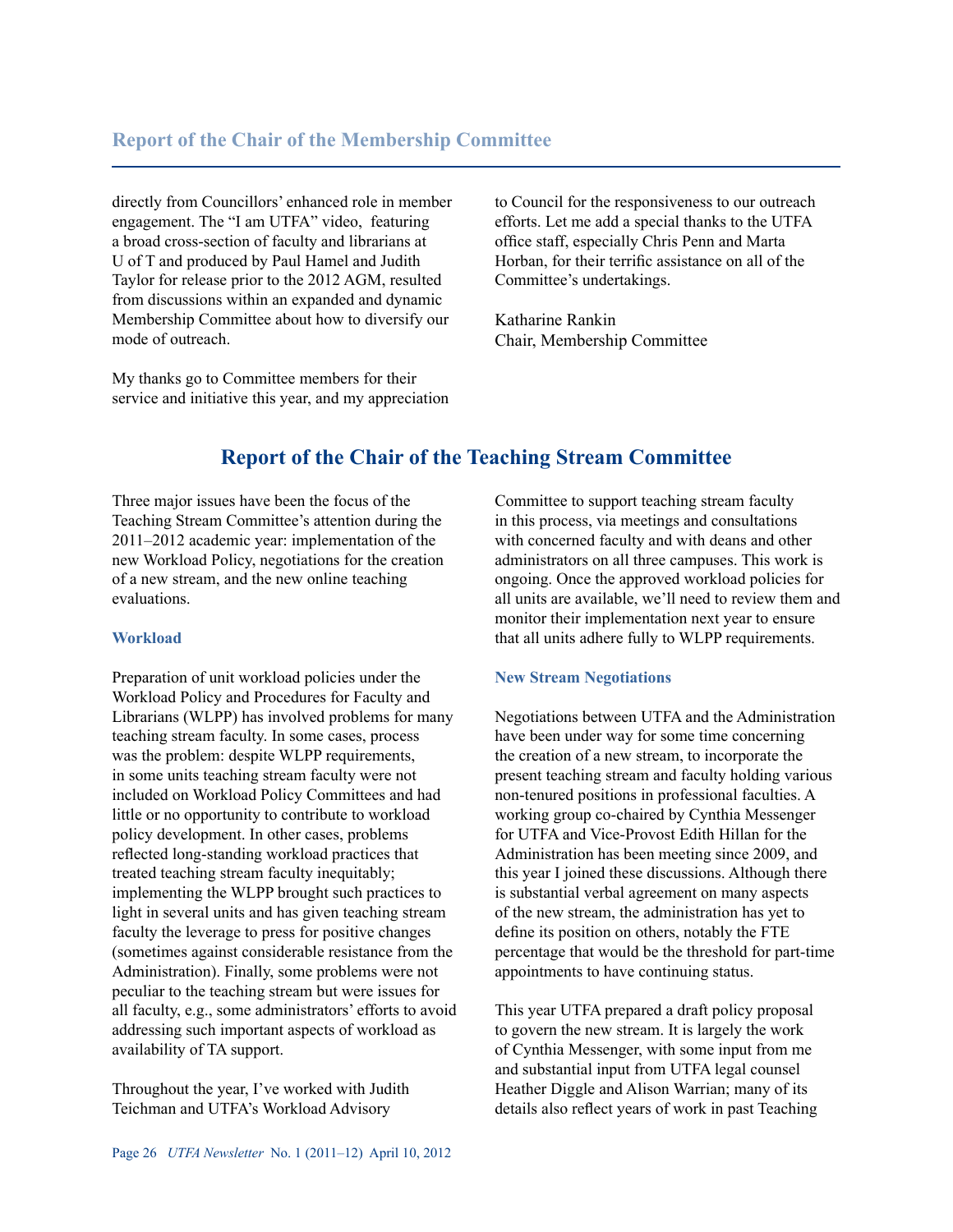Stream Committees. A special joint meeting of the Teaching Stream Committee and the Appointments Committee was held in February to review the draft policy. After follow-up work, the proposed policy was put forward in the current Salary, Benefits and Pensions negotiations. If these negotiations do not lead to progress, we'll continue to press for implementation of the new stream via the working group.

## **Online Teaching Evaluations**

Most members will know that the university is phasing in the new online teaching evaluations via pilot projects in a handful of units this year – four departments in FAS and at UTM, plus the Faculty of Nursing. We've pressed the Administration to address several concerns, including security and timing of the evaluations, potential problems with student participation, and possible negative impacts on pre-tenure and pre-promotion faculty. We've received assurances that measures are being taken to address these concerns, including "grandfathering" on-paper evaluations for pre-tenure and pre-promotion faculty at their request. The Administration has also said that data from the pilot projects will be shared with us. We'll examine that data closely when it becomes available and we'll

monitor the impact of the new evaluations on our members on an ongoing basis.

### **Promotion to Senior Lecturer Workshop**

UTFA will be presenting a workshop to assist teaching stream faculty members preparing for the promotion process. It will be held on May 2 in Room 1210 in the Bahen Centre, 40 St. George Street, from 9:30 a.m. to 1:30 p.m. All members of UTFA's teaching stream are welcome to attend. To register, please email [faculty@utfa.org](mailto:faculty@utfa.org) before April 25, 2012.

### **Thanks**

In conclusion, I want to express my appreciation to all the members of the Teaching Stream Committee this year: Matthew Allen, Don Boyes, Jim Clarke, Shadi Dalili, Tyler Evans-Tokaryk, Connie Guberman, Sherri Helwig, Bill Ju, Kevin Komisaruk, Jody Macdonald, Hazel McBride, Cynthia Messenger, Suzanne Meyers Sawa, Geeta Paray-Clarke, Judith Poë, Margaret Procter, Rosa Sarabia, and Bart Testa.

W. Brock MacDonald Chair, Teaching Stream Committee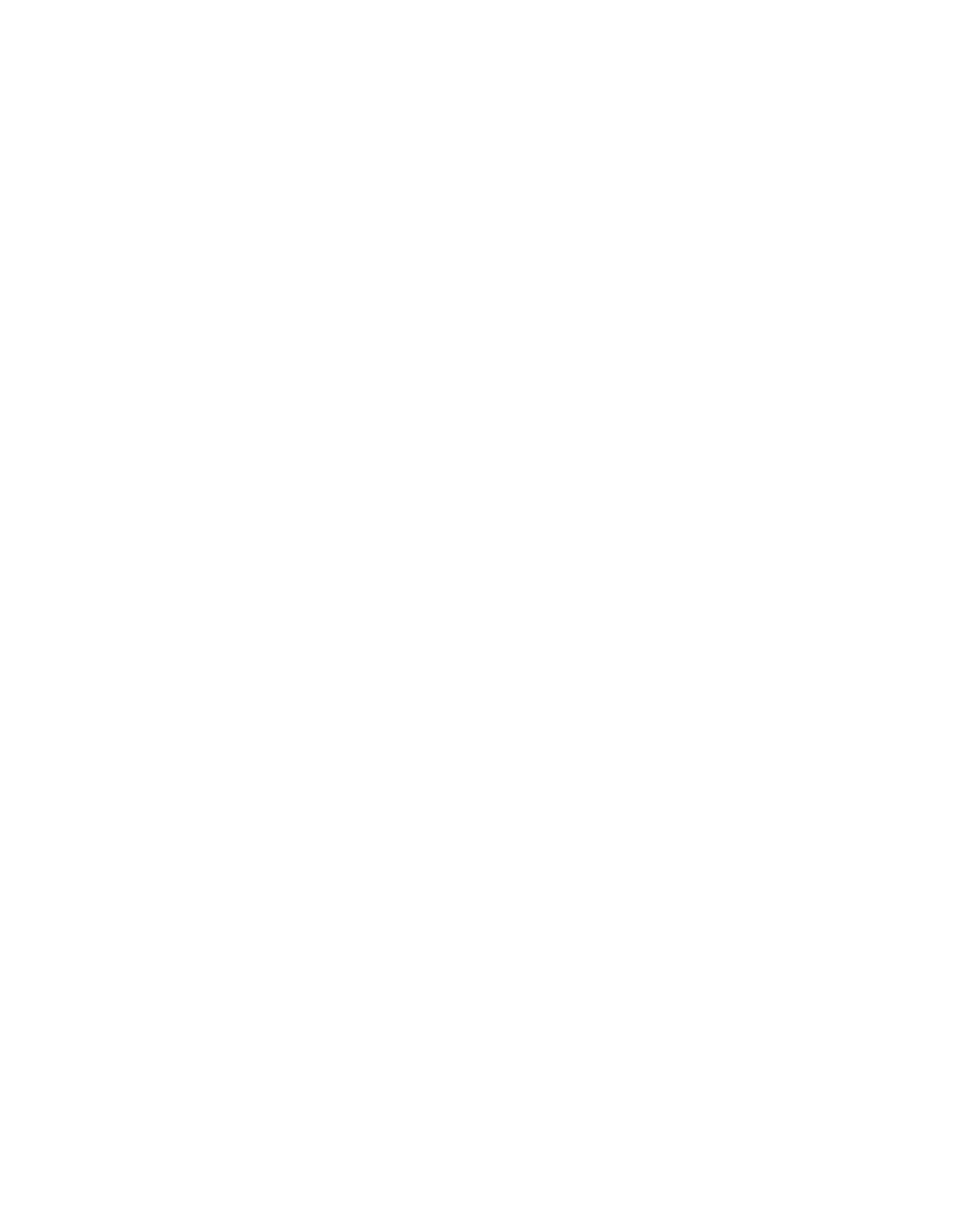## **UNIVERSITY OF TORONTO FACULTY ASSOCIATION**

**FINANCIAL STATEMENTS**

**JUNE 30, 2011**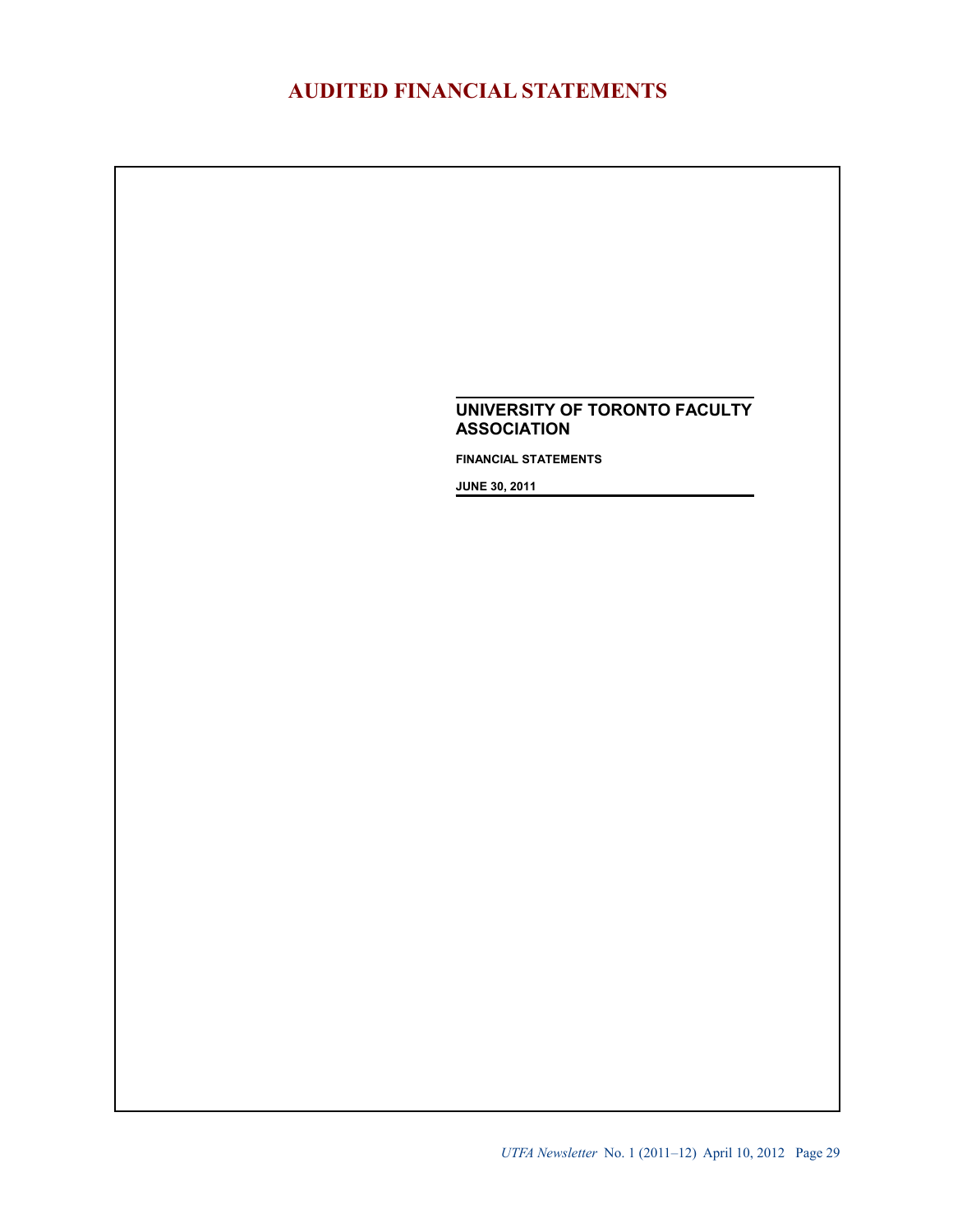Cowperthwaite Mehta C H A R T E R E D A C C O U N T A N T S **INDEPENDENT AUDITOR'S REPORT** To the Members, University of Toronto Faculty Association: **Report on the Financial Statements**  We have audited the accompanying financial statements of the University of Toronto Faculty Association, which comprise the balance sheet as at June 30, 2011 and the statements of changes in fund balances, operations and cash flows for the year then ended, and a summary of significant accounting policies and other explanatory information. *Management's Responsibility for the Financial Statements* Management is responsible for the preparation and fair presentation of these financial statements in accordance with Canadian generally accepted accounting principles and for such internal control as management determines is necessary to enable the preparation of financial statements that are free from material misstatement, whether due to fraud or error. *Auditor's Responsibility* Our responsibility is to express an opinion on these financial statements based on our audit. We conducted our audit in accordance with Canadian generally accepted auditing standards. Those standards require that we comply with ethical requirements and plan and perform the audit to obtain reasonable assurance about whether the financial statements are free from material misstatement. An audit involves performing procedures to obtain audit evidence about the amounts and disclosures in the financial statements. The procedures selected depend on the auditor's judgment, including the assessment of the risks of material misstatement of the financial statements, whether due to fraud or error. In making those risk assessments, the auditor considers internal control relevant to the entity's preparation and fair presentation of the financial statements in order to design audit procedures that are appropriate in the circumstances, but not for the purpose of expressing an opinion on the effectiveness of the entity's internal control. An audit also includes evaluating the appropriateness of accounting policies used and the reasonableness of accounting estimates made by management, as well as evaluating the overall presentation of the financial statements. We believe that the audit evidence we have obtained is sufficient and appropriate to provide a basis for our qualified audit opinion. *Basis for Qualified Opinion* In common with many not-for-profit organizations, the organization derives revenue from membership fees, the completeness of which is not susceptible of satisfactory audit verification. Accordingly, verification of this revenue was limited to the amounts recorded in the records of the organization, and we were not able to determine whether any adjustments might be necessary to membership fee revenue, excess of revenue over expenses for the year, assets and fund balances. *Qualified Opinion* In our opinion, except for the effect of adjustments, if any, which we might have determined to be necessary had we been able to satisfy ourselves concerning the completeness of membership fee revenue, the financial statements present fairly, in all material respects, the financial position of the University of Toronto Faculty Association as at June 30, 2011, and its financial performance and its cash flows for the year then ended in accordance with Canadian generally accepted accounting principles. Cowperthwaite Mehta Chartered Accountants Licensed Public Accountants September 25, 2011 Toronto, Canada 187 Gerrard Street East Toronto Canada M5A 2E5 Telephone 416/323-3200 Facsimile 416/323-9637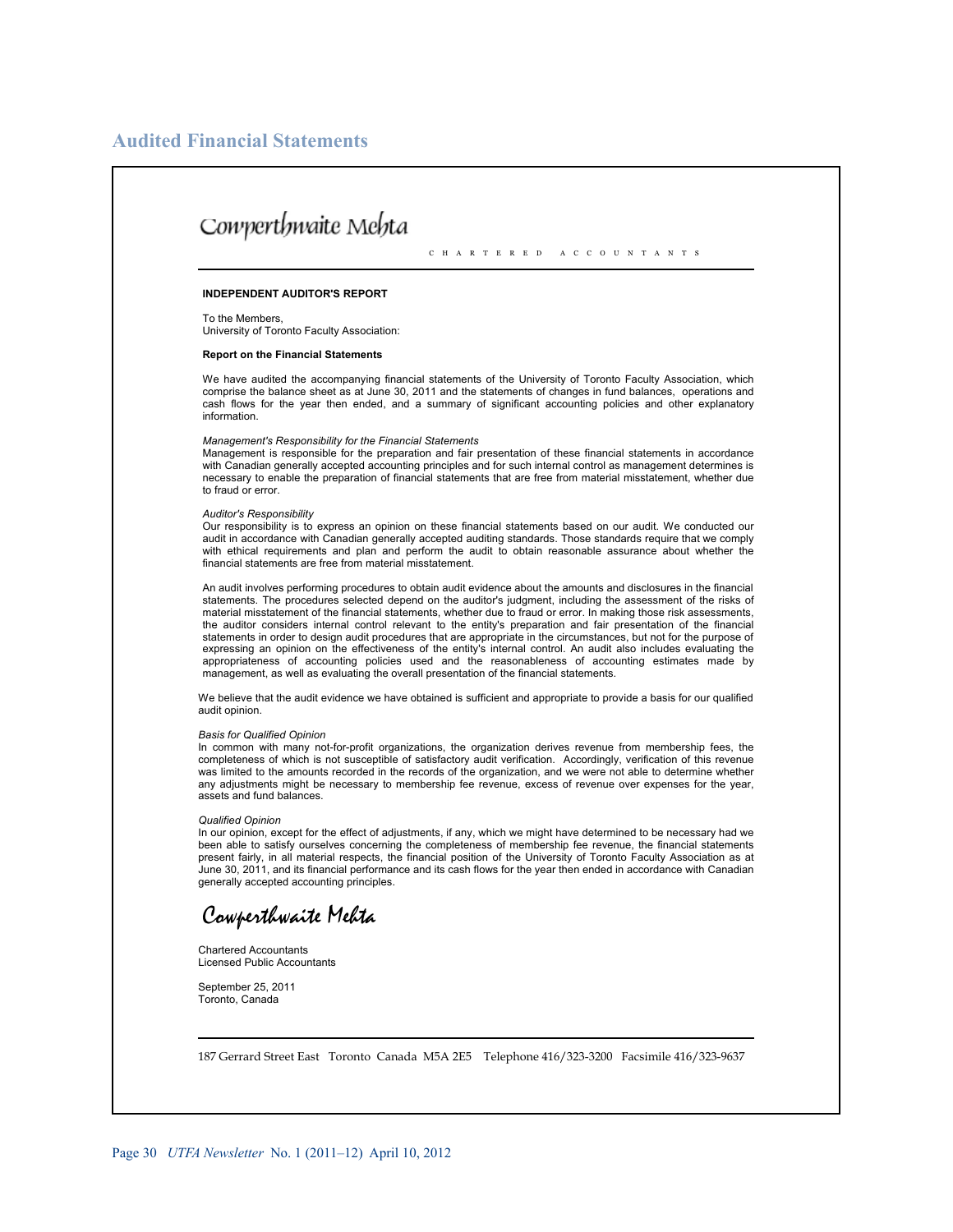| <b>BALANCE SHEET</b>                                                                                         |                                               |                                           |
|--------------------------------------------------------------------------------------------------------------|-----------------------------------------------|-------------------------------------------|
| AS AT JUNE 30, 2011                                                                                          | 2011                                          | 2010                                      |
| <b>ASSETS</b>                                                                                                |                                               |                                           |
| Current assets<br>Cash (note 4)<br>Marketable securities (note 5)<br>Accounts receivable<br>Prepaid expenses | 233,422<br>\$<br>2,407,890<br>13,666<br>9,124 | \$203,576<br>2,203,731<br>11,903<br>7,308 |
|                                                                                                              | 2,664,102                                     | 2,426,518                                 |
| Capital assets (note 6)                                                                                      | 59,426                                        | 73,357                                    |
|                                                                                                              | \$2,723,528                                   | \$2,499,875                               |
| <b>LIABILITIES AND FUND BALANCES</b>                                                                         |                                               |                                           |
| <b>Current liabilities</b><br>Accounts payable and accrued liabilities                                       | 249,066<br>\$                                 | 264,436<br>\$                             |
| Fund balances<br>Invested in capital assets<br>Contingency reserve (note 7)<br>Unrestricted                  | 59,426<br>750,000<br>1,665,036                | 73,357<br>750,000<br>1,412,082            |
|                                                                                                              | 2,474,462                                     | 2,235,439                                 |
|                                                                                                              | \$2,723,528                                   | \$2,499,875                               |
| Approved on behalf of the UTFA Council:<br>Lute                                                              |                                               |                                           |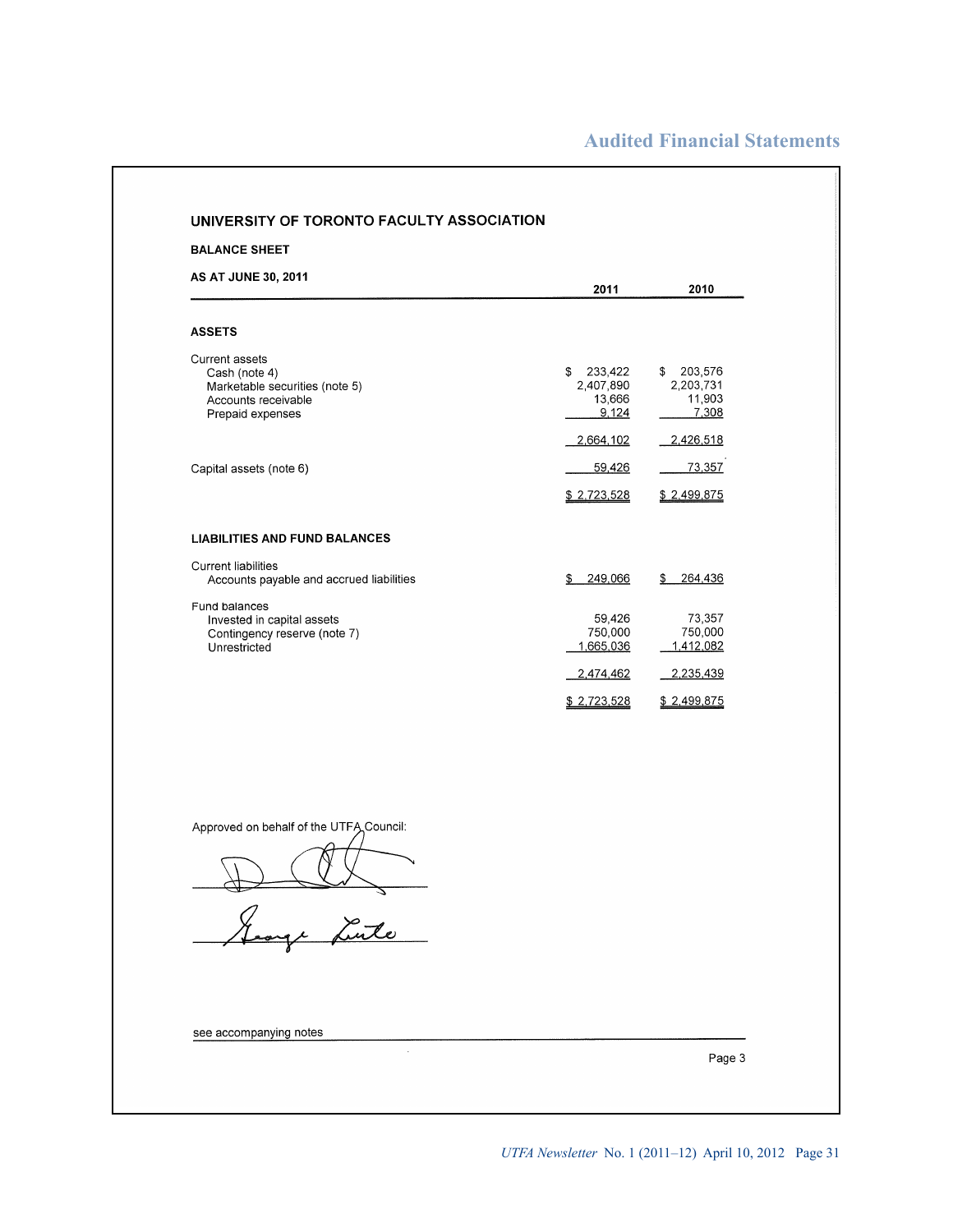### **UNIVERSITY OF TORONTO FACULTY ASSOCIATION**

**STATEMENT OF CHANGES IN FUND BALANCES**

**FOR THE YEAR ENDED JUNE 30, 2011**

|                                                 | Unrestricted | Invested in<br>capital assets | Contingency<br>reserve<br>(note 7) | Total       | Total       |
|-------------------------------------------------|--------------|-------------------------------|------------------------------------|-------------|-------------|
| Balance, beginning of year                      | \$1,412,082  | 73.357<br>- \$                | 750.000<br>S                       | \$2.235.439 | \$2.386.748 |
| Excess (deficiency) of<br>revenue over expenses | 239.023      |                               |                                    | 239,023     | (151, 309)  |
| Purchase of capital assets                      | (33, 134)    | 33.134                        |                                    |             |             |
| Amortization                                    | 47,065       | (47.065)                      |                                    |             |             |
| Balance, end of year                            | 1,665,036    | 59,426<br>S                   | 750,000                            | \$2,474,462 | \$2,235,439 |

**2011 2010**

see accompanying notes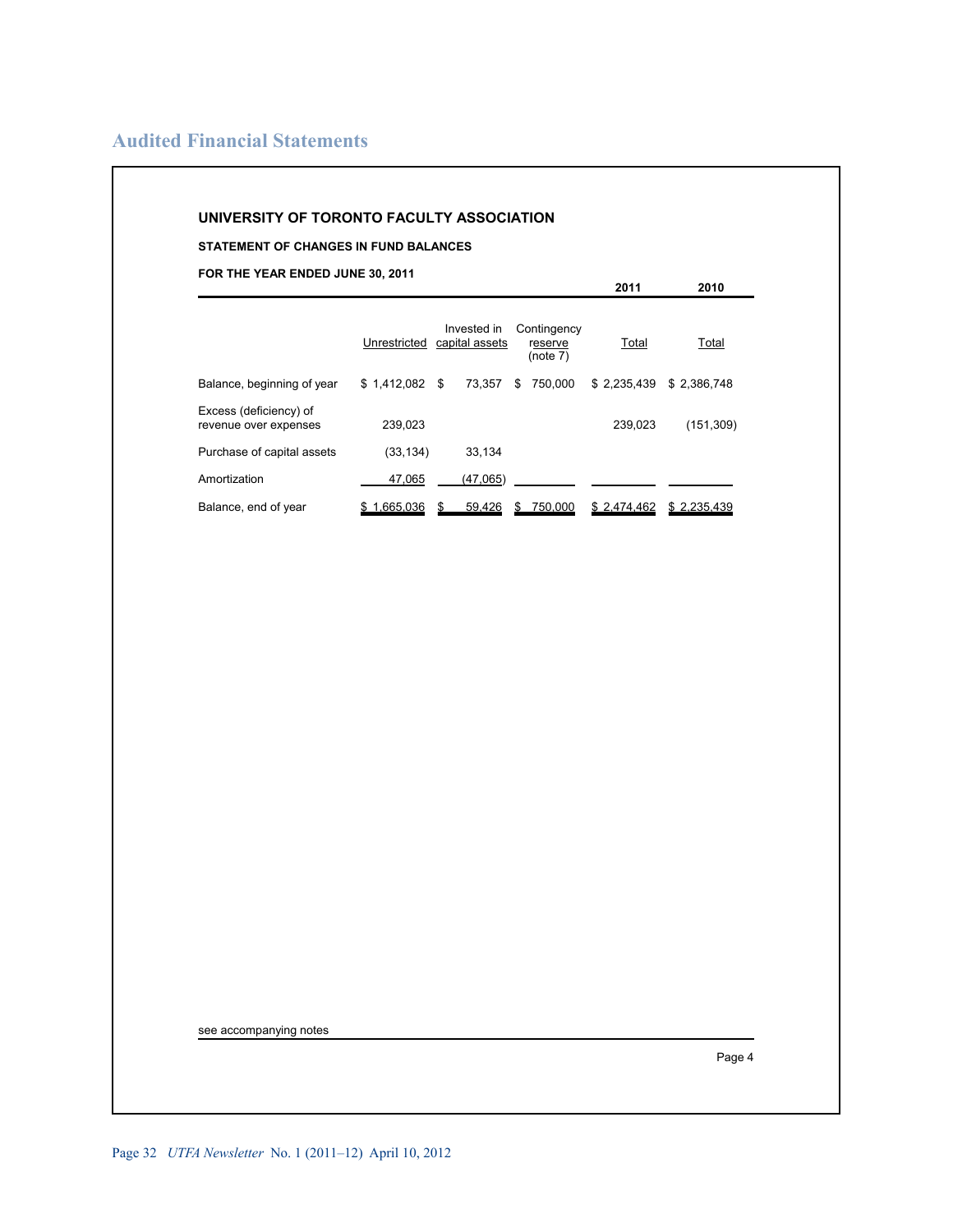| <b>STATEMENT OF OPERATIONS</b>                                  |                        |                       |
|-----------------------------------------------------------------|------------------------|-----------------------|
| FOR THE YEAR ENDED JUNE 30, 2011                                | 2011                   | 2010                  |
|                                                                 |                        |                       |
| <b>REVENUE</b>                                                  |                        |                       |
| Membership fees (note 8)<br>Investment income                   | \$2,492,309<br>177,768 | \$2,282,174<br>62,700 |
| Operating subsidies (note 9)                                    | 66,393                 | 67,033                |
|                                                                 | 2,736,470              | 2,411,907             |
| <b>EXPENSES</b>                                                 |                        |                       |
| Legal, audit and consulting                                     | 786,295                | 827,063               |
| Staffing and related                                            | 666,901                | 709,247               |
| CAUT (Canadian Association of University Teachers) fees         | 366,475                | 338,755               |
| OCUFA (Ontario Confederation of University Faculty Assoc.) fees | 312,537                | 289,699               |
| Stipends                                                        | 101,122                | 98,608                |
| Rent                                                            | 59,312                 | 59,312                |
| Outreach                                                        | 47,352                 | 77,018                |
| Meetings, conferences and training<br>Office and general        | 38,717<br>34,915       | 39,881<br>36,215      |
| Office equipment                                                | 9,297                  | 9,265                 |
| Insurance                                                       | 8,592                  | 8,403                 |
| Committee expenses                                              | 8,442                  | 18,323                |
| Tuition scholarships                                            | 6,406                  | 4,991                 |
| Library                                                         | 2,400                  | 2,993                 |
| Advertising and communications                                  | 819                    | 2,498                 |
| Donations and contributions                                     | 800                    |                       |
| Amortization                                                    | 47,065                 | 40,945                |
|                                                                 | 2,497,447              | 2,563,216             |
| <b>EXCESS (DEFICIENCY) OF REVENUE OVER EXPENSES</b>             |                        |                       |
| <b>FOR THE YEAR</b>                                             | \$239,023              | \$ (151,309)          |
|                                                                 |                        |                       |
| see accompanying notes                                          |                        |                       |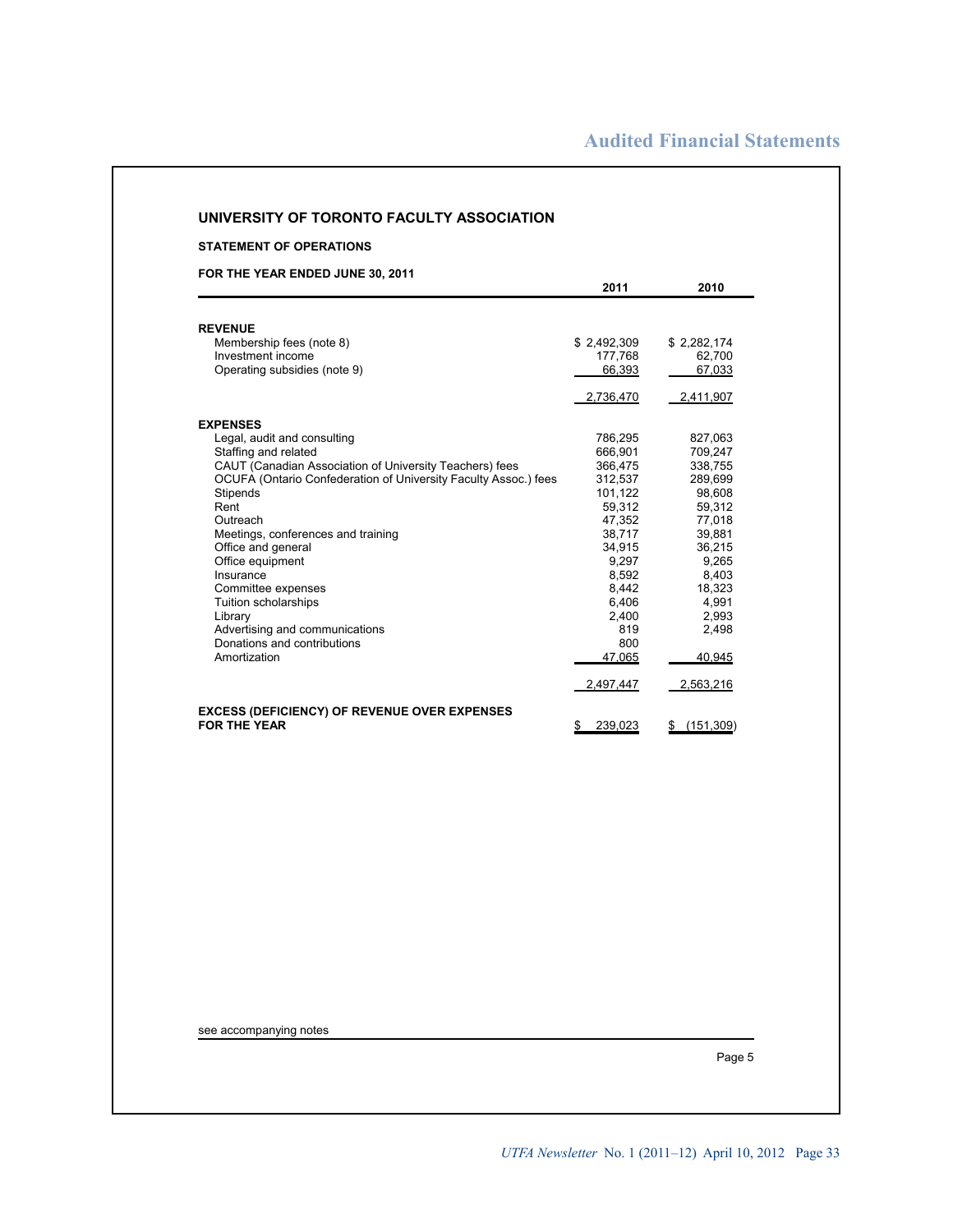| <b>STATEMENT OF CASH FLOWS</b>                                                                 |                           |                      |
|------------------------------------------------------------------------------------------------|---------------------------|----------------------|
| FOR THE YEAR ENDED JUNE 30, 2011                                                               | 2011                      | 2010                 |
| <b>OPERATING ACTIVITIES</b>                                                                    |                           |                      |
| Excess (deficiency) of revenue over expenses<br>Non-cash items:                                | 239.023<br>\$.            | \$(151,309)          |
| Amortization<br>Net change in non-cash working capital items (below)                           | 47.065<br>(18,949)        | 40.945<br>152,841    |
| Cash provided from operations                                                                  | 267,139                   | 42,477               |
| <b>INVESTING ACTIVITIES</b><br>Increase in marketable securities<br>Purchase of capital assets | (204, 159)<br>(33, 134)   | (34,046)<br>(6, 543) |
| Cash used for investing activities                                                             | (237, 293)                | (40, 589)            |
| <b>NET CASH ACTIVITY FOR THE YEAR</b>                                                          | 29,846                    | 1,888                |
| <b>CASH, BEGINNING OF YEAR</b>                                                                 | 203,576                   | 201,688              |
| <b>CASH, END OF YEAR</b>                                                                       | 233,422                   | 203,576<br>\$        |
| Net change in non-cash working capital items:                                                  |                           |                      |
| Accounts receivable<br>Prepaid expenses                                                        | \$<br>(1,763)<br>(1, 816) | \$<br>4.072<br>991   |
| Accounts payable                                                                               | (15, 370)                 | 147,778              |
|                                                                                                | (18, 949)<br>\$           | 152,841<br>\$        |

see accompanying notes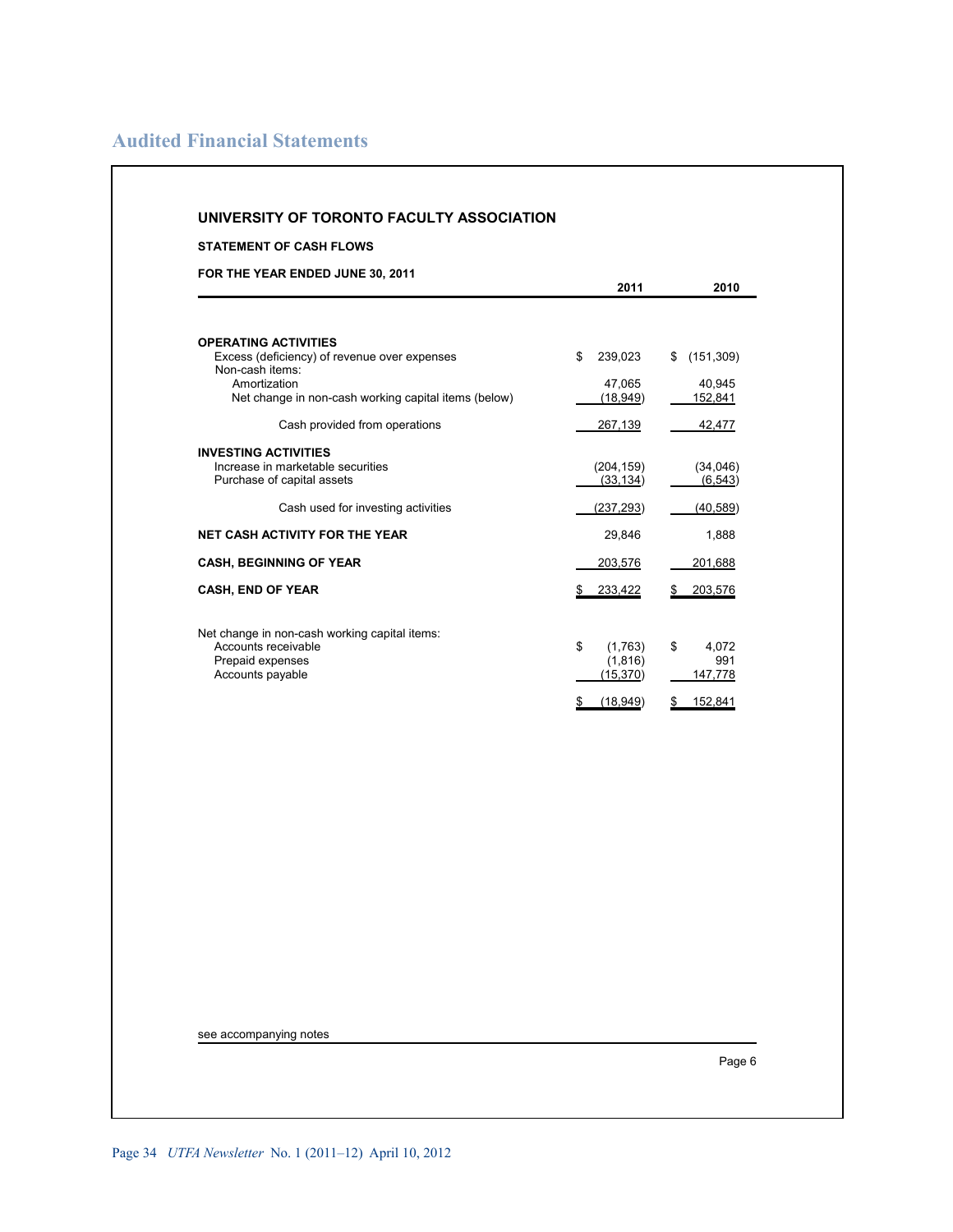#### **UNIVERSITY OF TORONTO FACULTY ASSOCIATION**

**NOTES TO THE FINANCIAL STATEMENTS**

**JUNE 30, 2011**

#### **1. THE FUND**

The University of Toronto Faculty Association (the "Association") is an unincorporated association that was formed in 1940. The purpose of the Association is to promote the welfare of current and retired faculty, librarians and research associates of the University of Toronto, the University of St. Michael's College, the University of Trinity College and Victoria University and generally to advance the interests of teachers, researchers and librarians in Canadian universities.

The affairs of the Association are managed by a Council of about 60 people, who are elected by the membership on a constituency basis for three-year terms.

The Association is exempt from income taxes under section 149(1)(l) of the Income Tax Act.

#### **2. SIGNIFICANT ACCOUNTING POLICIES**

The Association follows accounting principles generally accepted in Canada in preparing its financial statements. The significant accounting policies used are as follows:

#### **Marketable securities held-for-trading**

The Association has classified their marketable securities as "held-for-trading". The marketable securities are recognized at fair value based on market prices. Gains and losses from dispositions and fluctuations in market value are recognized in the statement of operations in the period in which they arise.

#### **Capital assets**

Capital assets are recorded at cost. Amortization is provided on a straight line basis over the assets' estimated useful lives as follows:

| Furniture and equipment | Straight-line over 5 years |
|-------------------------|----------------------------|
| Computer equipment      | Straight-line over 3 years |
| Leasehold improvements  | Straight-line over 5 years |

In the year of acquisition, amortization is charged at one-half the normal rates.

Capital assets are reviewed for impairment whenever events or changes in circumstances indicate that the carrying value of an asset may not be recoverable. Impairment is assessed by comparing the carrying amount of an assets with its expected future net undiscounted cash flows from use together with its residual value (net recoverable value). If such assets are considered impaired, the impairment to be recognized is measured by the amount by which the carrying amount of the assets exceed its fair value. Any impairment results in a write-down of the asset and charge to income during the year.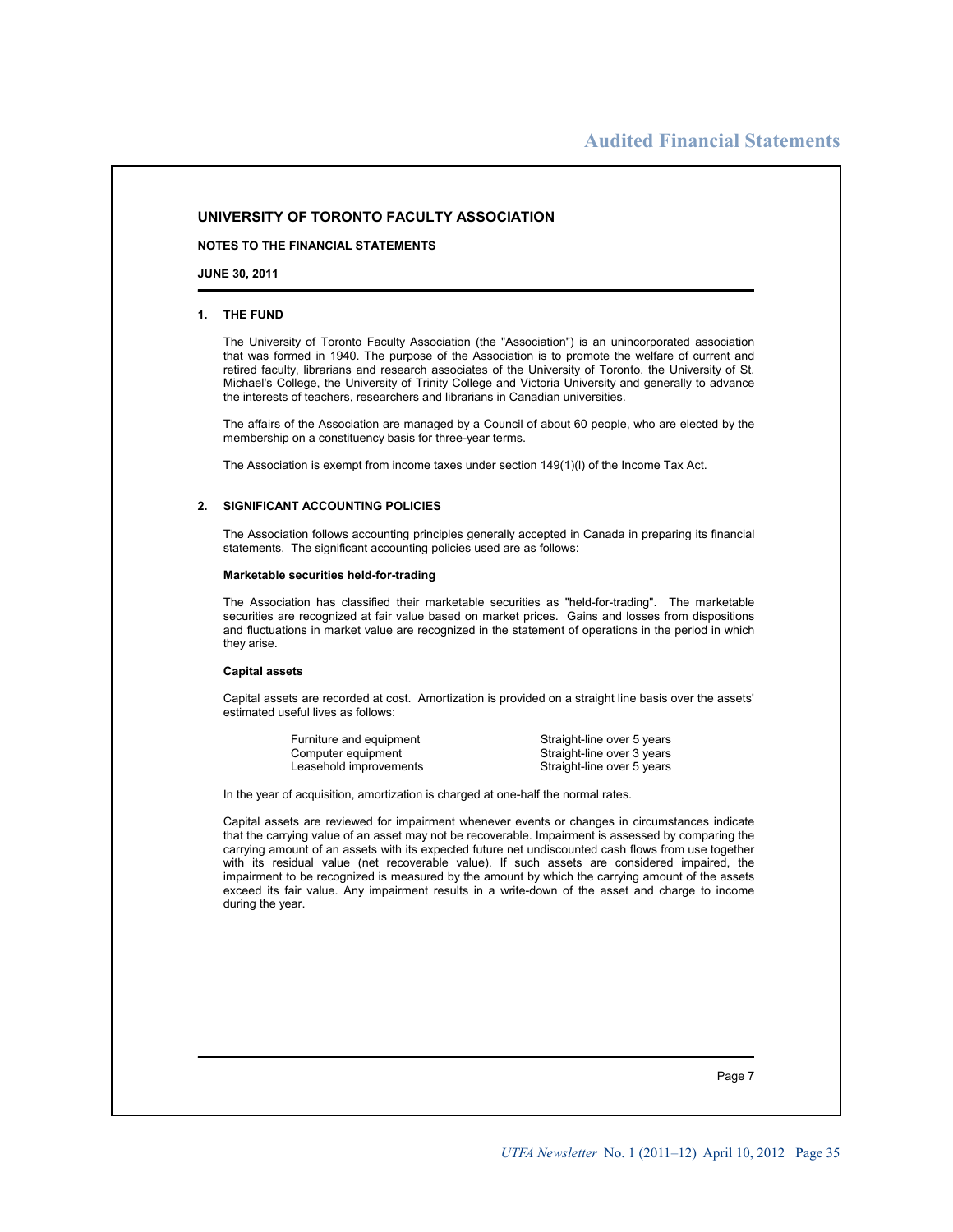#### **UNIVERSITY OF TORONTO FACULTY ASSOCIATION**

#### **NOTES TO THE FINANCIAL STATEMENTS**

**JUNE 30, 2011**

#### **Revenue recognition**

The Association follows the deferral method of accounting for revenue. Membership fees revenue is comprised of unrestricted contributions that are recognized as revenue when received or receivable, if the amount to be received is readily determinable and collection is reasonably assured.

Restricted contributions, if any, are recognized as revenue in the year in which the related expenses are incurred. Unspent restricted contributions are reported as deferred revenue on the statement of financial position.

Membership fees are calculated by multiplying a mill rate, as set by the organization, by the member's salary.

Operating subsidies are recognized in the period that the corresponding expense is incurred.

The change in fair value of the marketable securities for the year is included in investment income in the statement of operations. The investment income is composed of realized gains or losses for the year, unrealized gains or losses for the year, and interest and dividend income earned during the year.

#### **Expense recognition**

Expenses are recognized when incurred. The free rent is recorded at its contractual value (note 9).

#### **Use of estimates**

The preparation of the financial statements in conformity with Canadian generally accepted accounting principles requires management to make estimates and assumptions that affect the reported amounts of assets and liabilities at the date of the financial statements and the reported amounts of revenue and expenses during the reporting period. Estimates are used when accounting for certain items such as asset impairments and disclosure of contingent assets and liabilities.

By their nature, these estimates are subject to measurement uncertainty and the effect on the financial statements of changes in such estimates in future periods could be significant.

#### **3. FINANCIAL INSTRUMENTS AND RISKS**

#### **Fair value of financial instruments**

The fair value of cash, accounts receivable, and accounts payable and accrued liabilities is approximately equal to their carrying value due to the short-term maturity of these instruments.

The fair value of marketable securities is approximated by their quoted market value.

#### **Credit and concentration risks**

A concentration of credit risk arises when a group of customers has a common economic characteristic, so their ability to meet their obligations is expected to be affected similarly by changes in economic or other conditions. For the Association, significant concentration of risk is related to the University of Toronto and its affiliated colleges which is the employer of all its members.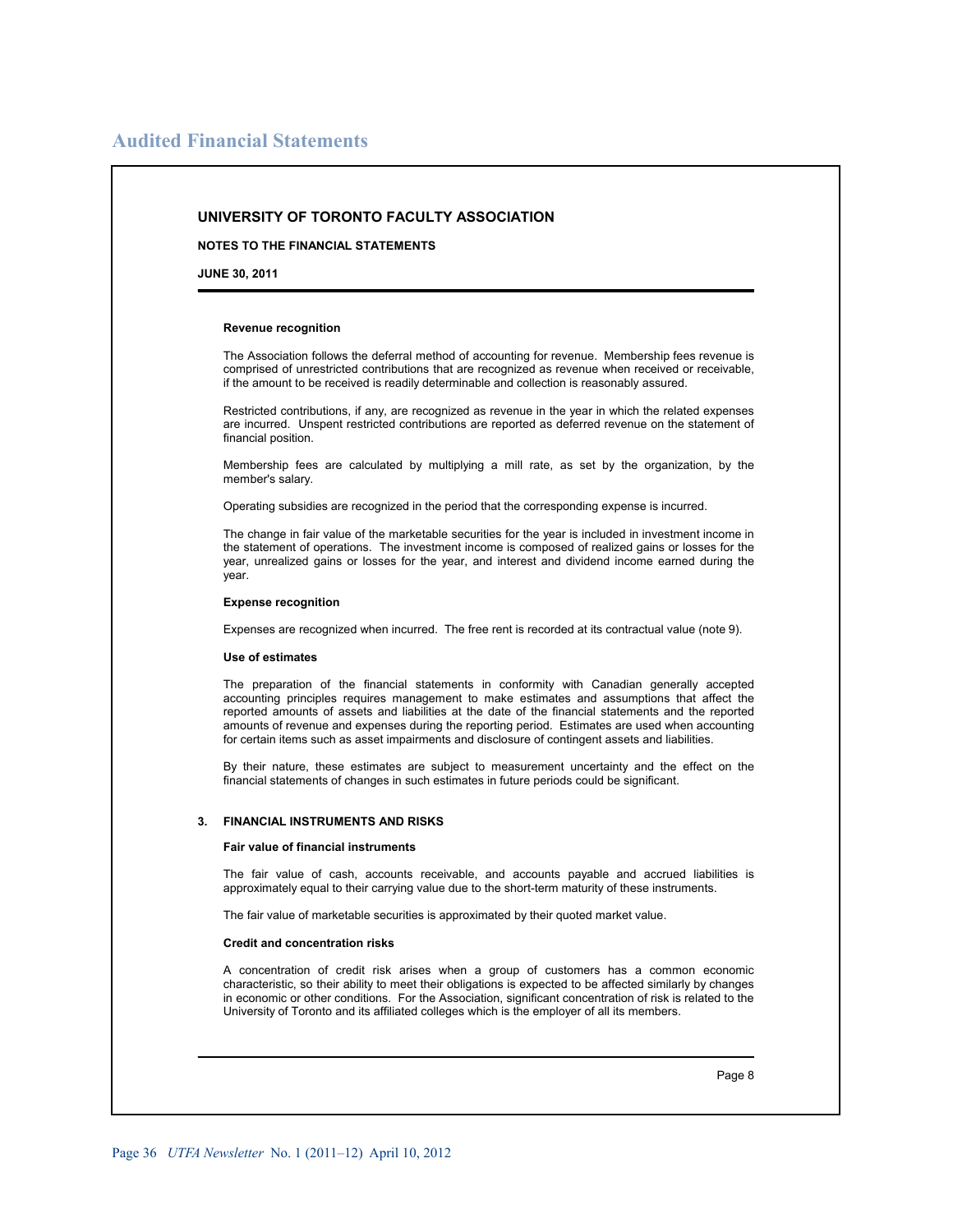## **UNIVERSITY OF TORONTO FACULTY ASSOCIATION NOTES TO THE FINANCIAL STATEMENTS JUNE 30, 2011 4. CASH** Cash is composed of: 2011 2010 Cash in bank **62,777**<br>TD Waterhouse cash balance **630 630 27,050** TD Waterhouse cash balance 630 27,050<br>Petty cash 630 27,050 27,050 27,050 Petty cash 300 300 Cash equivalents 200 million control control control control control control control control control control control control control control control control control control control control control control control control c \$ 233,422 \$ 203,576 **5. MARKETABLE SECURITIES** Marketable securities, which are classified as held-for-trading and are held by TD Waterhouse, are composed of the following, at market value: 2011 2010 Mutual funds \$ 1,356,175 \$ 2,203,731<br>Guaranteed investment certificate \$ 750,000 \$ 750,000 Guaranteed investment certificate<br>
Equities
301.715 Equities 201,715 \$ 2,407,890 \$ 2,203,731 **6. CAPITAL ASSETS** Capital assets, recorded at cost, are as follows: Accumulated Cost Amortization 2011 2010 Furniture and equipment  $$107,821 $83,121 $24,700 $27,540$ <br>Computer equipment  $$31,090$   $$7,363$   $$23,727$   $$13,880$ Computer equipment 138,911 \$ 90,484 48,427 41,420 Leasehold improvements 10,999 31,937 59,426 \$ 73,357 **7. CONTINGENCY RESERVE** The Association's Council has restricted \$750,000 of its net assets to be held as a reserve for salary, benefits and pension negotiations, major grievances, academic freedom and other contingencies. This internally-restricted amount is not available for other purposes without the approval of the Council.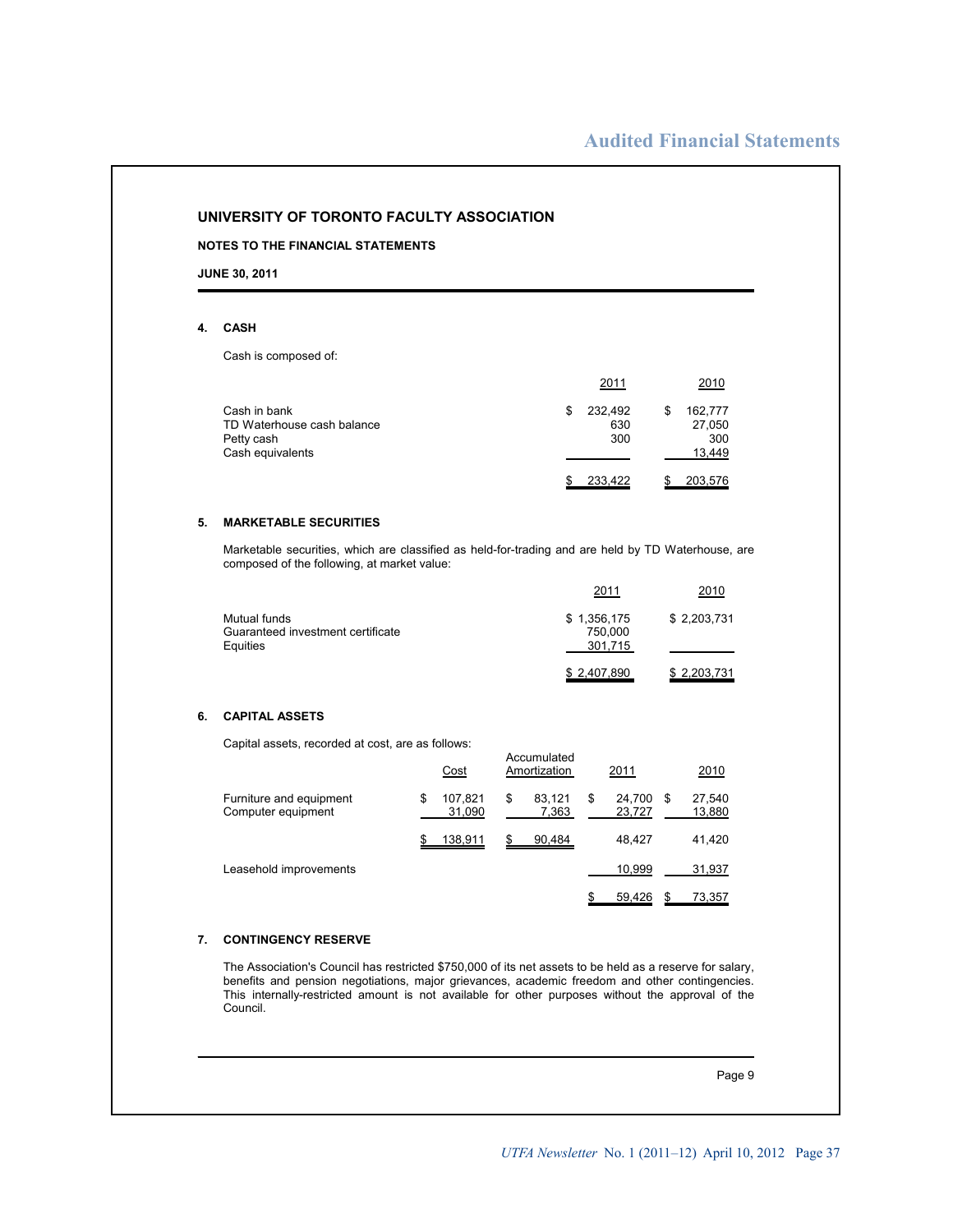#### **UNIVERSITY OF TORONTO FACULTY ASSOCIATION**

#### **NOTES TO THE FINANCIAL STATEMENTS**

#### **JUNE 30, 2011**

#### **8. MEMBERSHIP FEES**

Membership fees are from the following sources:

|                                     | 2011        | 2010        |
|-------------------------------------|-------------|-------------|
| University of Toronto               | \$2.442.035 | \$2.249.895 |
| Retired members                     | 21.400      | 11.253      |
| University of Victoria College      | 15.955      | 13.699      |
| University of St. Michael's College | 8.819       | 3,400       |
| University of Trinity College       | 4,100       | 3,927       |
|                                     | \$2.492.309 | \$2.282.174 |

#### **9. OPERATING SUBSIDIES**

Under an agreement, the University of Toronto provides the Association with various services, the most significant of which are free rent and a telephone line subsidy. The market value of the rent and telephone line have been recorded as expenses and corresponding subsidies in the statement of operations.

In addition, the Association has an agreement with the University of Toronto for the university administration staff to provide for teaching release times equivalent to 2.5 full time employees ("FTE") (2.5 FTE in 2010). For the year ended June 30, 2011, the release times were as follows:

|                                                  | 2011<br>FTE | 2010<br><b>FTE</b> |
|--------------------------------------------------|-------------|--------------------|
| President                                        | 1.0         | 1.0                |
| Vice President - Grievances                      | 0.4         | 0.5                |
| Vice President - Salary, Benefits and Pension    | 0.4         | 0.4                |
| Vice President - University and External affairs | 0.1         | 0.1                |
| Treasurer                                        | 0.1         | 0.1                |
| <b>Chair - Appointments Committee</b>            | 0.1         | 0.1                |
| Chair - Equity Committee                         | 0.1         | 0.1                |
| Chair - Librarians Committee                     | 0.1         | 0.1                |
| Chair - Teaching Stream Committee                | 0.1         | 0.1                |
| Chair - Membership                               | 0.1         |                    |
|                                                  | 2.5         | 2.5                |

The value of these salaries and benefits paid by the University of Toronto is not reflected in the financial statements.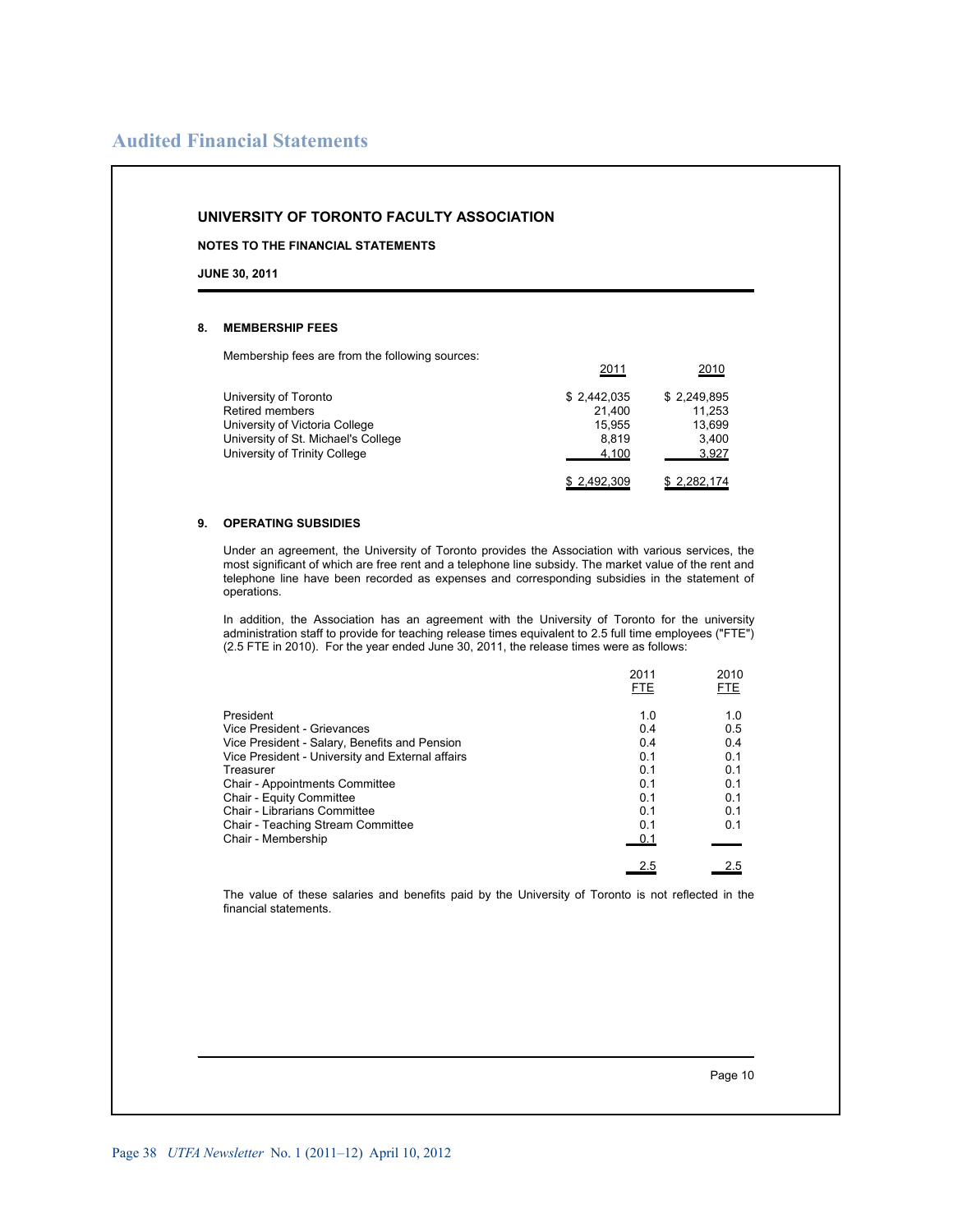| NOTES TO THE FINANCIAL STATEMENTS                                                                                                                                                       |                                                                                             |
|-----------------------------------------------------------------------------------------------------------------------------------------------------------------------------------------|---------------------------------------------------------------------------------------------|
| <b>JUNE 30, 2011</b>                                                                                                                                                                    |                                                                                             |
|                                                                                                                                                                                         |                                                                                             |
| 10. CONTRACTUAL OBLIGATION                                                                                                                                                              |                                                                                             |
| The Association is committed to minimum payments under an operating lease agreement for office<br>equipment expiring June 30, 2015. Future annual minimum lease payment are as follows: |                                                                                             |
| 2012<br>2013                                                                                                                                                                            | \$<br>4,906<br>4,906                                                                        |
| 2014<br>2015                                                                                                                                                                            | 4,906<br>4,906                                                                              |
|                                                                                                                                                                                         | 19,624                                                                                      |
|                                                                                                                                                                                         |                                                                                             |
| <b>11. CONTINGENT LIABILITIES</b>                                                                                                                                                       |                                                                                             |
|                                                                                                                                                                                         |                                                                                             |
|                                                                                                                                                                                         | Two individuals have commenced proceedings against the Association for damages. Neither the |
| possible outcomes nor the amount of possible settlement from one of these proceedings can be                                                                                            |                                                                                             |
| foreseen at this time. A provision for the second has been made in these financial statements.                                                                                          |                                                                                             |
|                                                                                                                                                                                         |                                                                                             |
|                                                                                                                                                                                         |                                                                                             |
|                                                                                                                                                                                         |                                                                                             |
|                                                                                                                                                                                         |                                                                                             |
|                                                                                                                                                                                         |                                                                                             |
|                                                                                                                                                                                         |                                                                                             |
|                                                                                                                                                                                         |                                                                                             |
|                                                                                                                                                                                         |                                                                                             |
|                                                                                                                                                                                         |                                                                                             |
|                                                                                                                                                                                         |                                                                                             |
|                                                                                                                                                                                         |                                                                                             |
|                                                                                                                                                                                         |                                                                                             |
|                                                                                                                                                                                         |                                                                                             |
|                                                                                                                                                                                         |                                                                                             |
|                                                                                                                                                                                         |                                                                                             |